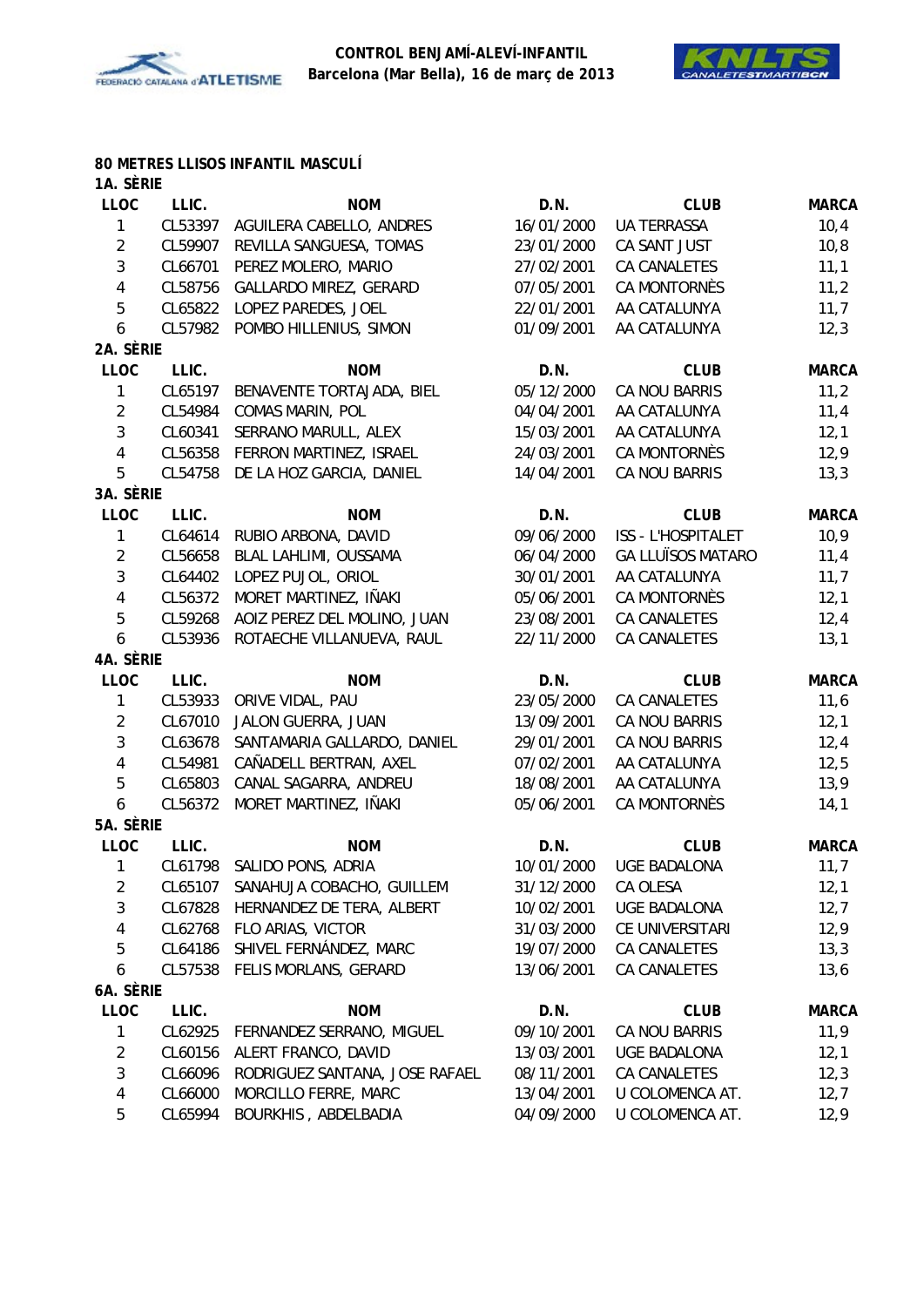



| <b>LLOC</b>                 | LLIC.   | <b>NOM</b>                                     | D.N.               | <b>CLUB</b>                | <b>MARCA</b>         |
|-----------------------------|---------|------------------------------------------------|--------------------|----------------------------|----------------------|
| $\mathbf{1}$                | CL53903 | LOPEZ VILLANUEVA, OSCAR                        | 16/06/2000         | <b>UGE BADALONA</b>        | 11,5                 |
| $\overline{2}$              | CL63677 | TIGRI VALDIVIA, ANTONIO                        | 01/02/2000         | CA CALELLA                 | 11,9                 |
| $\sqrt{3}$                  | CL52748 | REY RUIZ, PAU                                  | 09/07/2000         | <b>GA LLUÏSOS MATARO</b>   | 12,1                 |
| $\pmb{4}$                   |         | CL61062 ADJAR NAJJAOUI, ISMAEL                 | 03/05/2000         | <b>GA LLUÏSOS MATARO</b>   | 12,3                 |
| $\overline{5}$              |         | CL59042 PUIG BESA, ADRIA                       | 11/04/2001         | CA CALELLA                 | 12,8                 |
| 6                           | CL56026 | RIVERO HENSCHEL, ADRIA                         | 03/11/2000         | <b>UGE BADALONA</b>        | 13,8                 |
| 8A. SÈRIE                   |         |                                                |                    |                            |                      |
| <b>LLOC</b>                 | LLIC.   | <b>NOM</b>                                     | D.N.               | <b>CLUB</b>                | <b>MARCA</b>         |
| $\mathbf{1}$                | CL63330 | PUIG BLANCO, AREGA                             | 30/09/2001         | <b>GA LLUÏSOS MATARO</b>   | 11,2                 |
| $\overline{2}$              | CL63676 | SALA MONTEAGUDO, JOEL                          | 25/02/2000         | CA CALELLA                 | 11,5                 |
| $\mathbf{3}$                | CL55983 | CASTELLANO BLANCO, VICTOR                      | 13/04/2000         | <b>UGE BADALONA</b>        | 11,6                 |
| $\pmb{4}$                   | CL66508 | MARTIN VENZAL, KILIAN                          | 15/09/2000         | CA CALELLA                 | 12,9                 |
| 9A. Sèrie                   |         |                                                |                    |                            |                      |
| <b>LLOC</b>                 | LLIC.   | <b>NOM</b>                                     | D.N.               | <b>CLUB</b>                | <b>MARCA</b>         |
| $\mathbf{1}$                | CL52016 | CHIVA TOMAS, GERARD                            | 15/02/2000         | <b>GA LLUÏSOS MATARO</b>   | 11,3                 |
| $\overline{2}$              | CL58770 | NOGUEIRA LOPEZ, XAVIER                         | 07/12/2000         | CA CANOVELLES              | 12,4                 |
| $\mathfrak{Z}$              | CL67435 | RODRIGUEZ VEGAS, SERGIO                        | 18/09/2000         | <b>CA MOLLET</b>           | 12,9                 |
| $\pmb{4}$                   | CL66006 | ROMERO ABRIL, MANEL                            | 06/08/2001         | U COLOMENCA AT.            | 13,2                 |
|                             |         | <b>150 METRES LLISOS INFANTIL MASCULÍ</b>      |                    |                            |                      |
| 1A. SÈRIE                   |         |                                                |                    |                            |                      |
| <b>LLOC</b><br>$\mathbf{1}$ | LLIC.   | <b>NOM</b><br>CL53397 AGUILERA CABELLO, ANDRES | D.N.<br>16/01/2000 | <b>CLUB</b><br>UA TERRASSA | <b>MARCA</b><br>19,5 |
| $\overline{2}$              | CL66701 | PEREZ MOLERO, MARIO                            | 27/02/2001         | CA CANALETES               | 20,9                 |
| $\sqrt{3}$                  | CL54990 | JIMENEZ ISABAL, DANIEL                         | 19/05/2000         | AA CATALUNYA               | 22,8                 |
| $\overline{\mathbf{4}}$     | CL65822 | LOPEZ PAREDES, JOEL                            | 22/01/2001         | AA CATALUNYA               | 23,0                 |
| $\overline{5}$              | CL54749 | OLIVE NIETO, SALIM                             | 20/07/2000         | CA NOU BARRIS              | 23,6                 |
| 6                           |         | CL57982 POMBO HILLENIUS, SIMON                 | 01/09/2001         | AA CATALUNYA               | 24,0                 |
| 2A. Sèrie                   |         |                                                |                    |                            |                      |
| <b>LLOC</b>                 | LLIC.   | <b>NOM</b>                                     | D.N.               | <b>CLUB</b>                | <b>MARCA</b>         |
| 1                           | CL65197 | BENAVENTE TORTAJADA, BIEL                      | 05/12/2000         | CA NOU BARRIS              | 20, 6                |
| $\sqrt{2}$                  | CL57314 | MOLINA FERNANDEZ, MARC                         | 07/03/2000         | AA CATALUNYA               | 21,0                 |
| $\mathbf{3}$                | CL63925 | ASENJO RODRIGUEZ, CRISTIAN                     | 23/12/2000         | AA CATALUNYA               | 21,3                 |
| 4                           | CL60341 | SERRANO MARULL, ALEX                           | 15/03/2001         | AA CATALUNYA               | 22,4                 |
| 5                           | CL54981 | CAÑADELL BERTRAN, AXEL                         | 07/02/2001         | AA CATALUNYA               | 24,2                 |
| 6                           | CL54758 | DE LA HOZ GARCIA, DANIEL                       | 14/04/2001         | CA NOU BARRIS              | 25,0                 |
| $\overline{7}$              | CL59072 | TRISTANY RODRIGUEZ, BERNAT                     | 25/12/2000         | <b>CA MONTORNÈS</b>        | 26,5                 |
| 3A. SÈRIE                   |         |                                                |                    |                            |                      |
| <b>LLOC</b>                 | LLIC.   | <b>NOM</b>                                     | D.N.               | <b>CLUB</b>                | <b>MARCA</b>         |
| 1                           | CL59907 | REVILLA SANGUESA, TOMAS                        | 23/01/2000         | CA SANT JUST               | 20,4                 |
| $\sqrt{2}$                  | CL58756 | GALLARDO MIREZ, GERARD                         | 07/05/2001         | CA MONTORNÈS               | 20,9                 |
| $\sqrt{3}$                  | CL55925 | MERINO SARDAÑES, GERARD                        | 01/08/2001         | UA RUBÍ                    | 21,2                 |
| $\pmb{4}$                   | CL54984 | COMAS MARIN, POL                               | 04/04/2001         | AA CATALUNYA               | 21,6                 |
| $\mathbf 5$                 | CL66478 | VARIAS FERNANDEZ, JUAN                         | 30/11/2000         | JA SABADELL                | 22,9                 |
| 6                           | CL55925 | MERINO SARDAÑES, GERARD                        | 01/08/2001         | UA RUBÍ                    | 23,4                 |
| 7                           | CL64186 | SHIVEL FERNÁNDEZ, MARC                         | 19/07/2000         | CA CANALETES               | 24,2                 |
|                             |         |                                                |                    |                            |                      |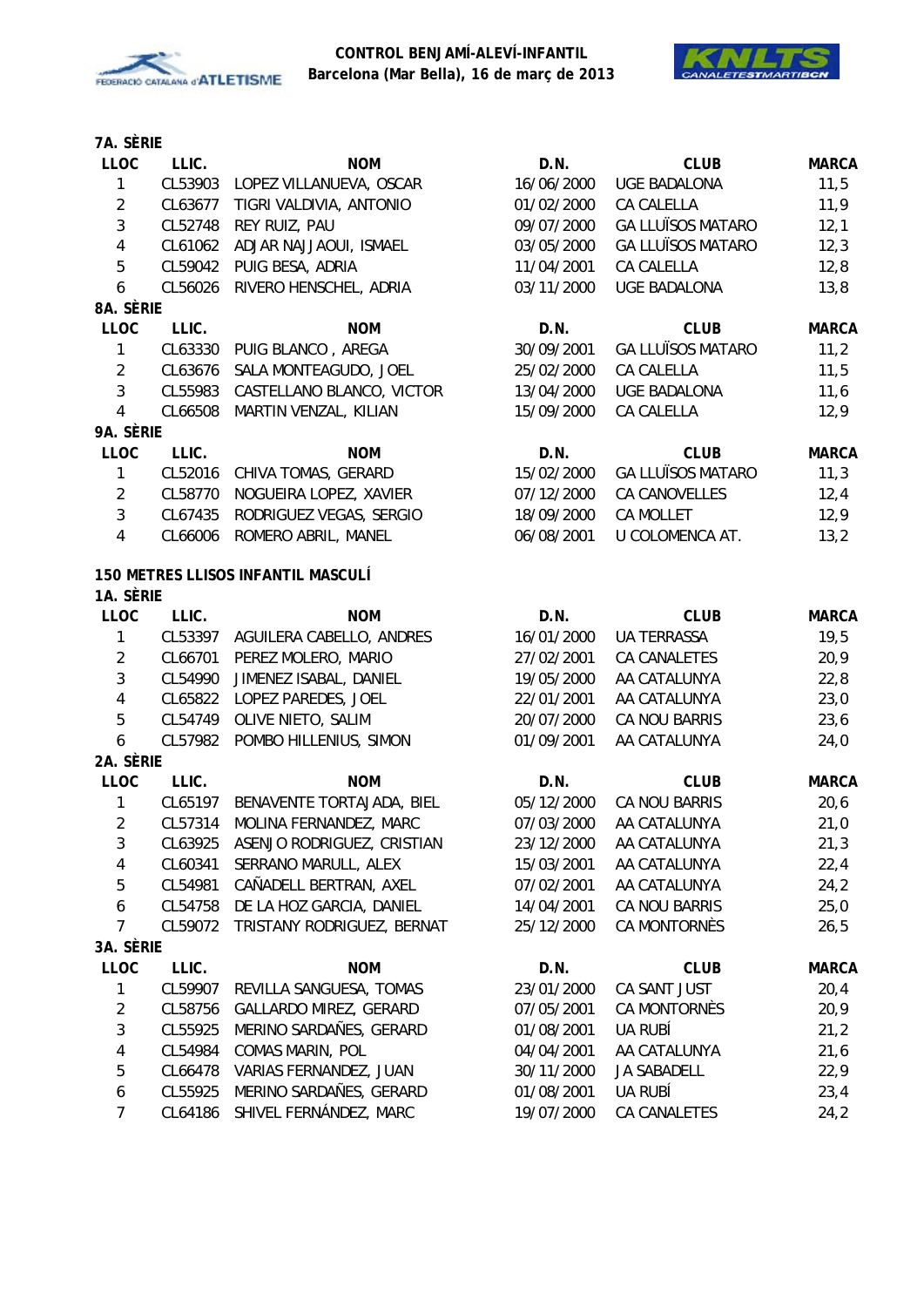



| <b>LLOC</b>             | LLIC.   | <b>NOM</b>                     | D.N.       | <b>CLUB</b>              | <b>MARCA</b> |
|-------------------------|---------|--------------------------------|------------|--------------------------|--------------|
| $\mathbf{1}$            | CL64614 | RUBIO ARBONA, DAVID            | 09/06/2000 | ISS - L'HOSPITALET       | 20,9         |
| $\overline{2}$          | CL53933 | ORIVE VIDAL, PAU               | 23/05/2000 | CA CANALETES             | 21,3         |
| $\overline{3}$          | CL53903 | LOPEZ VILLANUEVA, OSCAR        | 16/06/2000 | <b>UGE BADALONA</b>      | 21,6         |
| $\overline{\mathbf{4}}$ | CL54991 | LAS HERAS RUPEREZ, AARON       | 22/06/2000 | AA CATALUNYA             | 21,9         |
| 5                       | CL56960 | COLL SICLUNA, ARTUR            | 16/08/2001 | FC BARCELONA             | 22,4         |
| $\boldsymbol{6}$        | CL58770 | NOGUEIRA LOPEZ, XAVIER         | 07/12/2000 | CA CANOVELLES            | 24,6         |
| $\overline{7}$          | CL56358 | FERRON MARTINEZ, ISRAEL        | 24/03/2001 | CA MONTORNÈS             | 24,8         |
| 5A. SÈRIE               |         |                                |            |                          |              |
| LLOC                    | LLIC.   | <b>NOM</b>                     | D.N.       | <b>CLUB</b>              | <b>MARCA</b> |
| $\mathbf{1}$            | CL52016 | CHIVA TOMAS, GERARD            | 15/02/2000 | <b>GA LLUÏSOS MATARO</b> | 20,5         |
| $\sqrt{2}$              | CL63330 | PUIG BLANCO, AREGA             | 30/09/2001 | <b>GA LLUÏSOS MATARO</b> | 20,9         |
| $\mathbf{3}$            | CL63677 | TIGRI VALDIVIA, ANTONIO        | 01/02/2000 | CA CALELLA               | 21,4         |
| $\pmb{4}$               | CL64402 | LOPEZ PUJOL, ORIOL             | 30/01/2001 | AA CATALUNYA             | 21,6         |
| 5                       | CL65994 | BOURKHIS, ABDELBADIA           | 04/09/2000 | U COLOMENCA AT.          | 23,3         |
| $\boldsymbol{6}$        | CL64539 | <b>GARCIA GARCIA, VICTOR</b>   | 11/07/2001 | <b>UGE BADALONA</b>      | 24,5         |
| 6A. SÈRIE               |         |                                |            |                          |              |
| LLOC                    | LLIC.   | <b>NOM</b>                     | D.N.       | <b>CLUB</b>              | <b>MARCA</b> |
| 1                       | CL55983 | CASTELLANO BLANCO, VICTOR      | 13/04/2000 | <b>UGE BADALONA</b>      | 21,9         |
| $\overline{2}$          | CL60333 | RAMADA MUÑOZ, NIL              | 25/07/2000 | AA CATALUNYA             | 22,7         |
| $\mathbf{3}$            | CL63678 | SANTAMARIA GALLARDO, DANIEL    | 29/01/2001 | CA NOU BARRIS            | 23,5         |
| $\overline{4}$          | CL59038 | MAYAS CHACON, ALBERT           | 29/09/2000 | CA CALELLA               | 24,6         |
| 5                       | CL57538 | FELIS MORLANS, GERARD          | 13/06/2001 | CA CANALETES             | 25,1         |
| $\boldsymbol{6}$        | CL65803 | CANAL SAGARRA, ANDREU          | 18/08/2001 | AA CATALUNYA             | 26,3         |
| 7A. SÈRIE               |         |                                |            |                          |              |
| LLOC                    | LLIC.   | <b>NOM</b>                     | D.N.       | <b>CLUB</b>              | <b>MARCA</b> |
| $\mathbf{1}$            | CL61798 | SALIDO PONS, ADRIA             | 10/01/2000 | <b>UGE BADALONA</b>      | 21,9         |
| $\overline{2}$          | CL66096 | RODRIGUEZ SANTANA, JOSE RAFAEL | 08/11/2001 | CA CANALETES             | 22, 2        |
| $\mathfrak{Z}$          | CL62925 | FERNANDEZ SERRANO, MIGUEL      | 09/10/2001 | CA NOU BARRIS            | 22,4         |
| $\pmb{4}$               | CL59042 | PUIG BESA, ADRIA               | 11/04/2001 | CA CALELLA               | 23,1         |
| 5                       | CL67828 | HERNANDEZ DE TERA, ALBERT      | 10/02/2001 | <b>UGE BADALONA</b>      | 23,7         |
| 6                       | CL66083 | OLASZ ARAGAY, MARTI            | 01/02/2001 | CA CANALETES             | 23,8         |
| 8A. SÈRIE               |         |                                |            |                          |              |
| LLOC                    | LLIC.   | <b>NOM</b>                     | D.N.       | <b>CLUB</b>              | <b>MARCA</b> |
| $\mathbf{1}$            | CL56658 | BLAL LAHLIMI, OUSSAMA          | 06/04/2000 | <b>GA LLUÏSOS MATARO</b> | 20,7         |
| $\overline{2}$          | CL61062 | ADJAR NAJJAOUI, ISMAEL         | 03/05/2000 | <b>GA LLUÏSOS MATARO</b> | 21,8         |
| $\mathbf{3}$            | CL67010 | JALON GUERRA, JUAN             | 13/09/2001 | CA NOU BARRIS            | 22, 2        |
| $\overline{\mathbf{r}}$ | CL60156 | ALERT FRANCO, DAVID            | 13/03/2001 | <b>UGE BADALONA</b>      | 22,4         |
| 5                       | CL56657 | ADALID SORIANO, SERGI          | 15/05/2001 | <b>GA LLUÏSOS MATARO</b> | 22,7         |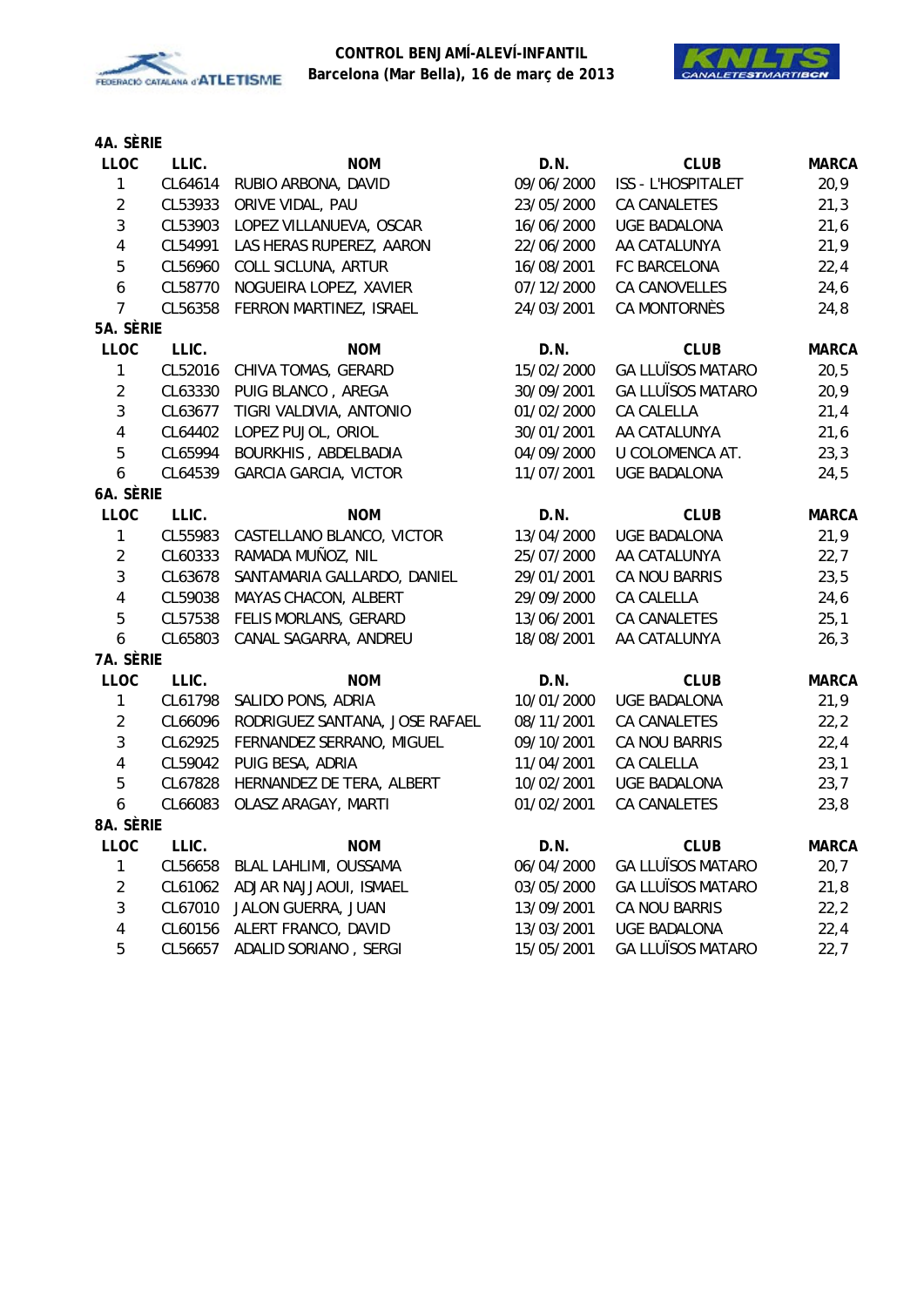



#### **1.000 METRES OBSTACLES INFANTIL MASCULÍ 1A. SÈRIE**

| <b>LLOC</b>      | LLIC.   | <b>NOM</b>                  | D.N.       | <b>CLUB</b>              | <b>MARCA</b> |
|------------------|---------|-----------------------------|------------|--------------------------|--------------|
| 1                | CL53933 | ORIVE VIDAL, PAU            | 23/05/2000 | <b>CA CANALETES</b>      | 3,09,4       |
| $\overline{2}$   | CL56658 | BLAL LAHLIMI, OUSSAMA       | 06/04/2000 | <b>GA LLUÏSOS MATARO</b> | 3,09,9       |
| $\mathbf{3}$     | CL56657 | ADALID SORIANO, SERGI       | 15/05/2001 | <b>GA LLUÏSOS MATARO</b> | 3, 16, 5     |
| 4                | CL63925 | ASENJO RODRIGUEZ, CRISTIAN  | 23/12/2000 | AA CATALUNYA             | 3, 18, 3     |
| 5                | CL53258 | SALAS MOLINA, ALEX          | 18/11/2000 | CORNELLÀ AT.             | 3,20,6       |
| $\boldsymbol{6}$ | CL54990 | JIMENEZ ISABAL, DANIEL      | 19/05/2000 | AA CATALUNYA             | 3, 20, 9     |
| $\overline{7}$   | CL61062 | ADJAR NAJJAOUI, ISMAEL      | 03/05/2000 | <b>GA LLUÏSOS MATARO</b> | 3, 24, 9     |
| 8                | CL66701 | PEREZ MOLERO, MARIO         | 27/02/2001 | <b>CA CANALETES</b>      | 3, 27, 4     |
| 9                | CL60333 | RAMADA MUÑOZ, NIL           | 25/07/2000 | AA CATALUNYA             | 3, 33, 3     |
| 10               | CL55925 | MERINO SARDAÑES, GERARD     | 01/08/2001 | UA RUBÍ                  | 3, 34, 1     |
| 11               | CL52748 | REY RUIZ, PAU               | 09/07/2000 | <b>GA LLUÏSOS MATARO</b> | 3,35,6       |
| 12               | CL59268 | AOIZ PEREZ DEL MOLINO, JUAN | 23/08/2001 | <b>CA CANALETES</b>      | 3, 36, 5     |
| 13               | CL54758 | DE LA HOZ GARCIA, DANIEL    | 14/04/2001 | CA NOU BARRIS            | 4,09,5       |
| 2A. SÈRIE        |         |                             |            |                          |              |
| <b>LLOC</b>      | LLIC.   | <b>NOM</b>                  | D.N.       | <b>CLUB</b>              | <b>MARCA</b> |
| $\mathbf{1}$     | CL54991 | LAS HERAS RUPEREZ, AARON    | 22/06/2000 | AA CATALUNYA             | 3, 10, 2     |
| $\overline{2}$   | CL55110 | LLORDELLA PINEDO, PAU       | 22/02/2001 | CA OLESA                 | 3, 31, 7     |
| $\mathbf{3}$     | CL66478 | VARIAS FERNANDEZ, JUAN      | 30/11/2000 | <b>JA SABADELL</b>       | 3,38,4       |
| 4                | CL54749 | OLIVE NIETO, SALIM          | 20/07/2000 | CA NOU BARRIS            | 3,40,7       |
| 5                | CL53903 | LOPEZ VILLANUEVA, OSCAR     | 16/06/2000 | <b>UGE BADALONA</b>      | 3,41,0       |
| 6                | CL63678 | SANTAMARIA GALLARDO, DANIEL | 29/01/2001 | CA NOU BARRIS            | 3,41,9       |
| $\overline{7}$   | CL56026 | RIVERO HENSCHEL, ADRIA      | 03/11/2000 | <b>UGE BADALONA</b>      | 3,47,3       |
| 8                | CL55983 | CASTELLANO BLANCO, VICTOR   | 13/04/2000 | <b>UGE BADALONA</b>      | 3,48,0       |
| 9                | CL64186 | SHIVEL FERNÁNDEZ, MARC      | 19/07/2000 | CA CANALETES             | 3,49,8       |
| 10               | CL59042 | PUIG BESA, ADRIA            | 11/04/2001 | CA CALELLA               | 3, 53, 1     |
| 11               | CL61798 | SALIDO PONS, ADRIA          | 10/01/2000 | <b>UGE BADALONA</b>      | 3,55,4       |
| 12               | CL63677 | TIGRI VALDIVIA, ANTONIO     | 01/02/2000 | CA CALELLA               | 3,58,0       |
| 13               | CL66508 | MARTIN VENZAL, KILIAN       | 15/09/2000 | CA CALELLA               | 4,00,0       |
| 14               | CL59072 | TRISTANY RODRIGUEZ, BERNAT  | 25/12/2000 | CA MONTORNÈS             | 4, 26, 7     |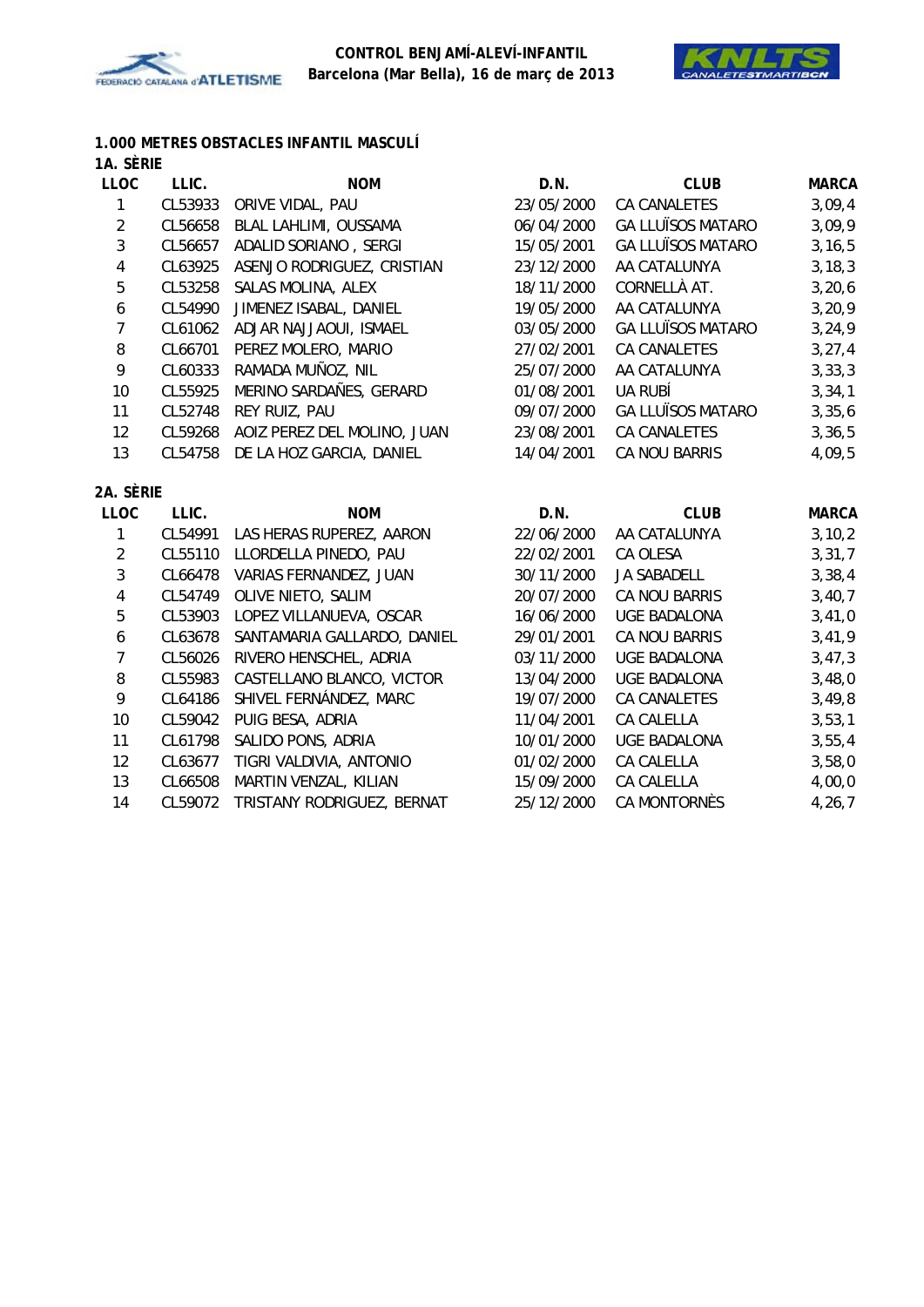



# **SALT D'ALÇADA INFANTIL MASCULÍ**

| <b>LLOC</b>      | LLIC.   | <b>NOM</b>                      | D.N.       | <b>CLUB</b>              | <b>MARCA</b>   |
|------------------|---------|---------------------------------|------------|--------------------------|----------------|
| $\mathbf{1}$     | CL52748 | REY RUIZ, PAU                   | 09/07/2000 | <b>GA LLUÏSOS MATARO</b> | 1,48           |
| $\boldsymbol{2}$ | CL61062 | ADJAR NAJJAOUI, ISMAEL          | 03/05/2000 | <b>GA LLUÏSOS MATARO</b> | 1,40           |
| $\mathbf{3}$     | CL58340 | HERRERO MORENO, DAVID           | 01/04/2000 | JA SABADELL              | 1,40           |
| $\pmb{4}$        | CL59907 | REVILLA SANGUESA, TOMAS         | 23/01/2000 | CA SANT JUST             | 1,35           |
| $\overline{5}$   | CL57314 | MOLINA FERNANDEZ, MARC          | 07/03/2000 | AA CATALUNYA             | 1,35           |
| $\boldsymbol{6}$ | CL62925 | FERNANDEZ SERRANO, MIGUEL       | 09/10/2001 | CA NOU BARRIS            | 1,35           |
| $\boldsymbol{7}$ | CL54990 | JIMENEZ ISABAL, DANIEL          | 19/05/2000 | AA CATALUNYA             | 1,35           |
| 8                | CL64614 | RUBIO ARBONA, DAVID             | 09/06/2000 | ISS - L'HOSPITALET       | 1,35           |
| 9                | CL60341 | SERRANO MARULL, ALEX            | 15/03/2001 | AA CATALUNYA             | 1,30           |
| 9                | CL54991 | LAS HERAS RUPEREZ, AARON        | 22/06/2000 | AA CATALUNYA             | 1,30           |
| 11               | CL65197 | BENAVENTE TORTAJADA, BIEL       | 05/12/2000 | CA NOU BARRIS            | 1,30           |
| 12               | CL56358 | FERRON MARTINEZ, ISRAEL         | 24/03/2001 | CA MONTORNÈS             | 1,25           |
| 12               | CL58756 | GALLARDO MIREZ, GERARD          | 07/05/2001 | CA MONTORNÈS             | 1,25           |
| 12               | CL56658 | BLAL LAHLIMI, OUSSAMA           | 06/04/2000 | <b>GA LLUÏSOS MATARO</b> | 1,25           |
| 15               | CL63330 | PUIG BLANCO, AREGA              | 30/09/2001 | <b>GA LLUÏSOS MATARO</b> | 1,25           |
| 16               | CL57982 | POMBO HILLENIUS, SIMON          | 01/09/2001 | AA CATALUNYA             | 1,25           |
| 17               | CL65822 | LOPEZ PAREDES, JOEL             | 22/01/2001 | AA CATALUNYA             | 1,20           |
| 17               | CL63925 | ASENJO RODRIGUEZ, CRISTIAN      | 23/12/2000 | AA CATALUNYA             | 1,20           |
| 17               | CL54984 | COMAS MARIN, POL                | 04/04/2001 | AA CATALUNYA             | 1,20           |
| 20               | CL60047 | MULERO MATOS, QUIM              | 25/09/2001 | <b>CA MOLLET</b>         | 1,20           |
| 20               | CL56657 | ADALID SORIANO, SERGI           | 15/05/2001 | <b>GA LLUÏSOS MATARO</b> | 1,20           |
|                  | CL64539 | <b>GARCIA GARCIA, VICTOR</b>    | 11/07/2001 | <b>UGE BADALONA</b>      | <b>NULS</b>    |
|                  | CL56371 | MOLINA FERNANDEZ, RUBEN         | 29/10/2001 | CA MONTORNÈS             | <b>NULS</b>    |
|                  | CL67828 | HERNANDEZ DE TERA, ALBERT       | 10/02/2001 | <b>UGE BADALONA</b>      | <b>NULS</b>    |
|                  | CL54981 | CAÑADELL BERTRAN, AXEL          | 07/02/2001 | AA CATALUNYA             | <b>NULS</b>    |
|                  | CL67010 | JALON GUERRA, JUAN              | 13/09/2001 | CA NOU BARRIS            | <b>NULS</b>    |
|                  | CL64402 | LOPEZ PUJOL, ORIOL              | 30/01/2001 | AA CATALUNYA             | <b>NULS</b>    |
|                  | CL66000 | MORCILLO FERRE, MARC            | 13/04/2001 | U COLOMENCA AT.          | <b>NULS</b>    |
|                  | CL66006 | ROMERO ABRIL, MANEL             | 06/08/2001 | U COLOMENCA AT.          | <b>NULS</b>    |
|                  | CL60156 | ALERT FRANCO, DAVID             | 13/03/2001 | <b>UGE BADALONA</b>      | <b>NULS</b>    |
|                  | CL65994 | BOURKHIS, ABDELBADIA            | 04/09/2000 | U COLOMENCA AT.          | <b>NULS</b>    |
|                  | CL58770 | NOGUEIRA LOPEZ, XAVIER          | 07/12/2000 | <b>CA CANOVELLES</b>     | <b>NULS</b>    |
|                  |         | SALT AMB PERXA INFANTIL MASCULÍ |            |                          |                |
| <b>LLOC</b>      | LLIC.   | <b>NOM</b>                      | D.N.       | <b>CLUB</b>              | <b>MARCA</b>   |
| $\mathbf{1}$     | CL57385 | SANCHEZ POL, MARC               | 13/05/2000 | CA MALGRAT               | 2,80           |
| C.               |         | CLEADER CDACIA CASHILA ALEV     | 20/12/2000 | EC RADCELONA             | <u>າ 70 - </u> |

|   | CL56953 GRACIA GASULLA, ALEX    |            | 20/12/2000 FC BARCELONA | 2,70        |
|---|---------------------------------|------------|-------------------------|-------------|
| 3 | CL56960 COLL SICLUNA, ARTUR     |            | 16/08/2001 FC BARCELONA | 2,20        |
| 4 | CL62768 FLO ARIAS, VICTOR       | 31/03/2000 | CE UNIVERSITARI         | 2,00        |
| 5 | CL56372 MORET MARTINEZ, IÑAKI   |            | 05/06/2001 CA MONTORNÈS | 1.75        |
| 6 | CL66508 MARTIN VENZAL, KILIAN   | 15/09/2000 | CA CALELLA              | 1,60        |
|   | CL55925 MERINO SARDAÑES, GERARD | 01/08/2001 | UA RUBÍ                 | <b>NULS</b> |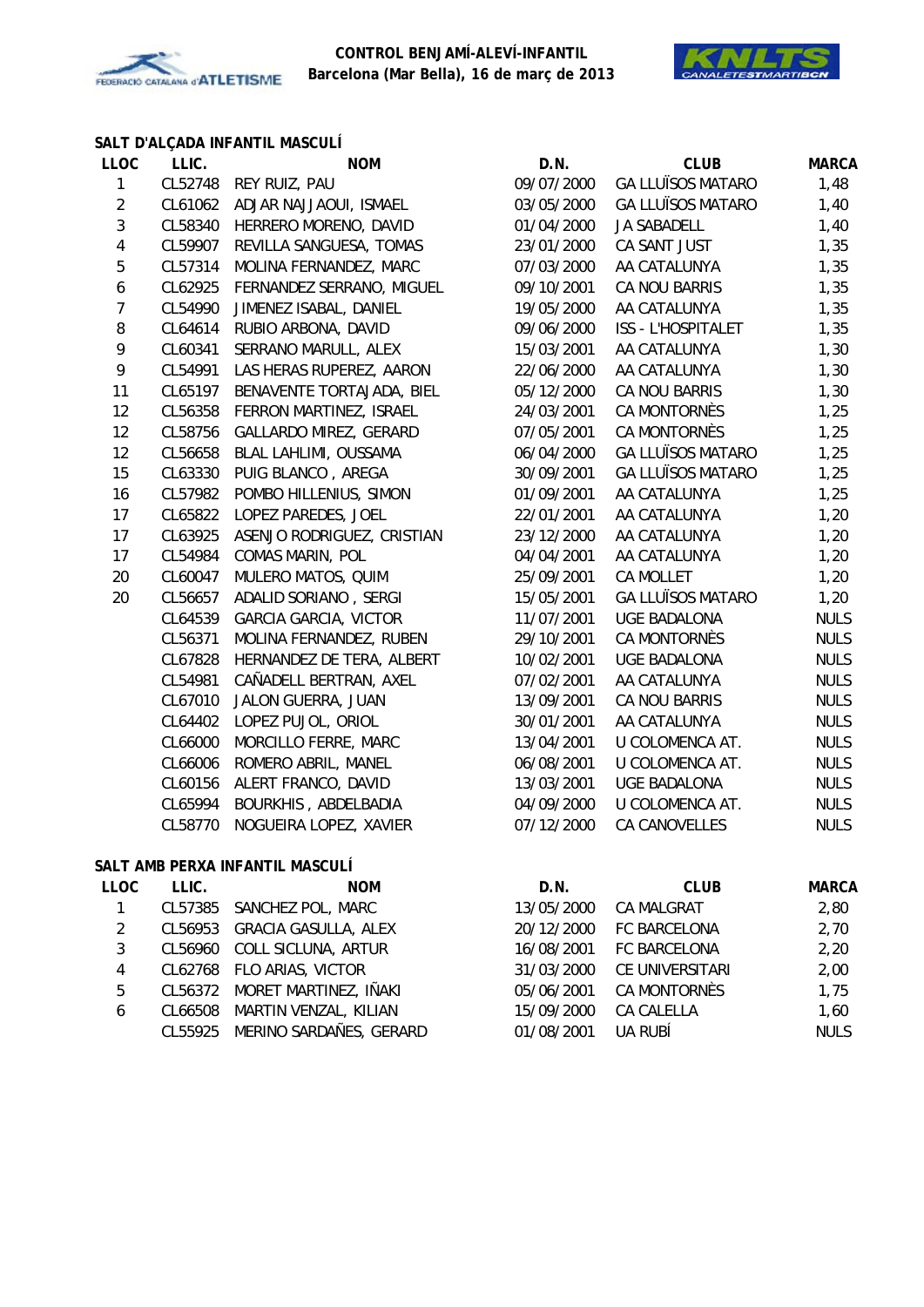



#### **80 METRES LLISOS INFANTIL FEMENÍ**

| 1A. SÈRIE               |                  |                                  |            |                        |              |
|-------------------------|------------------|----------------------------------|------------|------------------------|--------------|
| <b>LLOC</b>             | LLIC.            | <b>NOM</b>                       | D.N.       | <b>CLUB</b>            | <b>MARCA</b> |
| 1                       | CL53642          | PALACIN ESTER, JULIA             | 27/04/2000 | <b>UA TERRASSA</b>     | 10, 6        |
| $\sqrt{2}$              | CL53413          | SOLSONA SADURNI, NURIA           | 05/02/2000 | AA CATALUNYA           | 10, 8        |
| 3                       | CL61068          | GARCIA PELEGRIN, ARIADNA         | 04/08/2000 | <b>GEIE GIRONÍ</b>     | 11,2         |
| $\overline{\mathbf{4}}$ | CL52983          | GABALDON GRAU, CLARA             | 13/04/2000 | AA CATALUNYA           | 11,5         |
| 5                       | CL66700          | NAVARRO LAGLERA, ARLET           | 16/06/2001 | CA CANALETES           | 12,0         |
| 6                       | CL58521          | MORALES ARROYO, MIREIA           | 03/11/2001 | UA RUBÍ                | 12,3         |
| 2A. SÈRIE               |                  |                                  |            |                        |              |
| LLOC                    | LLIC.            | <b>NOM</b>                       | D.N.       | <b>CLUB</b>            | <b>MARCA</b> |
| 1                       | CL55447          | ATANCE LOUSTAUNAU, ORIANNE       | 03/01/2000 | CE UNIVERSITARI        | 11,1         |
| $\overline{2}$          | CL65263          | SALMERON ASCASO, TERESA          | 31/01/2001 | CA NOU BARRIS          | 11,7         |
| 3                       | CL64187          | NAVARRETE MORETA, PAULA          | 01/03/2000 | CA CANALETES           | 11,9         |
| $\overline{4}$          | CL61820          | TOLEDO VERACRUZ, MARIA           | 21/10/2000 | AA CATALUNYA           | 12,0         |
| 5                       | CL53925          | <b>GARCIA VERGES, JULIA</b>      | 05/11/2000 | CA CANALETES           | 12,1         |
| 6                       | CL54974          | GARCIA ROVIRA, MARIONA           | 13/03/2000 | AA CATALUNYA           | 12,4         |
| 3A. SÈRIE               |                  |                                  |            |                        |              |
| <b>LLOC</b>             | LLIC.            | <b>NOM</b>                       | D.N.       | <b>CLUB</b>            | <b>MARCA</b> |
| 1                       | CL62190          | SELLARES ALTAMIRA, JUDIT         | 13/04/2000 | <b>AVINENT MANRESA</b> | 11,6         |
| $\overline{2}$          | CL60902          | AGUINALIU DELGADO, ALICIA        | 23/02/2000 | AA CATALUNYA           | 11,8         |
| 3                       | CL67439          | MONTER TORREJON, CLAUDIA         | 19/01/2001 | <b>AVINENT MANRESA</b> | 12,2         |
| $\overline{\mathbf{4}}$ | CL60312          | ILLA OVIEDO, ANDREA              | 30/01/2001 | AA CATALUNYA           | 12,4         |
| 5                       | CL64748          | HOMS LLASTARRI, CARLA            | 31/05/2001 | <b>AVINENT MANRESA</b> | 12,7         |
| 6                       | CL67784          | <b>BONJORN CHARTE, ESTHER</b>    | 18/01/2001 | BARCELONA AT.          | 13,1         |
| 4A. SÈRIE               |                  |                                  |            |                        |              |
| <b>LLOC</b>             | LLIC.            | <b>NOM</b>                       | D.N.       | <b>CLUB</b>            | <b>MARCA</b> |
| 1                       | CL61218          | SAURA PETEGNIEF, ELIA            | 05/10/2000 | CA CANALETES           | 12,0         |
| $\overline{2}$          | CL64439          | SALA SERRA, ANNA                 | 27/12/2001 | BARCELONA AT.          | 12,8         |
| 3                       | CL61878          | SUBIRATS IVERN, JOANA            | 05/06/2001 | AA CATALUNYA           | 13,0         |
| $\overline{\mathbf{4}}$ | CL64789          | RAMOS PADROS, CLARA              | 26/07/2000 | BARCELONA AT.          | 13,2         |
| 5                       | CL57685          | CIVERA POCEIRO, ANDREA           | 17/05/2000 | AA CATALUNYA           | 13,5         |
| 6                       | CL60343          | SIVILLA CALVO, ANDREA            | 24/06/2001 | AA CATALUNYA           | 13,9         |
| 5A. SÈRIE               |                  |                                  |            |                        |              |
| <b>LLOC</b>             | LLIC.            | <b>NOM</b>                       | D.N.       | <b>CLUB</b>            | <b>MARCA</b> |
| 1                       |                  | CL57517 RUFFO FERNANDEZ, CLAUDIA | 04/06/2000 | CE UNIVERSITARI        | 11,3         |
| $\overline{2}$          | CL57711          | RUBIA ALARCON, AINHOA            | 12/10/2000 | CA OLESA               | 11,4         |
| $\mathfrak{Z}$          | CL65832          | RUIZ SOLDEVILA, LAIA             | 29/06/2000 | AA CATALUNYA           | 11,9         |
| 4                       | CL59206          | PASCUAL BARBANY, MARIA           | 01/10/2001 | UGE BADALONA           | 12,3         |
| 5                       | CL60785          | MEYER MARTINEZ, JULIA            | 14/10/2000 | CA CANALETES           | 12,6         |
| 6                       | CL66104          | TOMAS HOMAR, DUNA                | 08/04/2000 | CA CANALETES           | 12,8         |
| 6A. SÈRIE               |                  |                                  |            |                        |              |
| LLOC                    |                  | <b>NOM</b>                       | D.N.       | <b>CLUB</b>            | <b>MARCA</b> |
| 1                       | LLIC.<br>CL55116 | MORRAJA MOSTAZO, OLGA            | 29/09/2000 | CA OLESA               | 11,5         |
|                         |                  |                                  |            |                        |              |
| $\overline{2}$          | CL60310          | HERNANDEZ AROLA, ALBA            | 12/05/2000 | AA CATALUNYA           | 12,2         |
| 3                       | CL56049          | VIZUETE BRUSAU, ANDREA           | 25/01/2001 | <b>UGE BADALONA</b>    | 12,4         |
| 4                       | CL55949          | SEBBAK REINON, PAULA             | 02/07/2001 | PENYA APA ANEM-HI      | 12,7         |
| 5                       | CL66087          | POZUELO VENTURA, NATALIA         | 26/03/2000 | CA CANALETES           | 12,9         |
| 6                       | CL59797          | ALVAREZ MANRUBIA, CARLA          | 22/08/2001 | U COLOMENCA AT.        | 13,5         |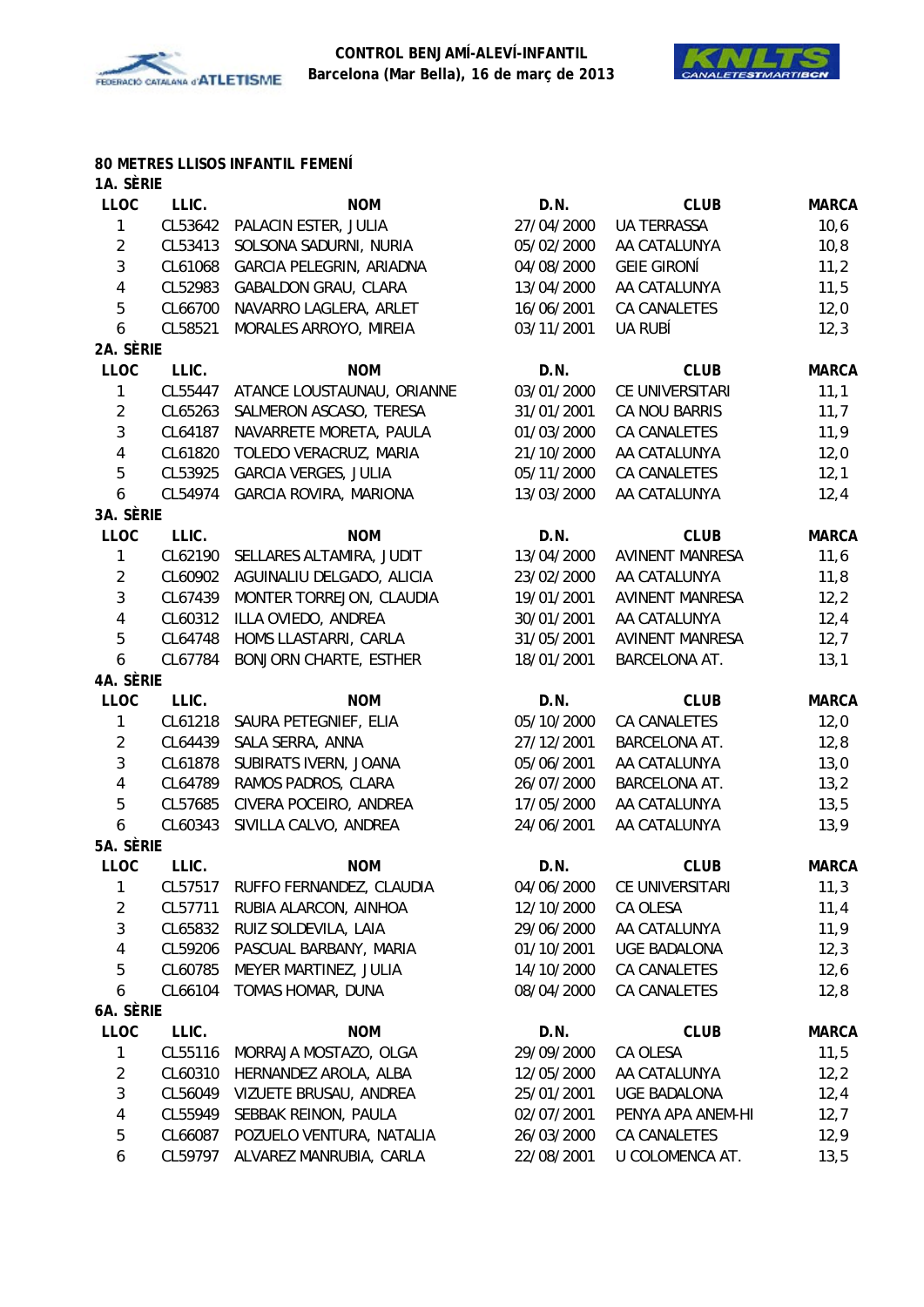



| <b>LLOC</b>             | LLIC.   | <b>NOM</b>                               | D.N.       | <b>CLUB</b>            | <b>MARCA</b> |
|-------------------------|---------|------------------------------------------|------------|------------------------|--------------|
| $\mathbf{1}$            | CL53449 | ROSA FERRER, CLARA ISABEL                | 19/09/2000 | UGE BADALONA           | 11,4         |
| $\overline{2}$          | CL60752 | BARTOLOME ORO, CRISTINA                  | 07/09/2001 | CA CANALETES           | 11,8         |
| 3                       | CL65982 | MUÑOZ SOLER, JUDIT                       | 11/01/2001 | CA SANT JUST           | 12,5         |
| $\overline{\mathbf{4}}$ | CL67297 | COFRE SANCHEZ, KIMBERLY                  | 14/08/2001 | U COLOMENCA AT.        | 12,9         |
| 5                       | CL66010 | ZOUHIAR, ASSIA                           | 07/05/2001 | U COLOMENCA AT.        | 13,5         |
| 8A. SÈRIE               |         |                                          |            |                        |              |
| <b>LLOC</b>             | LLIC.   | <b>NOM</b>                               | D.N.       | <b>CLUB</b>            | <b>MARCA</b> |
| $\mathbf{1}$            | CL60153 | <b>BUSTOS MERCHANT, SILVIA</b>           | 15/04/2001 | <b>UGE BADALONA</b>    | 11,6         |
| $\overline{2}$          |         | CL67296 ASAID, RANIA                     | 24/01/2001 | U COLOMENCA AT.        | 12,1         |
| 3                       |         | CL54698 CASTELLS LLACH, JULIA            | 23/12/2000 | CA CANALETES           | 12,3         |
| $\overline{4}$          | CL53917 | URRUTIA HERRERA, MIREIA                  | 04/03/2000 | CA CANALETES           | 12,5         |
|                         |         | <b>150 METRES LLISOS INFANTIL FEMENÍ</b> |            |                        |              |
| 1A. SÈRIE               |         |                                          |            |                        |              |
| <b>LLOC</b>             | LLIC.   | <b>NOM</b>                               | D.N.       | <b>CLUB</b>            | <b>MARCA</b> |
| $\mathbf{1}$            | CL52983 | <b>GABALDON GRAU, CLARA</b>              | 13/04/2000 | AA CATALUNYA           | 20,3         |
| $\overline{2}$          | CL55447 | ATANCE LOUSTAUNAU, ORIANNE               | 03/01/2000 | CE UNIVERSITARI        | 20,7         |
| 3                       | CL61068 | GARCIA PELEGRIN, ARIADNA                 | 04/08/2000 | <b>GEIE GIRONÍ</b>     | 21,0         |
| $\overline{\mathbf{4}}$ | CL53925 | <b>GARCIA VERGES, JULIA</b>              | 05/11/2000 | CA CANALETES           | 21,7         |
| 5                       | CL66700 | NAVARRO LAGLERA, ARLET                   | 16/06/2001 | CA CANALETES           | 22,4         |
| 6                       | CL64187 | NAVARRETE MORETA, PAULA                  | 01/03/2000 | <b>CA CANALETES</b>    | 23,6         |
| 7                       | CL58521 | MORALES ARROYO, MIREIA                   | 03/11/2001 | UA RUBÍ                | 23,8         |
| 2A. SÈRIE               |         |                                          |            |                        |              |
| LLOC                    | LLIC.   | <b>NOM</b>                               | D.N.       | <b>CLUB</b>            | <b>MARCA</b> |
| 1                       | CL53642 | PALACIN ESTER, JULIA                     | 27/04/2000 | <b>UA TERRASSA</b>     | 20,3         |
| $\overline{2}$          | CL62190 | SELLARES ALTAMIRA, JUDIT                 | 13/04/2000 | <b>AVINENT MANRESA</b> | 21,8         |
| 3                       | CL60902 | AGUINALIU DELGADO, ALICIA                | 23/02/2000 | AA CATALUNYA           | 22,5         |
| 4                       | CL60312 | ILLA OVIEDO, ANDREA                      | 30/01/2001 | AA CATALUNYA           | 23,7         |
| 5                       | CL56899 | DALMAU CLOTET, JULIA                     | 04/05/2001 | <b>AVINENT MANRESA</b> | 24,2         |
| 6                       | CL65477 | PIÑOL TORRES, LAURA                      | 06/08/2000 | FC BARCELONA           | 24,8         |
| $\overline{7}$          | CL57685 | CIVERA POCEIRO, ANDREA                   | 17/05/2000 | AA CATALUNYA           | 27,0         |
| 3A SÈRIF                |         |                                          |            |                        |              |
| <b>LLOC</b>             | LLIC.   | <b>NOM</b>                               | D.N.       | <b>CLUB</b>            | <b>MARCA</b> |
| 1                       | CL54974 | <b>GARCIA ROVIRA, MARIONA</b>            | 13/03/2000 | AA CATALUNYA           | 21,9         |
| 2                       | CL61820 | TOLEDO VERACRUZ, MARIA                   | 21/10/2000 | AA CATALUNYA           | 22,7         |
| 3                       | CL56049 | VIZUETE BRUSAU, ANDREA                   | 25/01/2001 | <b>UGE BADALONA</b>    | 22,9         |
| 4                       | CL62828 | DE CAMPOS VERGES, CLAUDIA                | 14/05/2001 | CA CANALETES           | 23,3         |
| 5                       | CL67439 | MONTER TORREJON, CLAUDIA                 | 19/01/2001 | <b>AVINENT MANRESA</b> | 23,7         |
| 6                       | CL64748 | HOMS LLASTARRI, CARLA                    | 31/05/2001 | <b>AVINENT MANRESA</b> | 23,9         |
| 7                       | CL61878 | SUBIRATS IVERN, JOANA                    | 05/06/2001 | AA CATALUNYA           | 24,3         |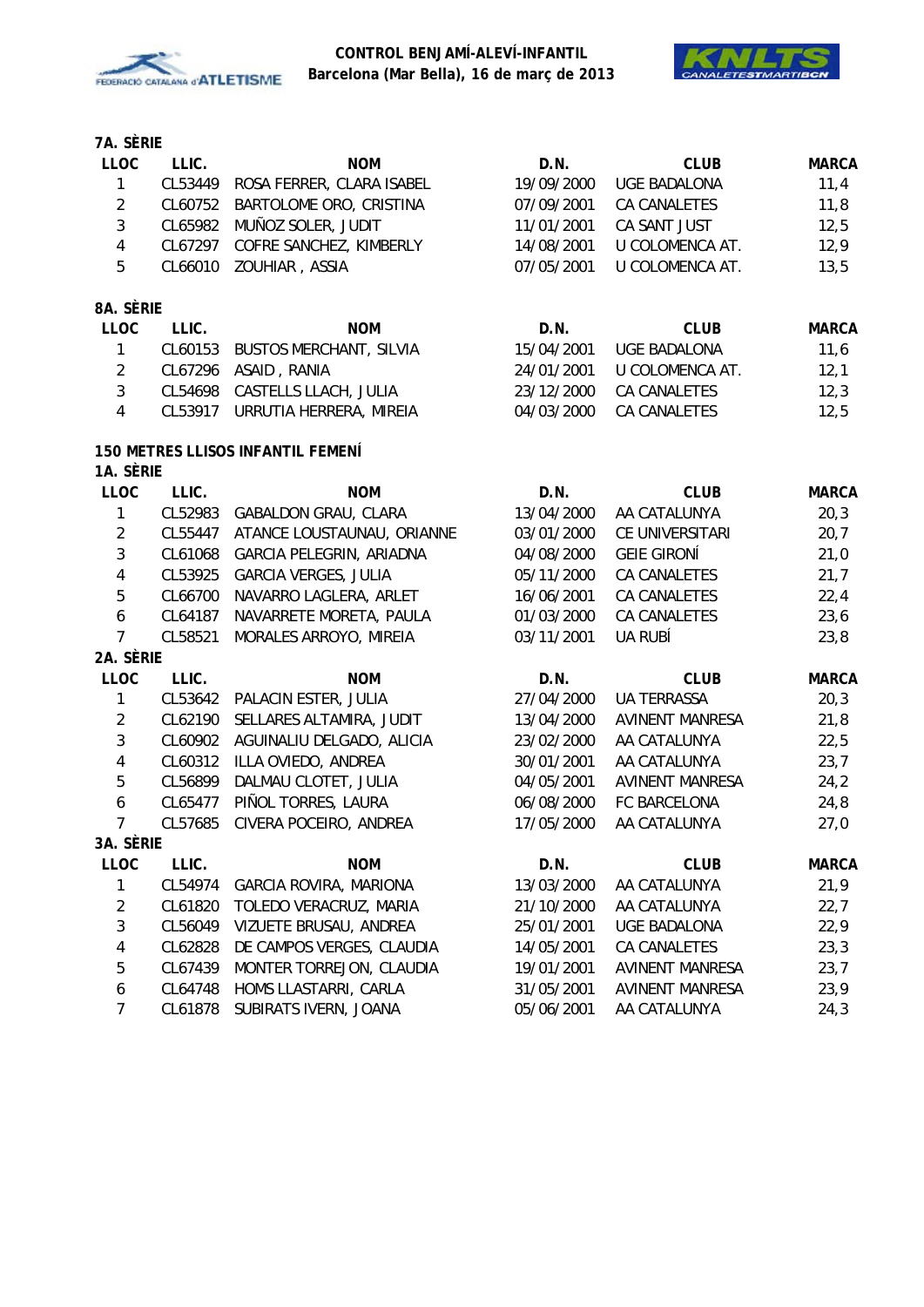



| <b>LLOC</b>    | LLIC.   | <b>NOM</b>                     | D.N.       | <b>CLUB</b>            | <b>MARCA</b> |
|----------------|---------|--------------------------------|------------|------------------------|--------------|
| 1              | CL53413 | SOLSONA SADURNI, NURIA         | 05/02/2000 | AA CATALUNYA           | 20,3         |
| $\overline{2}$ | CL55577 | CORNELLAS ESCAYOLA, ELNA       | 22/04/2001 | <b>AVINENT MANRESA</b> | 20,9         |
| $\mathfrak{Z}$ | CL55116 | MORRAJA MOSTAZO, OLGA          | 29/09/2000 | CA OLESA               | 21,8         |
| $\overline{4}$ | CL61218 | SAURA PETEGNIEF, ELIA          | 05/10/2000 | CA CANALETES           | 22,0         |
| 5              | CL65832 | RUIZ SOLDEVILA, LAIA           | 29/06/2000 | AA CATALUNYA           | 22,8         |
| 6              | CL67784 | <b>BONJORN CHARTE, ESTHER</b>  | 18/01/2001 | BARCELONA AT.          | 24,5         |
| $\overline{7}$ | CL60343 | SIVILLA CALVO, ANDREA          | 24/06/2001 | AA CATALUNYA           | 25,9         |
| 5A. SÈRIE      |         |                                |            |                        |              |
| <b>LLOC</b>    | LLIC.   | <b>NOM</b>                     | D.N.       | <b>CLUB</b>            | <b>MARCA</b> |
| 1              | CL55154 | FLORENZA NOVIALS, SILVIA       | 01/08/2001 | <b>UA TERRASSA</b>     | 22,5         |
| $\overline{2}$ | CL67296 | ASAID, RANIA                   | 24/01/2001 | U COLOMENCA AT.        | 22,9         |
| $\mathfrak{Z}$ | CL60785 | MEYER MARTINEZ, JULIA          | 14/10/2000 | CA CANALETES           | 23,2         |
| 4              | CL53917 | URRUTIA HERRERA, MIREIA        | 04/03/2000 | CA CANALETES           | 23,5         |
| 5              | CL64789 | RAMOS PADROS, CLARA            | 26/07/2000 | BARCELONA AT.          | 23,7         |
| 6              | CL59419 | SOLER ALCOLEA, PAULA           | 29/01/2001 | <b>UA TERRASSA</b>     | 25,2         |
| $\overline{7}$ | CL56362 | GARRIDO ANTOLINO, MARIA        | 14/06/2001 | CA MONTORNÈS           | 25,4         |
| 6A. SÈRIE      |         |                                |            |                        |              |
| <b>LLOC</b>    | LLIC.   | <b>NOM</b>                     | D.N.       | <b>CLUB</b>            | <b>MARCA</b> |
| 1              | CL65263 | SALMERON ASCASO, TERESA        | 31/01/2001 | CA NOU BARRIS          | 21,4         |
| $\overline{2}$ | CL53449 | ROSA FERRER, CLARA ISABEL      | 19/09/2000 | <b>UGE BADALONA</b>    | 21,6         |
| $\mathfrak{Z}$ | CL64779 | GUIXERAS VIDAL, EMMA           | 06/10/2000 | BARCELONA AT.          | 22,9         |
| 4              | CL53919 | VIZCAINO ESTRADA, JULIA        | 07/04/2000 | CA CANALETES           | 23,1         |
| 5              | CL55949 | SEBBAK REINON, PAULA           | 02/07/2001 | PENYA APA ANEM-HI      | 23,3         |
| 6              | CL54698 | CASTELLS LLACH, JULIA          | 23/12/2000 | CA CANALETES           | 23,5         |
| $\overline{7}$ | CL65982 | MUÑOZ SOLER, JUDIT             | 11/01/2001 | CA SANT JUST           | 23,7         |
| 7A. SÈRIE      |         |                                |            |                        |              |
| <b>LLOC</b>    | LLIC.   | <b>NOM</b>                     | D.N.       | <b>CLUB</b>            | <b>MARCA</b> |
| 1              | CL57517 | RUFFO FERNANDEZ, CLAUDIA       | 04/06/2000 | CE UNIVERSITARI        | 21,1         |
| $\overline{2}$ | CL60153 | <b>BUSTOS MERCHANT, SILVIA</b> | 15/04/2001 | <b>UGE BADALONA</b>    | 21,8         |
| $\sqrt{3}$     | CL57711 | RUBIA ALARCON, AINHOA          | 12/10/2000 | CA OLESA               | 22,0         |
| $\overline{4}$ | CL60752 | BARTOLOME ORO, CRISTINA        | 07/09/2001 | CA CANALETES           | 22,3         |
| 5              | CL66010 | ZOUHIAR, ASSIA                 | 07/05/2001 | U COLOMENCA AT.        | 26,1         |
| 8A. SÈRIE      |         |                                |            |                        |              |
| <b>LLOC</b>    | LLIC.   | <b>NOM</b>                     | D.N.       | <b>CLUB</b>            | <b>MARCA</b> |
| 1              | CL59206 | PASCUAL BARBANY, MARIA         | 01/10/2001 | <b>UGE BADALONA</b>    | 23,0         |
| $\overline{2}$ | CL67297 | COFRE SANCHEZ, KIMBERLY        | 14/08/2001 | U COLOMENCA AT.        | 23,5         |
| 3              | CL64439 | SALA SERRA, ANNA               | 27/12/2001 | <b>BARCELONA AT.</b>   | 23,7         |
| $\overline{4}$ | CL66087 | POZUELO VENTURA, NATALIA       | 26/03/2000 | CA CANALETES           | 24,0         |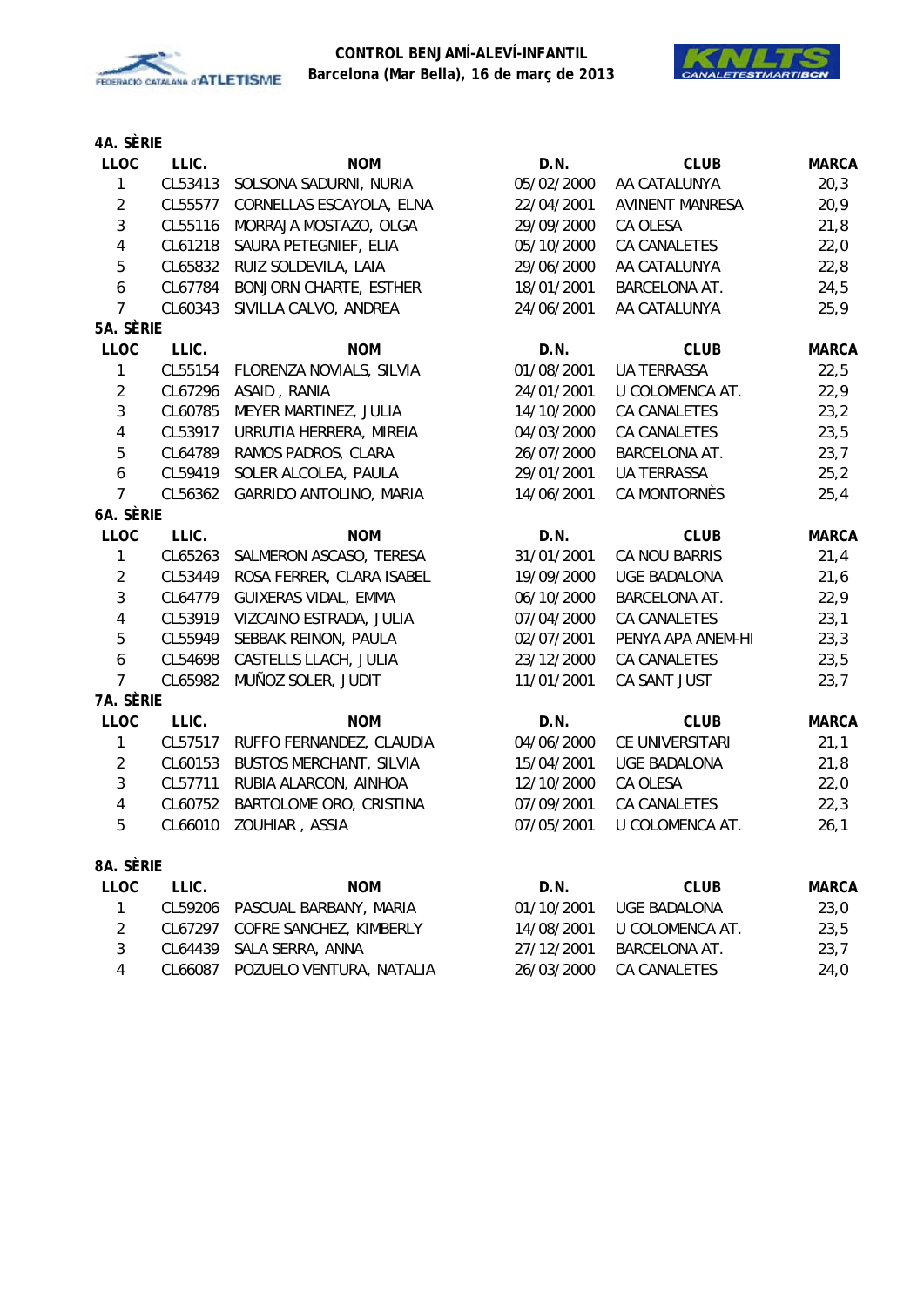



#### **1.000 METRES OBSTACLES INFANTIL FEMENÍ 1A. SÈRIE**

| שנושה.    |                           |                                                                                                            |                        |              |
|-----------|---------------------------|------------------------------------------------------------------------------------------------------------|------------------------|--------------|
| LLIC.     | <b>NOM</b>                | D.N.                                                                                                       | <b>CLUB</b>            | <b>MARCA</b> |
| CL61218   | SAURA PETEGNIEF, ELIA     | 05/10/2000                                                                                                 | CA CANALETES           | 3, 23, 2     |
| CL58175   | VILA PLAZA, LAURA         | 15/01/2000                                                                                                 | CORNELLÀ AT.           | 3, 29, 0     |
| CL55577   | CORNELLAS ESCAYOLA, ELNA  | 22/04/2001                                                                                                 | <b>AVINENT MANRESA</b> | 3,34,8       |
| CL61017   | ROMANCE OMS, MARTA        | 08/01/2000                                                                                                 | JA SABADELL            | 3,42,3       |
|           | CERDEIRA I CASALS, AINA   | 23/10/2001                                                                                                 | CA OLESA               | 3,43,4       |
| CL53449   | ROSA FERRER, CLARA ISABEL | 19/09/2000                                                                                                 | UGE BADALONA           | 3,44,9       |
| CL58521   | MORALES ARROYO, MIREIA    | 03/11/2001                                                                                                 | UA RUBÍ                | 3,45,6       |
|           | DALMAU CLOTET, JULIA      | 04/05/2001                                                                                                 | <b>AVINENT MANRESA</b> | 3,53,3       |
|           | URRUTIA HERRERA, MIREIA   | 04/03/2000                                                                                                 | <b>CA CANALETES</b>    | 4,02,5       |
|           | PASCUAL BARBANY, MARIA    | 01/10/2001                                                                                                 | <b>UGE BADALONA</b>    | 4,08,7       |
| 2A. SÈRIE |                           |                                                                                                            |                        |              |
| LLIC.     | <b>NOM</b>                | D.N.                                                                                                       | <b>CLUB</b>            | <b>MARCA</b> |
|           | GARCIA ROVIRA, MARIONA    | 13/03/2000                                                                                                 | AA CATALUNYA           | 3,38,8       |
|           | VIZUETE BRUSAU, ANDREA    | 25/01/2001                                                                                                 | <b>UGE BADALONA</b>    | 3,43,3       |
|           | SALA SERRA, ANNA          | 27/12/2001                                                                                                 | <b>BARCELONA AT.</b>   | 3,44,5       |
| CL61820   | TOLEDO VERACRUZ, MARIA    | 21/10/2000                                                                                                 | AA CATALUNYA           | 3,44,9       |
| CL65832   | RUIZ SOLDEVILA, LAIA      | 29/06/2000                                                                                                 | AA CATALUNYA           | 3,52,5       |
|           | AGUINALIU DELGADO, ALICIA | 23/02/2000                                                                                                 | AA CATALUNYA           | 3,56,0       |
|           | MELCHOR PEREZ, ANA        | 05/04/2001                                                                                                 | CA SANT JUST           | 4,00,0       |
|           | BATALLA FERRES, ARIADNA   | 27/06/2000                                                                                                 | CA CANALETES           | 4,05,8       |
| CL60312   | ILLA OVIEDO, ANDREA       | 30/01/2001                                                                                                 | AA CATALUNYA           | 4, 14, 1     |
|           |                           | CL57657<br>CL56899<br>CL53917<br>CL59206<br>CL54974<br>CL56049<br>CL64439<br>CL60902<br>CL62256<br>CL53922 |                        |              |

#### **SALT AMB PERXA INFANTIL FEMENÍ**

| <b>LLOC</b> | LLIC.   | <b>NOM</b>                  | D.N.       | <b>CLUB</b>            | <b>MARCA</b> |
|-------------|---------|-----------------------------|------------|------------------------|--------------|
|             | CL62190 | SELLARES ALTAMIRA, JUDIT    | 13/04/2000 | <b>AVINENT MANRESA</b> | 2,20         |
| 2           | CL59798 | <b>GARCIA ROMERA, MARIA</b> | 18/10/2001 | U COLOMENCA AT.        | 1,90         |
| 3           | CL65477 | PIÑOL TORRES, LAURA         | 06/08/2000 | FC BARCELONA           | 1,75         |
| 4           | CL66104 | TOMAS HOMAR, DUNA           | 08/04/2000 | <b>CA CANALETES</b>    | 1,60         |
|             | CL59797 | ALVAREZ MANRUBIA, CARLA     | 22/08/2001 | U COLOMENCA AT.        | <b>NULS</b>  |
|             | CL67297 | COFRE SANCHEZ, KIMBERLY     | 14/08/2001 | U COLOMENCA AT.        | <b>NULS</b>  |
|             | CL57612 | <b>GURRI CASALS, NURIA</b>  | 01/08/2000 | CA MONTORNÈS           | <b>NULS</b>  |
|             | CL66010 | ZOUHIAR, ASSIA              | 07/05/2001 | U COLOMENCA AT.        | <b>NULS</b>  |

10 CL60343 SIVILLA CALVO, ANDREA 24/06/2001 AA CATALUNYA 4,34,3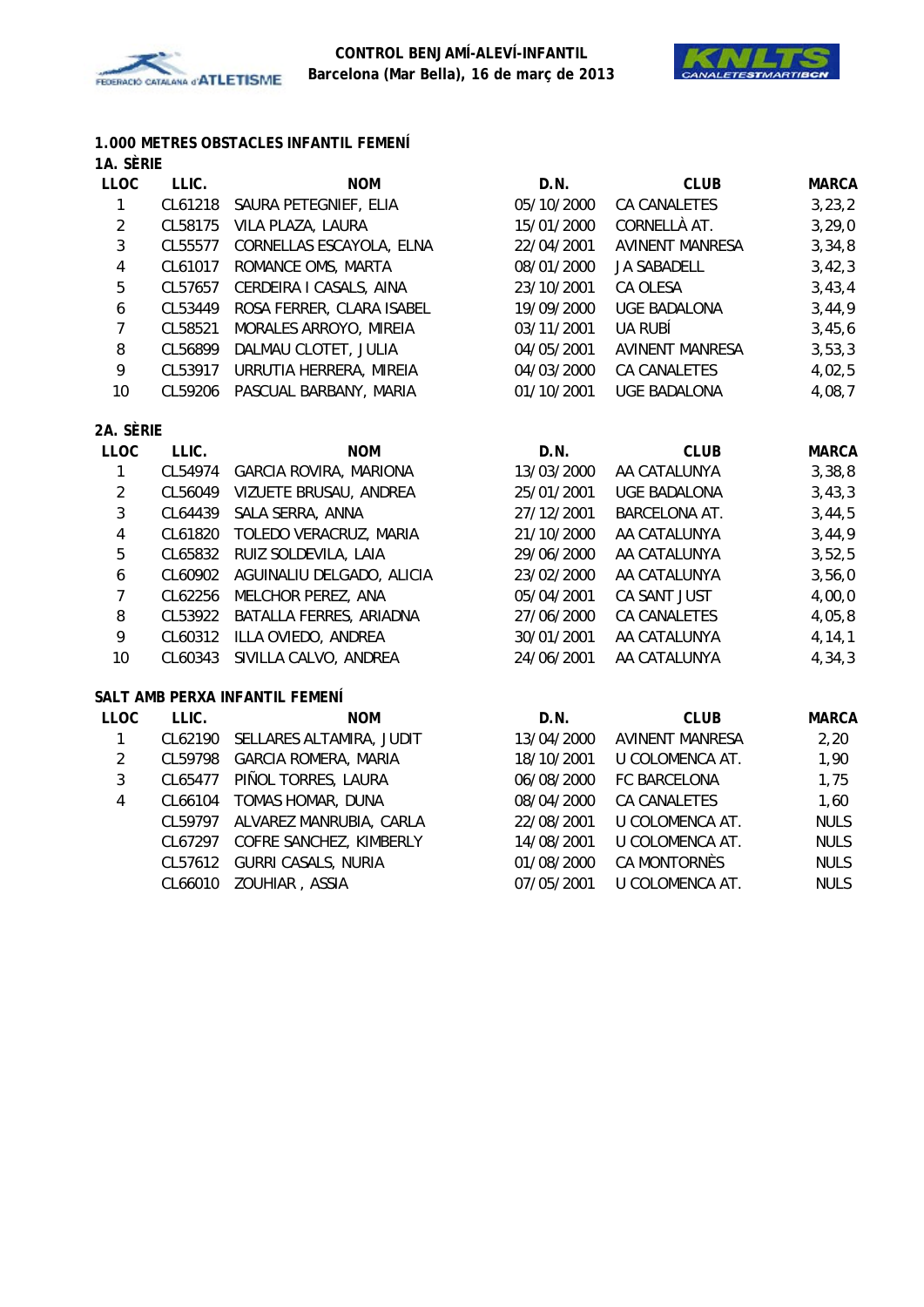



# **LLANÇAMENT DE PES INFANTIL FEMENÍ**

| <b>LLOC</b>    | LLIC.   | <b>NOM</b>                     | D.N.       | <b>CLUB</b>          | <b>MARCA</b> |
|----------------|---------|--------------------------------|------------|----------------------|--------------|
| 1              | CL52983 | GABALDON GRAU, CLARA           | 13/04/2000 | AA CATALUNYA         | 9,86         |
| $\overline{2}$ | CL54698 | CASTELLS LLACH, JULIA          | 23/12/2000 | CA CANALETES         | 9,69         |
| 3              | CL55154 | FLORENZA NOVIALS, SILVIA       | 01/08/2001 | UA TERRASSA          | 8,73         |
| 4              | CL61068 | GARCIA PELEGRIN, ARIADNA       | 04/08/2000 | <b>GEIE GIRONÍ</b>   | 8,60         |
| 5              | CL60153 | <b>BUSTOS MERCHANT, SILVIA</b> | 15/04/2001 | <b>UGE BADALONA</b>  | 7,90         |
| 6              | CL55949 | SEBBAK REINON, PAULA           | 02/07/2001 | PENYA APA ANEM-HI    | 7,43         |
| 7              | CL67297 | COFRE SANCHEZ, KIMBERLY        | 14/08/2001 | U COLOMENCA AT.      | 6,98         |
| 8              | CL53413 | SOLSONA SADURNI, NURIA         | 05/02/2000 | AA CATALUNYA         | 6,86         |
| 9              | CL62256 | MELCHOR PEREZ, ANA             | 05/04/2001 | CA SANT JUST         | 6,54         |
| 10             | CL64789 | RAMOS PADROS, CLARA            | 26/07/2000 | <b>BARCELONA AT.</b> | 6,54         |
| 11             | CL67296 | ASAID, RANIA                   | 24/01/2001 | U COLOMENCA AT.      | 6,35         |
| 12             | CL56361 | GARRIDO ANTOLINO, CARMEN       | 14/06/2001 | CA MONTORNÈS         | 6, 24        |
| 13             | CL65263 | SALMERON ASCASO, TERESA        | 31/01/2001 | CA NOU BARRIS        | 6, 19        |
| 14             | CL64748 | HOMS LLASTARRI, CARLA          | 31/05/2001 | AVINENT MANRESA      | 6,05         |
| 15             | CL65820 | <b>GOL PEREZ, BERTA</b>        | 31/03/2000 | AA CATALUNYA         | 5,87         |
| 16             | CL59735 | PUNZANO LATORRE, AINHOA        | 24/11/2000 | CA MONTORNÈS         | 5,78         |
| 17             | CL61878 | SUBIRATS IVERN, JOANA          | 05/06/2001 | AA CATALUNYA         | 5,57         |
| 18             | CL67439 | MONTER TORREJON, CLAUDIA       | 19/01/2001 | AVINENT MANRESA      | 5,38         |
| 19             | CL59419 | SOLER ALCOLEA, PAULA           | 29/01/2001 | <b>UA TERRASSA</b>   | 5,12         |
| 20             | CL64779 | GUIXERAS VIDAL, EMMA           | 06/10/2000 | <b>BARCELONA AT.</b> | 4,82         |
| 21             | CL67784 | <b>BONJORN CHARTE, ESTHER</b>  | 18/01/2001 | BARCELONA AT.        | 4,56         |
|                |         |                                |            |                      |              |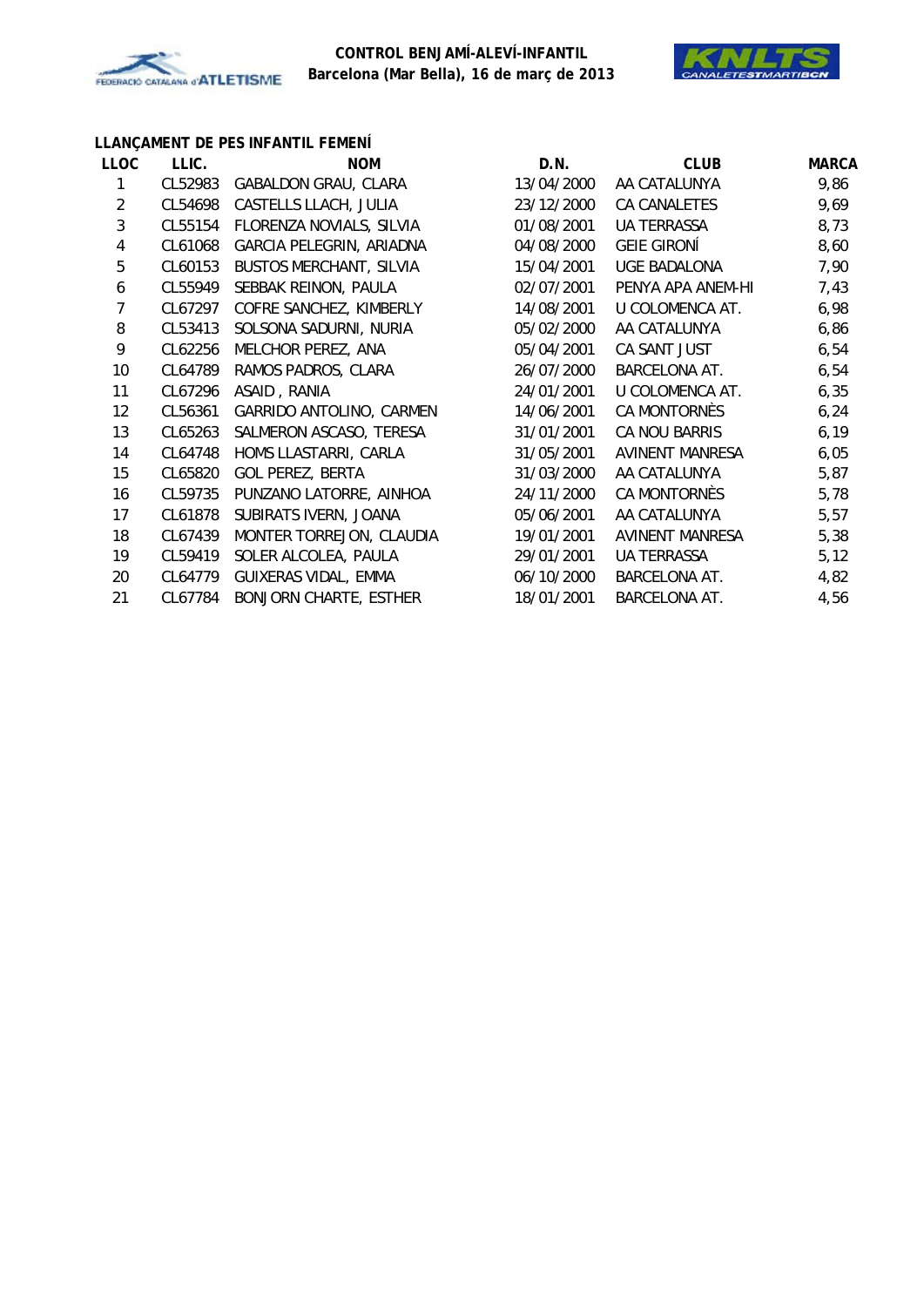



#### **60 METRES LLISOS ALEVÍ MASCULÍ**

| 1A. SÈRIE               |         |                               |            |                        |              |
|-------------------------|---------|-------------------------------|------------|------------------------|--------------|
| <b>LLOC</b>             | LLIC.   | <b>NOM</b>                    | D.N.       | <b>CLUB</b>            | <b>MARCA</b> |
| 1                       | CL60296 | COMAS MARIN, JOAN             | 03/02/2003 | AA CATALUNYA           | 9,2          |
| $\sqrt{2}$              | CL57550 | SEGURA PESUDO, BEZA           | 13/01/2002 | CA CANALETES           | 9,6          |
| 3                       | CL62832 | GARCIA FERNANDEZ, ALAN        | 01/10/2002 | CA CANALETES           | 9,8          |
| $\overline{\mathbf{4}}$ | CL60294 | CIVERA POCEIRO, PAU           | 08/10/2003 | AA CATALUNYA           | 10,2         |
| 5                       | CL58208 | LOPEZ RUIZ, MARIO             | 23/01/2002 | UA BARBERÀ             | 10,3         |
| 6                       | CL64795 | TERUEL SANCHEZ, ALEX          | 08/02/2003 | BARCELONA AT.          | 10,5         |
| 2A. SÈRIE               |         |                               |            |                        |              |
| <b>LLOC</b>             | LLIC.   | <b>NOM</b>                    | D.N.       | <b>CLUB</b>            | <b>MARCA</b> |
| 1                       | CL58200 | GEA GONZALEZ, JOAN            | 04/04/2002 | UA BARBERÀ             | 9,2          |
| $\overline{2}$          | CL61940 | PEREZ RODRIGUEZ, JOEL         | 31/03/2003 | AA CATALUNYA           | 9,5          |
| 3                       | CL57965 | MATA MARTY, PAU               | 23/02/2002 | <b>UGE BADALONA</b>    | 9,7          |
| $\overline{4}$          | CL58253 | MARI MIRO, ARNAU              | 13/07/2002 | CA CASTELLAR           | 10,2         |
| 5                       | CL61219 | TOMAS HOMAR, ARNAU            | 15/02/2003 | CA CANALETES           | 10,9         |
| 6                       | CL62757 | VILLANUEVA SAIZ, TAI          | 22/04/2003 | U COLOMENCA AT.        | 11,0         |
| 3A. SÈRIE               |         |                               |            |                        |              |
| <b>LLOC</b>             | LLIC.   | <b>NOM</b>                    | D.N.       | <b>CLUB</b>            | <b>MARCA</b> |
| 1                       | CL61905 | SALAS SAMSO, BIEL             | 03/04/2003 | <b>AVINENT MANRESA</b> | 9,4          |
| $\overline{2}$          | CL60014 | <b>BAREA RIOS, MARCOS</b>     | 27/05/2003 | UA BARBERÀ             | 9,9          |
| 3                       | CL60344 | SIVILLA CALVO, CRISTIAN       | 22/07/2002 | AA CATALUNYA           | 10,2         |
| $\overline{4}$          | CL60783 | MENDEZ ROVIRA, JOAN           | 11/12/2002 | CA CANALETES           | 10, 8        |
| 5                       | CL67845 | RODRIGUEZ PEREZ, VICTOR       | 10/02/2003 | <b>UGE BADALONA</b>    | 11,1         |
| 4A. SÈRIE               |         |                               |            |                        |              |
| <b>LLOC</b>             | LLIC.   | <b>NOM</b>                    | D.N.       | <b>CLUB</b>            | <b>MARCA</b> |
| 1                       | CL67474 | GIMENO BUENO, HUGO            | 03/05/2002 | CA NOU BARRIS          | 9,2          |
| $\overline{2}$          | CL64098 | BERNAL RAMOS, ADRIAN          | 03/08/2003 | CA CASTELLAR           | 9,5          |
| 3                       | CL67790 | RODRIGUEZ MILIAN, BIEL        | 24/01/2002 | BARCELONA AT.          | 9,7          |
| 4                       | CL66078 | MEMBA TORRA, ERIC             | 21/12/2002 | CA CANALETES           | 10,0         |
| 5                       | CL67542 | JEJAN ORTEGA, HERNAN          | 15/03/2003 | AA CATALUNYA           | 10,2         |
| 6                       | CL61900 | <b>GARCIA MAGRANS, SERGI</b>  | 14/03/2003 | <b>AVINENT MANRESA</b> | 10,2         |
| 5A. SÈRIE               |         |                               |            |                        |              |
| <b>LLOC</b>             | LLIC.   | <b>NOM</b>                    | D.N.       | <b>CLUB</b>            | <b>MARCA</b> |
| 1                       |         | CL67826 GORDILLO CEREZO, TONI | 26/07/2002 | UGE BADALONA           | 9,2          |
| 2                       | CL65731 | FILBA GIRALT, VICENÇ          | 17/03/2003 | CA MOLLET              | 9,5          |
| 3                       | CL62741 | DIAZ BARTRINA, JOEL           | 30/12/2002 | U COLOMENCA AT.        | 9,8          |
| 4                       | CL60311 | HERNANDEZ AROLA, PAU          | 19/11/2002 | AA CATALUNYA           | 10,0         |
| 5                       | CL62845 | LLINAS AYORA, GUIFRE          | 14/01/2003 | CA CANALETES           | 10,2         |
|                         |         |                               |            |                        |              |
| <b>LLOC</b>             | LLIC.   | <b>NOM</b>                    | D.N.       | <b>CLUB</b>            | <b>MARCA</b> |
| 1                       | CL64536 | CHERKAOUI, ZAKARIA            | 28/04/2002 | <b>UA TERRASSA</b>     | 8,9          |
| $\overline{2}$          | CL58611 | ROMEO BARCELO, ALBERT         | 08/12/2002 | CA CANALETES           | 9,4          |
| $\mathfrak{Z}$          | CL60334 | RAMADA MUÑOZ, LLUC            | 06/04/2003 | AA CATALUNYA           | 9,9          |
| 4                       | CL62883 | HERNANDEZ GOMEZ, YAGO         | 18/12/2002 | FC BARCELONA           | 10,1         |
| 5                       | CL60204 | SERRA PI, MATEU               | 23/12/2002 | <b>UGE BADALONA</b>    | 10,5         |
| 6                       | CL61067 | GARCIA ROMERO, LLORENÇ        | 04/12/2003 | CA SANT JUST           | 10,7         |
|                         |         |                               |            |                        |              |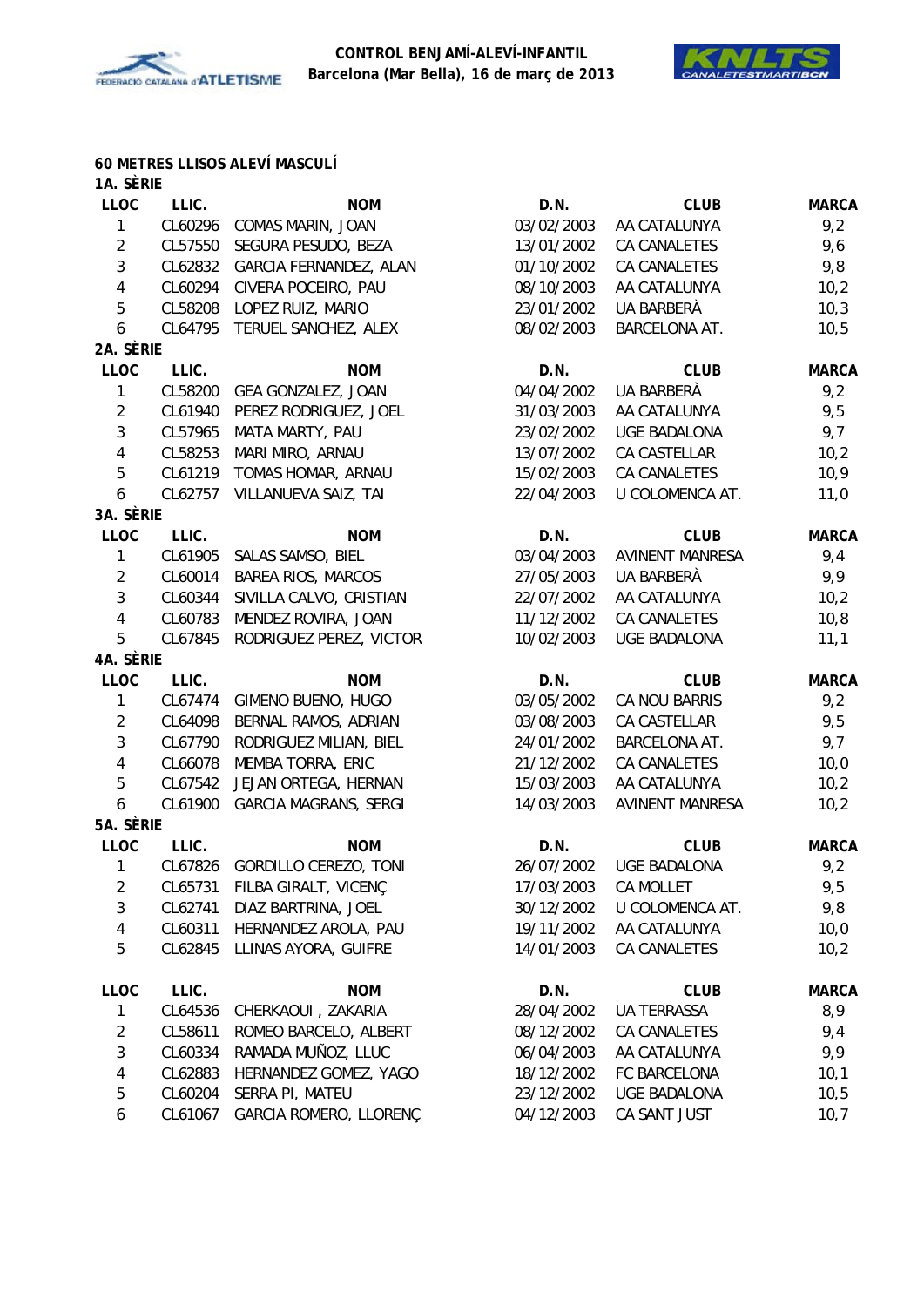



| <b>LLOC</b>             | LLIC.   | <b>NOM</b>                        | D.N.       | <b>CLUB</b>               | <b>MARCA</b> |
|-------------------------|---------|-----------------------------------|------------|---------------------------|--------------|
| $\mathbf{1}$            | CL67409 | MICALO ARUMI, SERGI               | 03/08/2002 | CA CANALETES              | 9,7          |
| $\overline{a}$          | CL61233 | DIAZ BASULLAS, BIEL               | 20/08/2003 | <b>AVINENT MANRESA</b>    | 10,0         |
| $\mathbf{3}$            | CL63364 | VELASCO TELLO, RAUL               | 26/02/2002 | PENYA APA ANEM-HI         | 10,2         |
| 4                       | CL64774 | BOADA IÑIGUEZ, AITOR              | 02/02/2003 | <b>BARCELONA AT.</b>      | 10,9         |
| 5                       | CL67110 | HERNANDEZ GALASO, PAU             | 27/09/2002 | <b>UGE BADALONA</b>       | 11,1         |
| 6                       | CL57304 | CONEJERO FRECHILLA, JOEL          | 01/12/2002 | AA CATALUNYA              | 11,4         |
| 8A. SÈRIE               |         |                                   |            |                           |              |
| <b>LLOC</b>             | LLIC.   | <b>NOM</b>                        | D.N.       | <b>CLUB</b>               | <b>MARCA</b> |
| $\mathbf{1}$            | CL67097 | MULA GARCIA, IAN                  | 16/11/2002 | PENYA APA ANEM-HI         | 9,9          |
| $\overline{2}$          | CL65265 | SOLETO BASILIO, JOSE MIGUEL       | 14/12/2003 | CA NOU BARRIS             | 10,1         |
| 3                       | CL65801 | BONAL CODOMI, LLUC                | 06/04/2003 | AA CATALUNYA              | 10,3         |
| $\overline{\mathbf{4}}$ | CL61237 | SANTANACH PINTOR, PAU             | 16/07/2002 | <b>AVINENT MANRESA</b>    | 10,6         |
| 5                       | CL64781 | MARQUES SILES, HECTOR             | 15/05/2003 | BARCELONA AT.             | 10,8         |
| 6                       | CL65999 | JORDAN CORDOBA, ARNAU             | 24/09/2003 | U COLOMENCA AT.           | 11,4         |
| 9A. Sèrie               |         |                                   |            |                           |              |
| <b>LLOC</b>             | LLIC.   | <b>NOM</b>                        | D.N.       | <b>CLUB</b>               | <b>MARCA</b> |
| 1                       | CL60330 | PERELLO ARMENTANO, ANDREU         | 08/02/2003 | AA CATALUNYA              | 9,6          |
| $\overline{2}$          | CL66737 | FUENTES MAS, GERARD               | 17/07/2003 | <b>UA TERRASSA</b>        | 10,0         |
| 3                       |         | CL64798 VALERO SALLARES, JOEL     | 03/05/2003 | BARCELONA AT.             | 10,2         |
| $\overline{\mathbf{4}}$ |         | CL60292 CARCELES FERRERONS, POL   | 05/07/2003 | AA CATALUNYA              | 10,5         |
| 5                       | CL59425 | VILLAGRASA ORDOÑO, SERGI          | 27/06/2003 | UA TERRASSA               | 10,7         |
| 10A. SÈRIE              |         |                                   |            |                           |              |
| <b>LLOC</b>             | LLIC.   | <b>NOM</b>                        | D.N.       | <b>CLUB</b>               | <b>MARCA</b> |
| 1                       |         | CL67057 CRESCENTI SALGUERO, MARCO | 22/07/2003 | <b>ISS - L'HOSPITALET</b> | 10,1         |
| $\overline{2}$          | CL64788 | PUENTE MURILLO, JAVIER            | 23/12/2003 | BARCELONA AT.             | 10,5         |
| 3                       | CL59416 | SEGURA GUERRA, HUGO               | 26/10/2003 | <b>UA TERRASSA</b>        | 10,9         |
| $\overline{\mathbf{4}}$ | CL65821 | GOL PEREZ, JOAN                   | 26/02/2002 | AA CATALUNYA              | 11,1         |
|                         |         | 60 METRES TANQUES ALEVÍ MASCULÍ   |            |                           |              |
| 1A. SÈRIE               |         |                                   |            |                           |              |
| <b>LLOC</b>             | LLIC.   | <b>NOM</b>                        | D.N.       | <b>CLUB</b>               | <b>MARCA</b> |
| 1                       | CL58611 | ROMEO BARCELO, ALBERT             | 08/12/2002 | CA CANALETES              | 12,3         |
| $\overline{2}$          | CL64798 | VALERO SALLARES, JOEL             | 03/05/2003 | BARCELONA AT.             | 12,8         |
| 3                       | CL60292 | CARCELES FERRERONS, POL           | 05/07/2003 | AA CATALUNYA              | 13,1         |
| 4                       | CL59425 | VILLAGRASA ORDOÑO, SERGI          | 27/06/2003 | <b>UA TERRASSA</b>        | 13,3         |
| 5                       | CL62741 | DIAZ BARTRINA, JOEL               | 30/12/2002 | U COLOMENCA AT.           | 14,2         |
| 2A. SÈRIE               |         |                                   |            |                           |              |
| <b>LLOC</b>             | LLIC.   | <b>NOM</b>                        | D.N.       | <b>CLUB</b>               | <b>MARCA</b> |
| 1                       | CL58632 | AVELLANEDA CIURANETA, ERIC        | 05/11/2002 | CA CASTELLAR              | 11,9         |
| 2                       | CL62832 | GARCIA FERNANDEZ, ALAN            | 01/10/2002 | CA CANALETES              | 12,4         |
| 3                       | CL66737 | <b>FUENTES MAS, GERARD</b>        | 17/07/2003 | <b>UA TERRASSA</b>        | 12,9         |
| 4                       | CL64774 | BOADA IÑIGUEZ, AITOR              | 02/02/2003 | BARCELONA AT.             | 13,3         |
| 5                       | CL62757 | VILLANUEVA SAIZ, TAI              | 22/04/2003 | U COLOMENCA AT.           | 13,9         |
| 6                       | CL57304 | CONEJERO FRECHILLA, JOEL          | 01/12/2002 | AA CATALUNYA              | 14,2         |
|                         |         |                                   |            |                           |              |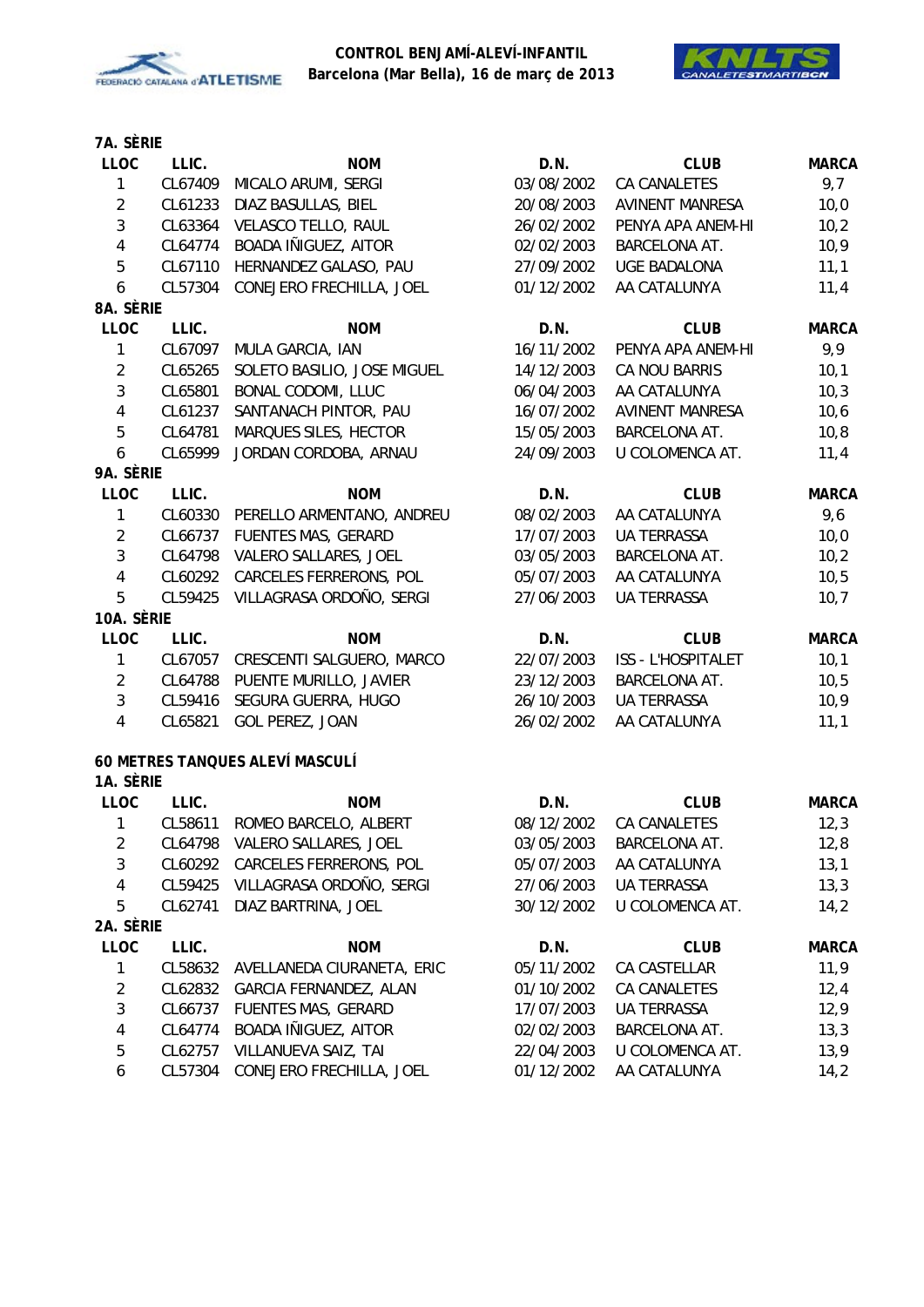



| <b>LLOC</b>    | LLIC.   | <b>NOM</b>                   | D.N.       | <b>CLUB</b>            | <b>MARCA</b> |
|----------------|---------|------------------------------|------------|------------------------|--------------|
| $\mathbf{1}$   | CL67966 | DURAN VILLODRES, PAU         | 03/03/2002 | CERDANYOLA C D 'HOQUE  | 11,6         |
| $\overline{2}$ | CL60296 | COMAS MARIN, JOAN            | 03/02/2003 | AA CATALUNYA           | 12,1         |
| 3              | CL64781 | MARQUES SILES, HECTOR        | 15/05/2003 | BARCELONA AT.          | 12,8         |
| $\sqrt{4}$     | CL59416 | SEGURA GUERRA, HUGO          | 26/10/2003 | UA TERRASSA            | 13,7         |
| $\overline{5}$ | CL65801 | <b>BONAL CODOMI, LLUC</b>    | 06/04/2003 | AA CATALUNYA           | 13,9         |
| 6              | CL63364 | VELASCO TELLO, RAUL          | 26/02/2002 | PENYA APA ANEM-HI      | 14, 4        |
| 4A. SÈRIE      |         |                              |            |                        |              |
| <b>LLOC</b>    | LLIC.   | <b>NOM</b>                   | D.N.       | <b>CLUB</b>            | <b>MARCA</b> |
| 1              | CL64536 | CHERKAOUI, ZAKARIA           | 28/04/2002 | UA TERRASSA            | 11,9         |
| $\overline{2}$ | CL58612 | CASTELLS LLACH, JOSEP        | 30/08/2002 | <b>CA CANALETES</b>    | 12,5         |
| 3              | CL67097 | MULA GARCIA, IAN             | 16/11/2002 | PENYA APA ANEM-HI      | 12,7         |
| $\sqrt{4}$     | CL60311 | HERNANDEZ AROLA, PAU         | 19/11/2002 | AA CATALUNYA           | 13,5         |
| 5              | CL64788 | PUENTE MURILLO, JAVIER       | 23/12/2003 | BARCELONA AT.          | 13,9         |
| 6              | CL65821 | GOL PEREZ, JOAN              | 26/02/2002 | AA CATALUNYA           | 14,2         |
| 5A. SÈRIE      |         |                              |            |                        |              |
| LLOC           | LLIC.   | <b>NOM</b>                   | D.N.       | <b>CLUB</b>            | <b>MARCA</b> |
| 1              | CL58253 | MARI MIRO, ARNAU             | 13/07/2002 | CA CASTELLAR           | 11,7         |
| $\overline{2}$ | CL64098 | BERNAL RAMOS, ADRIAN         | 03/08/2003 | CA CASTELLAR           | 12,0         |
| 3              | CL61219 | TOMAS HOMAR, ARNAU           | 15/02/2003 | CA CANALETES           | 12,5         |
| $\sqrt{4}$     | CL60344 | SIVILLA CALVO, CRISTIAN      | 22/07/2002 | AA CATALUNYA           | 12,8         |
| 5              | CL65731 | FILBA GIRALT, VICENÇ         | 17/03/2003 | CA MOLLET              | 13,8         |
| 6              | CL65265 | SOLETO BASILIO, JOSE MIGUEL  | 14/12/2003 | CA NOU BARRIS          | 15,5         |
| 6A. SÈRIE      |         |                              |            |                        |              |
| <b>LLOC</b>    | LLIC.   | <b>NOM</b>                   | D.N.       | <b>CLUB</b>            | <b>MARCA</b> |
| 1              | CL60334 | RAMADA MUÑOZ, LLUC           | 06/04/2003 | AA CATALUNYA           | 11,9         |
| $\overline{2}$ | CL62883 | HERNANDEZ GOMEZ, YAGO        | 18/12/2002 | FC BARCELONA           | 12,1         |
| 3              | CL61233 | DIAZ BASULLAS, BIEL          | 20/08/2003 | <b>AVINENT MANRESA</b> | 12,4         |
| $\sqrt{4}$     | CL62845 | LLINAS AYORA, GUIFRE         | 14/01/2003 | CA CANALETES           | 12,7         |
| 5              | CL60579 | HABA FERRANDO, ERIC          | 21/06/2003 | CA CASTELLAR           | 13,1         |
| 6              | CL67845 | RODRIGUEZ PEREZ, VICTOR      | 10/02/2003 | <b>UGE BADALONA</b>    | 14,0         |
| 7A. SÈRIE      |         |                              |            |                        |              |
| <b>LLOC</b>    | LLIC.   | <b>NOM</b>                   | D.N.       | <b>CLUB</b>            | <b>MARCA</b> |
| 1              | CL67826 | GORDILLO CEREZO, TONI        | 26/07/2002 | <b>UGE BADALONA</b>    | 11,5         |
| $\overline{2}$ | CL58208 | LOPEZ RUIZ, MARIO            | 23/01/2002 | UA BARBERÀ             | 11,8         |
| 3              | CL60294 | CIVERA POCEIRO, PAU          | 08/10/2003 | AA CATALUNYA           | 12,4         |
| 4              | CL61237 | SANTANACH PINTOR, PAU        | 16/07/2002 | <b>AVINENT MANRESA</b> | 12,6         |
| 5              | CL60204 | SERRA PI, MATEU              | 23/12/2002 | <b>UGE BADALONA</b>    | 13,6         |
| 6              | CL60803 | SEGURA PESUDO, YABSERA       | 13/03/2003 | CA CANALETES           | 15,8         |
| 8A. SÈRIE      |         |                              |            |                        |              |
| LLOC           | LLIC.   | <b>NOM</b>                   | D.N.       | <b>CLUB</b>            | <b>MARCA</b> |
| 1              | CL57965 | MATA MARTY, PAU              | 23/02/2002 | <b>UGE BADALONA</b>    | 11,0         |
| $\overline{2}$ | CL58200 | GEA GONZALEZ, JOAN           | 04/04/2002 | UA BARBERÀ             | 11,4         |
| 3              | CL61900 | <b>GARCIA MAGRANS, SERGI</b> | 14/03/2003 | <b>AVINENT MANRESA</b> | 12,2         |
| 4              | CL67790 | RODRIGUEZ MILIAN, BIEL       | 24/01/2002 | BARCELONA AT.          | 12,4         |
| 5              | CL66078 | MEMBA TORRA, ERIC            | 21/12/2002 | CA CANALETES           | 12,9         |
| 6              | CL58631 | ARRABAL GARCIA, ABEL         | 20/06/2002 | CA CASTELLAR           | 13,1         |
|                |         |                              |            |                        |              |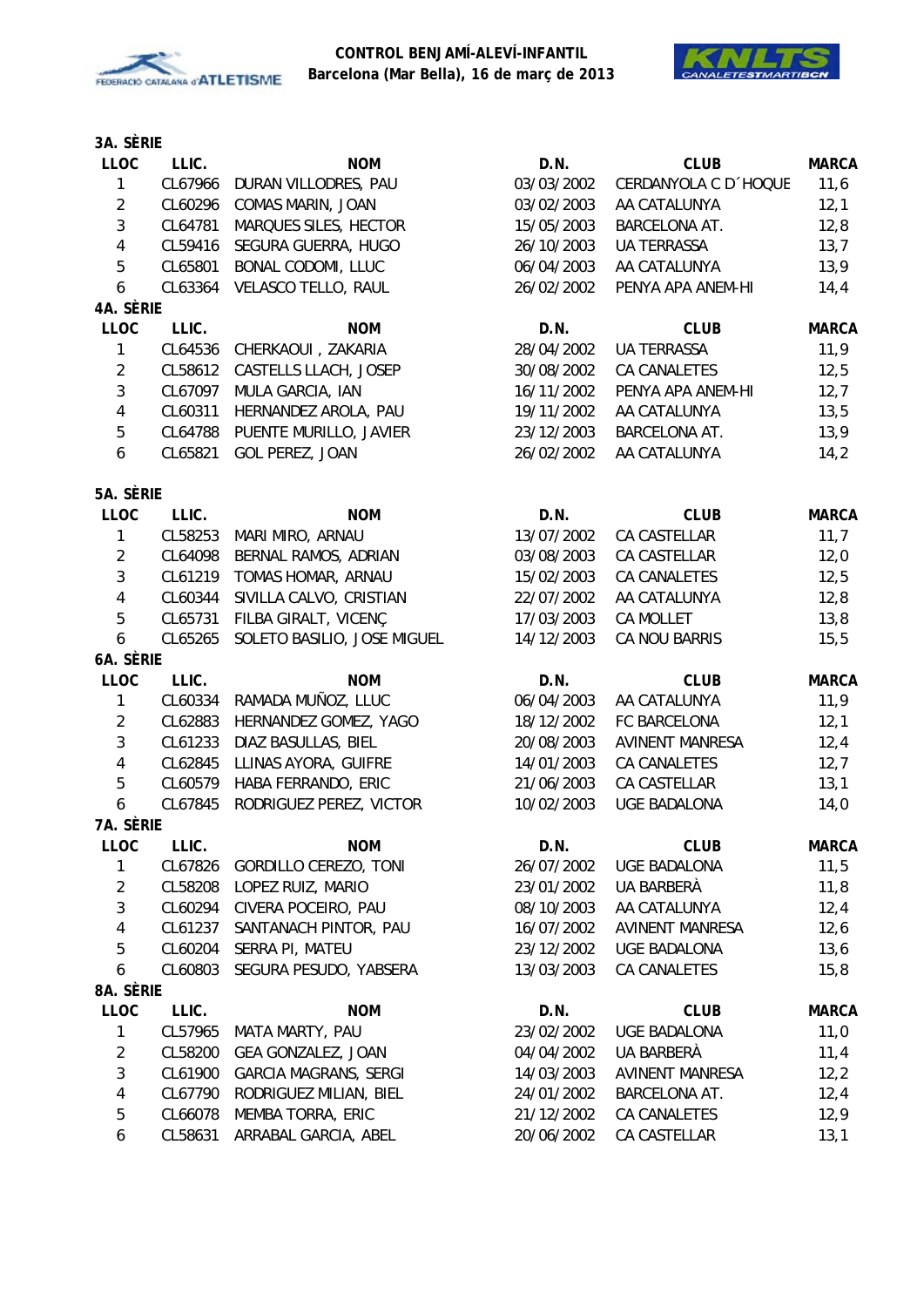



| <b>LLOC</b>    | LLIC.   | <b>NOM</b>                    | D.N.       | <b>CLUB</b>            | <b>MARCA</b> |
|----------------|---------|-------------------------------|------------|------------------------|--------------|
| $\mathbf{1}$   |         | CL61905 SALAS SAMSO, BIEL     | 03/04/2003 | <b>AVINENT MANRESA</b> | 11,4         |
| $\overline{2}$ | CL61940 | PEREZ RODRIGUEZ, JOEL         | 31/03/2003 | AA CATALUNYA           | 11,6         |
| $\sqrt{3}$     |         | CL66103 TIBURCIO GOMEZ, TEO   | 12/01/2002 | <b>CA CANALETES</b>    | 11,9         |
| $\overline{4}$ | CL60014 | <b>BAREA RIOS, MARCOS</b>     | 27/05/2003 | UA BARBERÀ             | 12,1         |
| 5              |         | CL60783 MENDEZ ROVIRA, JOAN   | 11/12/2002 | CA CANALETES           | 13,3         |
| 6              | CL67110 | HERNANDEZ GALASO, PAU         | 27/09/2002 | <b>UGE BADALONA</b>    | 14,5         |
|                |         | SALT D'ALÇADA ALEVÍ MASCULÍ   |            |                        |              |
| <b>LLOC</b>    | LLIC.   | <b>NOM</b>                    | D.N.       | <b>CLUB</b>            | <b>MARCA</b> |
| 1              |         | CL58208 LOPEZ RUIZ, MARIO     | 23/01/2002 | UA BARBERÀ             | 1,25         |
| $\sqrt{2}$     |         | CL58200 GEA GONZALEZ, JOAN    | 04/04/2002 | UA BARBERÀ             | 1,15         |
| $\overline{3}$ | CL57550 | SEGURA PESUDO, BEZA           | 13/01/2002 | CA CANALETES           | 1,15         |
| $\overline{4}$ |         | CL61940 PEREZ RODRIGUEZ, JOEL | 31/03/2003 | AA CATALUNYA           | 1,10         |
| 5              | CL60296 | COMAS MARIN, JOAN             | 03/02/2003 | AA CATALUNYA           | 1,10         |
| 6              | CL67474 | GIMENO BUENO, HUGO            | 03/05/2002 | CA NOU BARRIS          | 1,10         |
| $\overline{7}$ | CL64781 | MARQUES SILES, HECTOR         | 15/05/2003 | <b>BARCELONA AT.</b>   | 1,10         |
| 8              | CL61905 | SALAS SAMSO, BIEL             | 03/04/2003 | <b>AVINENT MANRESA</b> | 1,05         |
| 9              | CL60334 | RAMADA MUÑOZ, LLUC            | 06/04/2003 | AA CATALUNYA           | 1,05         |
| 10             | CL67790 | RODRIGUEZ MILIAN, BIEL        | 24/01/2002 | BARCELONA AT.          | 1,05         |
| 11             | CL62883 | HERNANDEZ GOMEZ, YAGO         | 18/12/2002 | FC BARCELONA           | 1,05         |
| 12             | CL67826 | GORDILLO CEREZO, TONI         | 26/07/2002 | UGE BADALONA           | 1,05         |
| 13             | CL64774 | BOADA IÑIGUEZ, AITOR          | 02/02/2003 | <b>BARCELONA AT.</b>   | 1,05         |
| 14             | CL61900 | <b>GARCIA MAGRANS, SERGI</b>  | 14/03/2003 | <b>AVINENT MANRESA</b> | 1,05         |
| 15             | CL61067 | GARCIA ROMERO, LLORENÇ        | 04/12/2003 | CA SANT JUST           | 1,05         |
| 16             | CL62832 | GARCIA FERNANDEZ, ALAN        | 01/10/2002 | CA CANALETES           | 1,05         |
| 17             | CL62845 | LLINAS AYORA, GUIFRE          | 14/01/2003 | CA CANALETES           | 1,05         |
|                |         | SALT AMB PERXA ALEVÍ MASCULÍ  |            |                        |              |
| <b>LLOC</b>    | LLIC.   | <b>NOM</b>                    | D.N.       | <b>CLUB</b>            | <b>MARCA</b> |

| LLUU. | LLIV. | <b>INUIVI</b>                | D.N. | <b>VLUD</b>              | <b>IVIARCA</b> |
|-------|-------|------------------------------|------|--------------------------|----------------|
|       |       | CL58285 FONTAS ROBERT, TELM  |      | 23/05/2002 CA MALGRAT    | 1,90           |
|       |       | CL64795 TERUEL SANCHEZ, ALEX |      | 08/02/2003 BARCELONA AT. | 1,50           |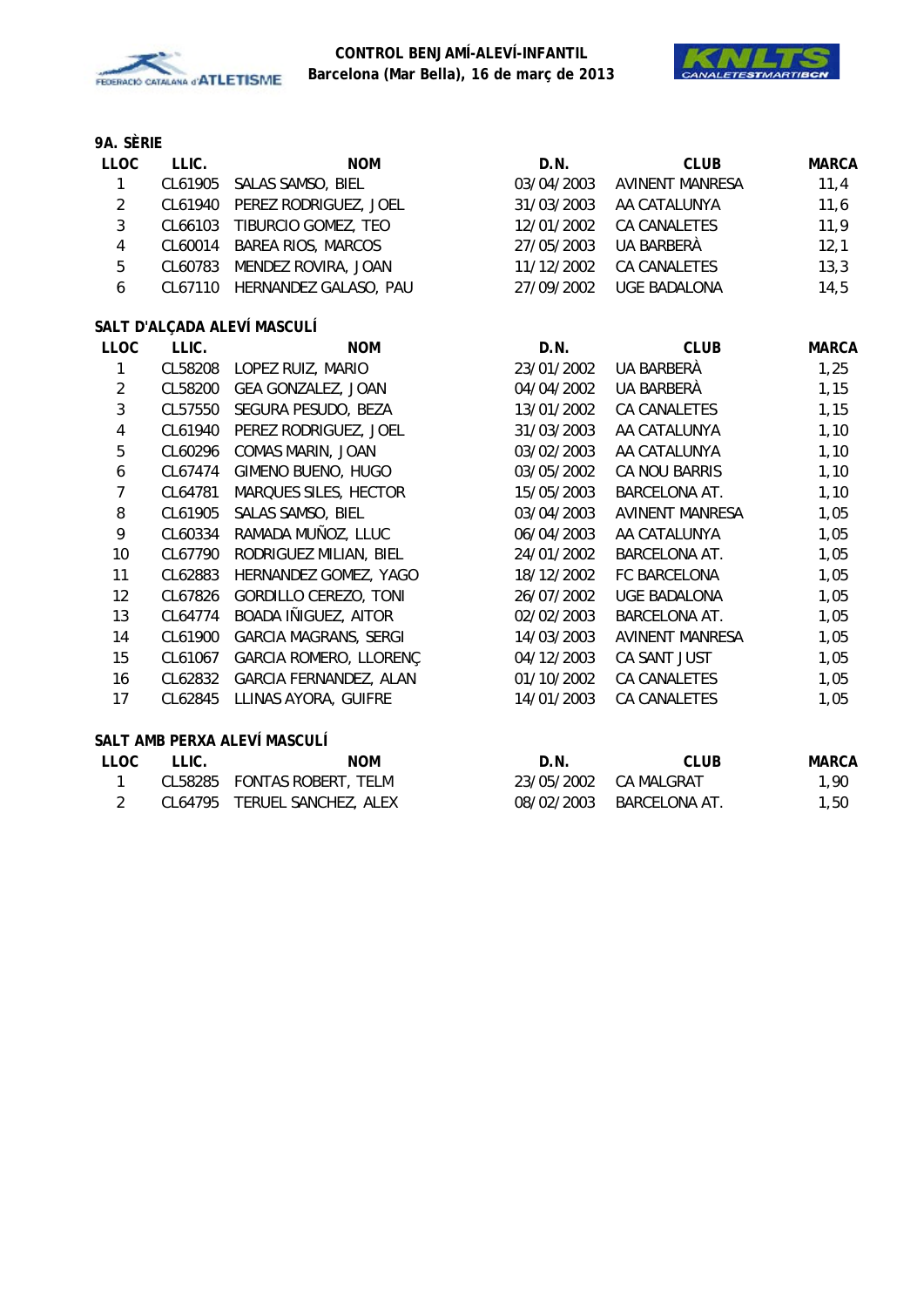



#### **60 METRES LLISOS ALEVÍ FEMENÍ**

| 1A. SÈRIE               |         |                                   |            |                        |              |
|-------------------------|---------|-----------------------------------|------------|------------------------|--------------|
| <b>LLOC</b>             | LLIC.   | <b>NOM</b>                        | D.N.       | <b>CLUB</b>            | <b>MARCA</b> |
| 1                       | CL62949 | TREJO EXPOSITO, PAULA             | 28/05/2002 | CA NOU BARRIS          | 8,6          |
| $\sqrt{2}$              | CL58659 | CANAL MARTINEZ, JUDITH            | 28/03/2002 | <b>AVINENT MANRESA</b> | 8,9          |
| 3                       | CL60023 | GARRIDO RUBIO, ESTELA             | 17/03/2003 | UA BARBERÀ             | 9,1          |
| $\overline{\mathbf{4}}$ | CL66702 | SALGADO BOIXADERAS, JULIA         | 12/01/2002 | <b>CA CANALETES</b>    | 9,3          |
| 5                       | CL65828 | PEREZ NICASI, PAULA               | 25/08/2003 | AA CATALUNYA           | 9,7          |
| 6                       | CL63692 | CASBAS RECUENCO, OLIVIA           | 16/09/2002 | BARCELONA AT.          | 10,3         |
| 2A. SÈRIE               |         |                                   |            |                        |              |
| <b>LLOC</b>             | LLIC.   | <b>NOM</b>                        | D.N.       | <b>CLUB</b>            | <b>MARCA</b> |
| 1                       | CL62821 | CAPDEVILA MASO, ELISENDA          | 18/02/2002 | <b>CA CANALETES</b>    | 9,1          |
| $\overline{2}$          | CL60309 | <b>GUMA BERRAR, NEREA</b>         | 10/06/2003 | AA CATALUNYA           | 9,4          |
| $\mathfrak{Z}$          | CL59765 | LLADO MARTINEZ, MERITXELL         | 08/04/2002 | <b>AVINENT MANRESA</b> | 9,6          |
| $\overline{\mathbf{4}}$ | CL62914 | BARRAZA LOPEZ, LUCIA              | 06/10/2002 | CA NOU BARRIS          | 10,1         |
| 5                       | CL64775 | <b>BOSCH LOSCERTALES, BERHANE</b> | 09/05/2002 | BARCELONA AT.          | 10,2         |
| 6                       | CL60019 | CRUEL PONS, ARIADNA               | 03/10/2003 | <b>UA BARBERÀ</b>      | 11,0         |
| 3A. SÈRIE               |         |                                   |            |                        |              |
| <b>LLOC</b>             | LLIC.   | <b>NOM</b>                        | D.N.       | <b>CLUB</b>            | <b>MARCA</b> |
| 1                       | CL67476 | MOYA MATACHANA, LAURA             | 22/07/2002 | CA NOU BARRIS          | 9,4          |
| $\overline{2}$          | CL60164 | CASTELLANO BLANCO, MARINA         | 11/09/2002 | <b>UGE BADALONA</b>    | 9,8          |
| $\mathfrak{Z}$          | CL60784 | MEYER MARTINEZ, INES SOFIA        | 12/07/2002 | CA CANALETES           | 10,0         |
| $\overline{\mathbf{4}}$ | CL65826 | OLIVERA SORIANO, MARTA            | 06/10/2003 | AA CATALUNYA           | 10,5         |
| 5                       | CL66685 | SELLARES ALTIMIRA, NURIA          | 24/07/2003 | <b>AVINENT MANRESA</b> | 10,7         |
| 6                       | CL64800 | VILELLA BELIO, MARINA             | 08/05/2003 | BARCELONA AT.          | 11,2         |
| 4A. SÈRIE               |         |                                   |            |                        |              |
| LLOC                    | LLIC.   | <b>NOM</b>                        | D.N.       | <b>CLUB</b>            | <b>MARCA</b> |
| 1                       | CL62935 | MUAKUKU EÑESO, MELANGO            | 10/04/2002 | CA NOU BARRIS          | 9,4          |
| $\overline{2}$          | CL67951 | NIETO ALONSO, JULIA               | 28/07/2003 | <b>UGE BADALONA</b>    | 9,8          |
| 3                       | CL61933 | MALET ARMENGOL, DUNA              | 03/07/2003 | AA CATALUNYA           | 10,0         |
| 4                       | CL64736 | MARTINEZ FINESTRES, JUDITH        | 21/11/2003 | <b>AVINENT MANRESA</b> | 10,3         |
| 5                       | CL62846 | LOPEZ CABALLER, MARTA             | 24/05/2002 | CA CANALETES           | 10, 5        |
| 6                       | CL64786 | MORILLAS SANCHEZ, EMMA            | 21/07/2003 | BARCELONA AT.          | 10,9         |
| 5A. SÈRIE               |         |                                   |            |                        |              |
| <b>LLOC</b>             | LLIC.   | <b>NOM</b>                        | D.N.       | <b>CLUB</b>            | <b>MARCA</b> |
| 1                       |         | CL57585 LOPEZ LAO, SANDRA         | 17/05/2002 | UA TERRASSA            | 9,2          |
| 1                       | CL67475 | GONZALEZ GONZALEZ, MARIA          | 25/03/2002 | CA NOU BARRIS          | 9,6          |
| $\overline{2}$          | CL60791 | PONS MORENO, CARLA                | 12/11/2002 | CA CANALETES           | 9,9          |
| 3                       | CL61771 | SUBIRATS IVERN, MARTINA           | 06/05/2003 | AA CATALUNYA           | 10,1         |
| 4                       | CL57661 | GALAN DOMINGUEZ, ERIKA            | 08/12/2002 | CA OLESA               | 10,4         |
| 5                       | CL67956 | SIMON GOMEZ, MIREIA               | 30/10/2002 | <b>UGE BADALONA</b>    | 10,9         |
| 6A.SÈRIE                |         |                                   |            |                        |              |
| LLOC                    | LLIC.   | <b>NOM</b>                        | D.N.       | <b>CLUB</b>            | <b>MARCA</b> |
| 1                       | CL62924 | DURAN ESTEVEZ, CRISTINA           | 14/02/2003 | CA NOU BARRIS          | 9,7          |
| $\overline{2}$          | CL57564 | BOROBIA ROCA, JOANA               | 29/08/2002 | UA TERRASSA            | 10,0         |
| 3                       | CL65794 | ALTABELLA PROS, CARLA             | 16/06/2003 | AA CATALUNYA           | 10,2         |
| 4                       | CL57516 | RUFFO FERNANDEZ, BLANCA           | 11/04/2002 | CE UNIVERSITARI        | 10,5         |
| 5                       | CL62865 | PIPO COLL, LAIA                   | 06/04/2002 | CA CANALETES           | 10, 8        |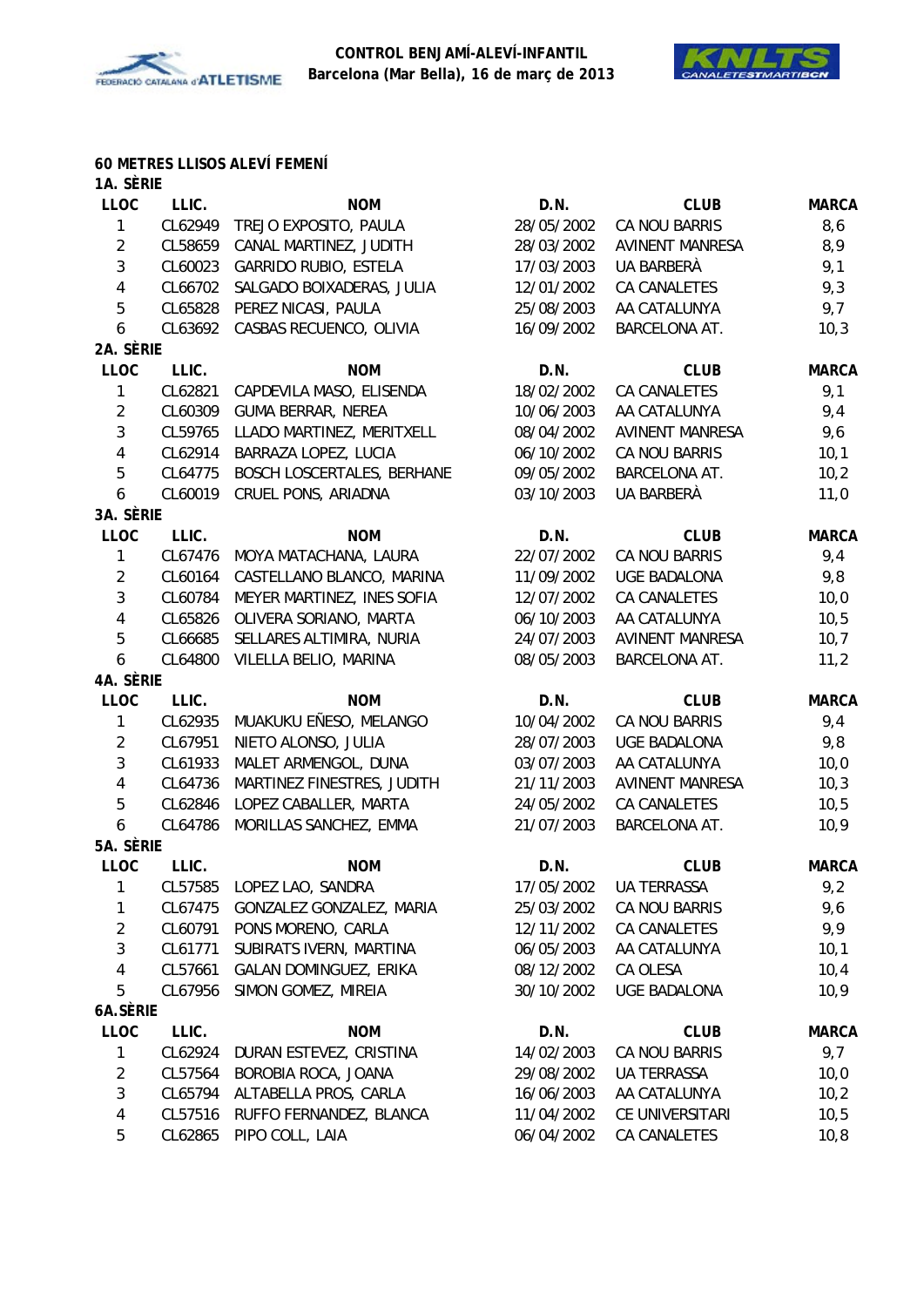



## **7A. SÈR**

| LLOC           | LLIC.   | <b>NOM</b>                  | D.N.       | <b>CLUB</b>        | <b>MARCA</b> |
|----------------|---------|-----------------------------|------------|--------------------|--------------|
| $\mathbf{1}$   | CL67071 | PASTOR AMAT, MIREIA         | 09/10/2002 | <b>UA TERRASSA</b> | 9,8          |
| $\overline{2}$ | CL60313 | LAS HERAS RUPEREZ, CLARA    | 11/04/2003 | AA CATALUNYA       | 10,0         |
| $\mathfrak{Z}$ | CL62843 | LAMATA DELGADO, CARLA       | 02/08/2003 | CA CANALETES       | 10, 5        |
| 4              | CL60731 | SANCHEZ MARTINEZ, MERITXELL | 27/06/2003 | CA NOU BARRIS      | 10,7         |
| 5              | CL61203 | MARTÍNEZ SALAS, JUDITH      | 29/04/2003 | CA LLORET-LA SELVA | 11,2         |
| 6              | CL60906 | CASADESUS FERNANDEZ, CARLA  | 05/08/2003 | AA CATALUNYA       | 11,4         |
| 8A. SÈRIE      |         |                             |            |                    |              |
| LLOC           | LLIC.   | <b>NOM</b>                  | D.N.       | <b>CLUB</b>        | <b>MARCA</b> |
| $\mathbf{1}$   | CL65133 | MARTINEZ RIERA, JULIA       | 23/02/2002 | <b>UA TERRASSA</b> | 9,0          |
| $\overline{2}$ | CL61910 | ARMENGOL PARRA, PAULA       | 27/05/2002 | AA CATALUNYA       | 9,2          |
| 3              | CL60246 | VALLE ROCA, JUDIT           | 08/01/2002 | CA CALELLA         | 9,7          |
| 4              | CL67668 | NARBONA BUENO, EVA          | 11/12/2002 | CA NOU BARRIS      | 10,1         |
| 5              | CL66073 | GONZALEZ MARTINEZ, PATRICIA | 08/04/2002 | CA CANALETES       | 10,3         |
| 6              | CL62954 | MARTINEZ AGUILERA, IRENE    | 20/07/2002 | AA CATALUNYA       | 10, 6        |
| 9A. SÈRIE      |         |                             |            |                    |              |
| <b>LLOC</b>    | LLIC.   | <b>NOM</b>                  | D.N.       | <b>CLUB</b>        | <b>MARCA</b> |
| $\mathbf{1}$   | CL62056 | CASILLANIS CAMPS, SUJATA    | 31/07/2003 | CA CALELLA         | 9,5          |
| $\overline{2}$ | CL65807 | CASADO SANCHEZ, ADA         | 17/01/2003 | AA CATALUNYA       | 9,8          |
| $\mathfrak{Z}$ | CL66070 | FERNANDEZ SANZ, LUCIA       | 11/04/2003 | CA CANALETES       | 10,0         |
| 4              | CL64089 | SURROCA FIGUERES, GISELA    | 25/06/2003 | CA CASTELLAR       | 10,2         |
| 5              | CL65270 | TEIJEIRO GAMEZ, IRIA        | 02/09/2002 | CA NOU BARRIS      | 10,4         |
| 6              | CL59417 | SEGURA GUERRA, LUCIA        | 04/05/2002 | <b>UA TERRASSA</b> | 10,7         |
| 10A. SÈRIE     |         |                             |            |                    |              |
| <b>LLOC</b>    | LLIC.   | <b>NOM</b>                  | D.N.       | <b>CLUB</b>        | <b>MARCA</b> |
| 1              | CL67038 | DIAZ SOLSONA, CLAUDIA       | 29/11/2002 | <b>UA TERRASSA</b> | 9,4          |
| $\overline{2}$ | CL60756 | BOUCHAID LAKHBIRI, RAHMA    | 14/04/2002 | CA CANALETES       | 9,6          |
| 3              | CL64104 | SURROCA FIGUERES, CARLA     | 11/03/2002 | CA CASTELLAR       | 10, 5        |
| $\pmb{4}$      | CL66067 | DOMINGUEZ CABALLERO, ELBA   | 24/05/2002 | CA CANALETES       | 10, 6        |
| 5              | CL66012 | GAVILAN CEREZO, CARLA       | 10/09/2003 | <b>UA TERRASSA</b> | 11,1         |
| 11A. SÈRIE     |         |                             |            |                    |              |
| <b>LLOC</b>    | LLIC.   | <b>NOM</b>                  | D.N.       | <b>CLUB</b>        | <b>MARCA</b> |
| 1              |         | CL62703 PEY RUBIO, QUERALT  | 20/11/2002 | <b>UA TERRASSA</b> | 9,4          |
| $\overline{2}$ | CL60342 | SERRANO MARULL, CLARA       | 02/04/2003 | AA CATALUNYA       | 9,7          |
| 3              | CL67988 | COMAS VERT, ELISABET        | 02/08/2003 | <b>UA TERRASSA</b> | 10,6         |
| 4              | CL59405 | PALACIN ESTER, PATRICIA     | 31/01/2003 | UA TERRASSA        | 10,8         |
| 5              | CL60802 | SAURA PETEGNIEF, CHLOE      | 14/07/2003 | CA CANALETES       | 11,0         |
| 12A. SÈRIE     |         |                             |            |                    |              |
| <b>LLOC</b>    | LLIC.   | <b>NOM</b>                  | D.N.       | <b>CLUB</b>        | <b>MARCA</b> |
| $\mathbf{1}$   | CL68004 | ARANDA RAMIREZ, NATALIA     | 29/08/2002 | <b>UA TERRASSA</b> | 10,2         |
| $\overline{2}$ | CL65806 | CAÑIZA MESTRE, MARINA       | 22/04/2002 | AA CATALUNYA       | 10,6         |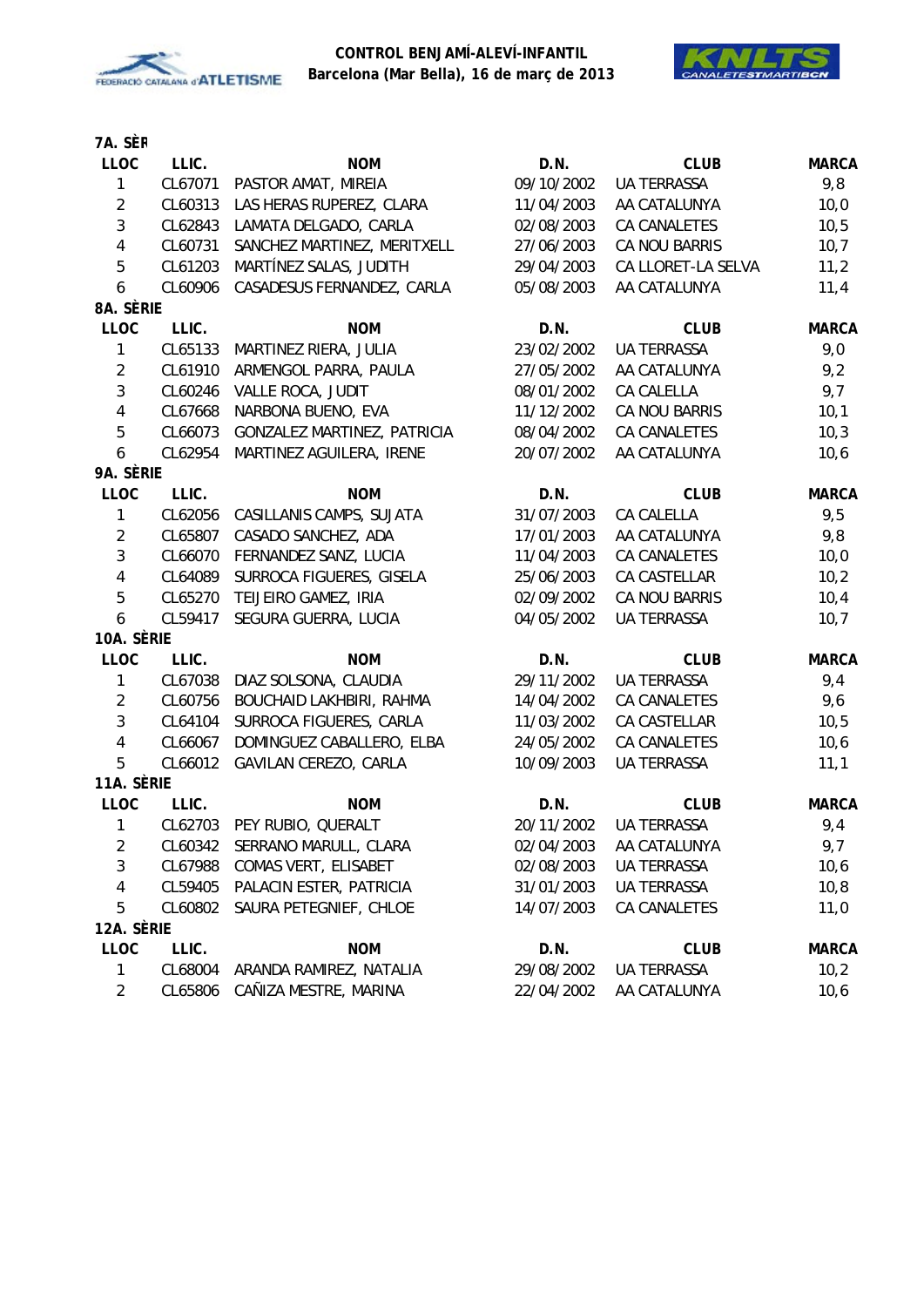



#### **60 METRES TANQUES ALEVÍ FEMENÍ 1A. SÈRIE**

| <b>LLOC</b>    | LLIC.   | <b>NOM</b>                        | D.N.       | <b>CLUB</b>            | <b>MARCA</b> |
|----------------|---------|-----------------------------------|------------|------------------------|--------------|
| $\mathbf{1}$   | CL62949 | TREJO EXPOSITO, PAULA             | 28/05/2002 | CA NOU BARRIS          | 11,1         |
| $\overline{2}$ | CL57564 | BOROBIA ROCA, JOANA               | 29/08/2002 | UA TERRASSA            | 11,6         |
| $\mathfrak{Z}$ | CL60309 | <b>GUMA BERRAR, NEREA</b>         | 10/06/2003 | AA CATALUNYA           | 11,8         |
| $\overline{4}$ | CL60032 | POU CALDERON, LAURA               | 21/04/2003 | UA BARBERÀ             | 12,2         |
| 5              | CL60756 | BOUCHAID LAKHBIRI, RAHMA          | 14/04/2002 | <b>CA CANALETES</b>    | 12,3         |
| 6              | CL64786 | MORILLAS SANCHEZ, EMMA            | 21/07/2003 | BARCELONA AT.          | 13,2         |
| 2A. SÈR        |         |                                   |            |                        |              |
| <b>LLOC</b>    | LLIC.   | <b>NOM</b>                        | D.N.       | <b>CLUB</b>            | <b>MARCA</b> |
| $\mathbf{1}$   | CL57585 | LOPEZ LAO, SANDRA                 | 17/05/2002 | <b>UA TERRASSA</b>     | 12,1         |
| $\overline{2}$ | CL65828 | PEREZ NICASI, PAULA               | 25/08/2003 | AA CATALUNYA           | 12,3         |
| $\mathbf{3}$   | CL67476 | MOYA MATACHANA, LAURA             | 22/07/2002 | CA NOU BARRIS          | 12,7         |
| $\overline{4}$ | CL64775 | <b>BOSCH LOSCERTALES, BERHANE</b> | 09/05/2002 | BARCELONA AT.          | 12,9         |
| 5              | CL58198 | CASCON LOPEZ, CARLA               | 13/09/2002 | UA BARBERÀ             | 13,6         |
| 6              | CL62865 | PIPO COLL, LAIA                   | 06/04/2002 | CA CANALETES           | 14,5         |
| 3A. SÈRIE      |         |                                   |            |                        |              |
| <b>LLOC</b>    | LLIC.   | <b>NOM</b>                        | D.N.       | <b>CLUB</b>            | <b>MARCA</b> |
| $\mathbf{1}$   | CL62821 | CAPDEVILA MASO, ELISENDA          | 18/02/2002 | <b>CA CANALETES</b>    | 11,1         |
| $\overline{2}$ | CL67038 | DIAZ SOLSONA, CLAUDIA             | 29/11/2002 | <b>UA TERRASSA</b>     | 12,2         |
| $\mathbf{3}$   | CL62846 | LOPEZ CABALLER, MARTA             | 24/05/2002 | CA CANALETES           | 12,4         |
| $\overline{4}$ | CL61933 | MALET ARMENGOL, DUNA              | 03/07/2003 | AA CATALUNYA           | 12,5         |
| 5              | CL60731 | SANCHEZ MARTINEZ, MERITXELL       | 27/06/2003 | CA NOU BARRIS          | 14,2         |
| 6              | CL64800 | VILELLA BELIO, MARINA             | 08/05/2003 | BARCELONA AT.          | 16,9         |
| 4A. SÈRIE      |         |                                   |            |                        |              |
| <b>LLOC</b>    | LLIC.   | <b>NOM</b>                        | D.N.       | <b>CLUB</b>            | <b>MARCA</b> |
| $\mathbf{1}$   | CL66702 | SALGADO BOIXADERAS, JULIA         | 12/01/2002 | <b>CA CANALETES</b>    | 11,4         |
| $\overline{2}$ | CL62703 | PEY RUBIO, QUERALT                | 20/11/2002 | <b>UA TERRASSA</b>     | 11,9         |
| $\mathbf{3}$   | CL58635 | EGUIA CATALAN, ALBA               | 13/11/2002 | CA CASTELLAR           | 12,7         |
| $\overline{4}$ | CL65270 | TEIJEIRO GAMEZ, IRIA              | 02/09/2002 | CA NOU BARRIS          | 13,0         |
| 5              | CL63692 | CASBAS RECUENCO, OLIVIA           | 16/09/2002 | BARCELONA AT.          | 13,2         |
| 6              | CL60313 | LAS HERAS RUPEREZ, CLARA          | 11/04/2003 | AA CATALUNYA           | 14, 4        |
|                |         |                                   |            |                        |              |
| 5A. SÈRIE      |         |                                   |            |                        |              |
| LLOC           | LLIC.   | <b>NOM</b>                        | D.N.       | <b>CLUB</b>            | <b>MARCA</b> |
| 1              | CL65133 | MARTINEZ RIERA, JULIA             | 23/02/2002 | UA TERRASSA            | 11,1         |
| $\overline{2}$ | CL61910 | ARMENGOL PARRA, PAULA             | 27/05/2002 | AA CATALUNYA           | 11,2         |
| $\mathbf{3}$   | CL60784 | MEYER MARTINEZ, INES SOFIA        | 12/07/2002 | CA CANALETES           | 12,2         |
| $\overline{4}$ | CL64089 | SURROCA FIGUERES, GISELA          | 25/06/2003 | CA CASTELLAR           | 12,4         |
| 5              | CL62914 | BARRAZA LOPEZ, LUCIA              | 06/10/2002 | CA NOU BARRIS          | 13,0         |
| 6              | CL57661 | GALAN DOMINGUEZ, ERIKA            | 08/12/2002 | CA OLESA               | 14,4         |
| 6A. SÈRIE      |         |                                   |            |                        |              |
| LLOC           | LLIC.   | <b>NOM</b>                        | D.N.       | <b>CLUB</b>            | <b>MARCA</b> |
| 1              | CL60164 | CASTELLANO BLANCO, MARINA         | 11/09/2002 | UGE BADALONA           | 12,4         |
| $\overline{2}$ | CL66073 | GONZALEZ MARTINEZ, PATRICIA       | 08/04/2002 | CA CANALETES           | 12,9         |
| $\mathfrak{Z}$ | CL67475 | GONZALEZ GONZALEZ, MARIA          | 25/03/2002 | CA NOU BARRIS          | 13,1         |
| $\overline{4}$ | CL61091 | DALMAU CLOTET, GINA               | 01/10/2003 | <b>AVINENT MANRESA</b> | 14,2         |
| 5              | CL60906 | CASADESUS FERNANDEZ, CARLA        | 05/08/2003 | AA CATALUNYA           | 15, 5        |
| 6              | CL68004 | ARANDA RAMIREZ, NATALIA           | 29/08/2002 | UA TERRASSA            | 16, 8        |
|                |         |                                   |            |                        |              |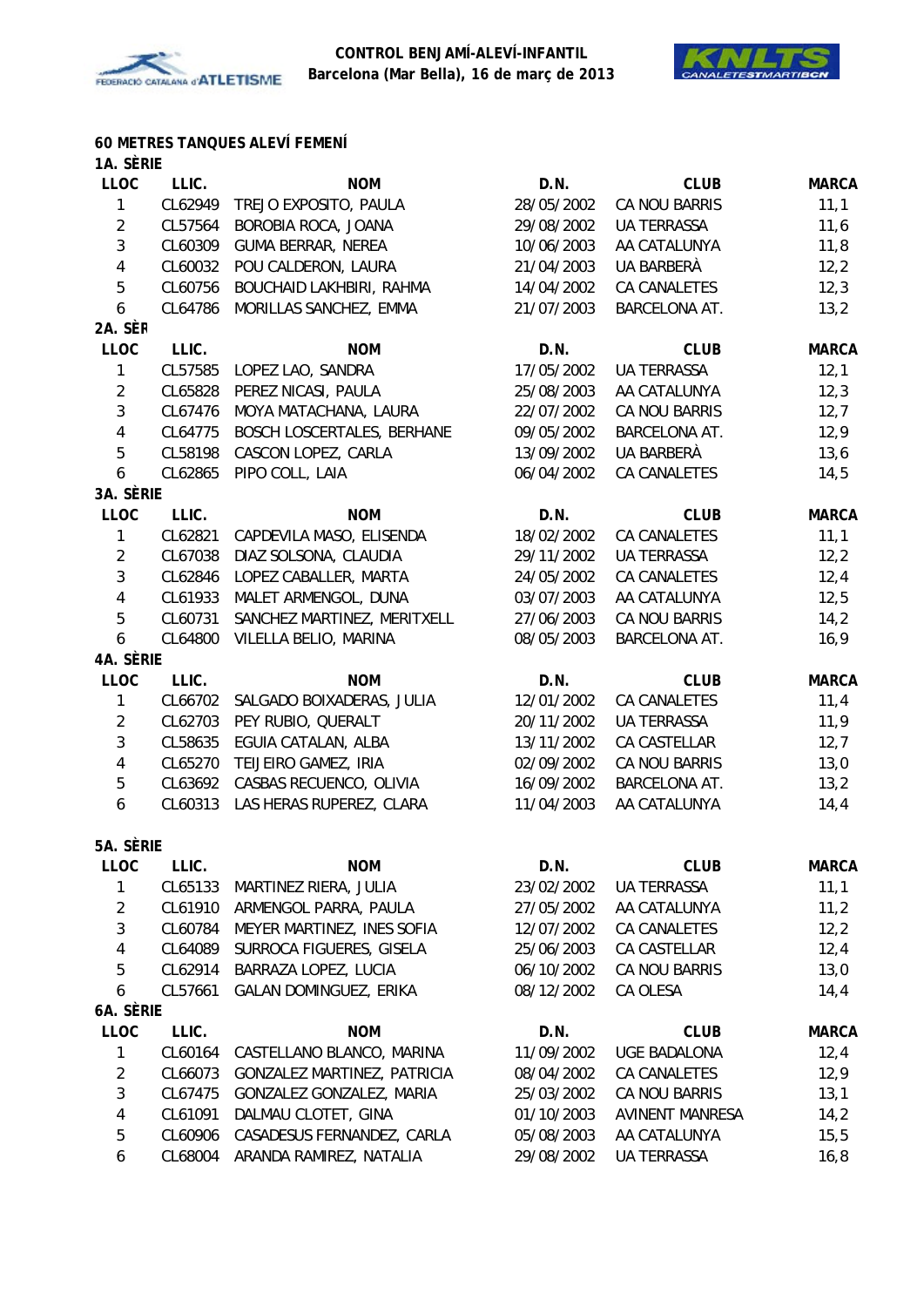



| LLIC.   | <b>NOM</b>                           | D.N.                                                                                 | <b>CLUB</b>            | <b>MARCA</b> |
|---------|--------------------------------------|--------------------------------------------------------------------------------------|------------------------|--------------|
| CL62935 | MUAKUKU EÑESO, MELANGO               | 10/04/2002                                                                           | CA NOU BARRIS          | 12,8         |
| CL65806 | CAÑIZA MESTRE, MARINA                | 22/04/2002                                                                           | AA CATALUNYA           | 13,1         |
| CL64736 | MARTINEZ FINESTRES, JUDITH           | 21/11/2003                                                                           | <b>AVINENT MANRESA</b> | 13,4         |
| CL67956 | SIMON GOMEZ, MIREIA                  | 30/10/2002                                                                           | <b>UGE BADALONA</b>    | 14,0         |
| CL67951 | NIETO ALONSO, JULIA                  | 28/07/2003                                                                           | <b>UGE BADALONA</b>    | 14,6         |
|         | GAVILAN CEREZO, CARLA                | 10/09/2003                                                                           | <b>UA TERRASSA</b>     | 15,9         |
|         |                                      |                                                                                      |                        |              |
| LLIC.   | <b>NOM</b>                           | D.N.                                                                                 | <b>CLUB</b>            | <b>MARCA</b> |
| CL67668 | NARBONA BUENO, EVA                   | 11/12/2002                                                                           | CA NOU BARRIS          | 12,0         |
| CL62924 | DURAN ESTEVEZ, CRISTINA              | 14/02/2003                                                                           | CA NOU BARRIS          | 13,3         |
| CL66685 | SELLARES ALTIMIRA, NURIA             | 24/07/2003                                                                           | <b>AVINENT MANRESA</b> | 13,6         |
|         | ALTABELLA PROS, CARLA                | 16/06/2003                                                                           | AA CATALUNYA           | 13,8         |
|         | COMAS VERT, ELISABET                 | 02/08/2003                                                                           | <b>UA TERRASSA</b>     | 14,5         |
|         |                                      |                                                                                      |                        |              |
| LLIC.   | <b>NOM</b>                           | D.N.                                                                                 | <b>CLUB</b>            | <b>MARCA</b> |
| CL59765 | LLADO MARTINEZ, MERITXELL            | 08/04/2002                                                                           | <b>AVINENT MANRESA</b> | 11,6         |
|         | SERRANO MARULL, CLARA                | 02/04/2003                                                                           | AA CATALUNYA           | 12,2         |
|         | SEGURA GUERRA, LUCIA                 | 04/05/2002                                                                           | <b>UA TERRASSA</b>     | 13,0         |
|         | CASADO SANCHEZ, ADA                  | 17/01/2003                                                                           | AA CATALUNYA           | 13,6         |
|         | PALACIN ESTER, PATRICIA              | 31/01/2003                                                                           | UA TERRASSA            | 13,9         |
|         |                                      |                                                                                      |                        |              |
| LLIC.   | <b>NOM</b>                           | D.N.                                                                                 | <b>CLUB</b>            | <b>MARCA</b> |
|         | CANAL MARTINEZ, JUDITH               | 28/03/2002                                                                           | <b>AVINENT MANRESA</b> | 11,5         |
| CL67071 | PASTOR AMAT, MIREIA                  | 09/10/2002                                                                           | <b>UA TERRASSA</b>     | 11,9         |
| CL66070 | FERNANDEZ SANZ, LUCIA                | 11/04/2003                                                                           | <b>CA CANALETES</b>    | 12,6         |
| CL61771 | SUBIRATS IVERN, MARTINA              | 06/05/2003                                                                           | AA CATALUNYA           | 12,8         |
|         | 8A. SÈRIE<br>9A. SÈRIE<br>10A. SÈRIE | CL66012<br>CL65794<br>CL67988<br>CL60342<br>CL59417<br>CL65807<br>CL59405<br>CL58659 |                        |              |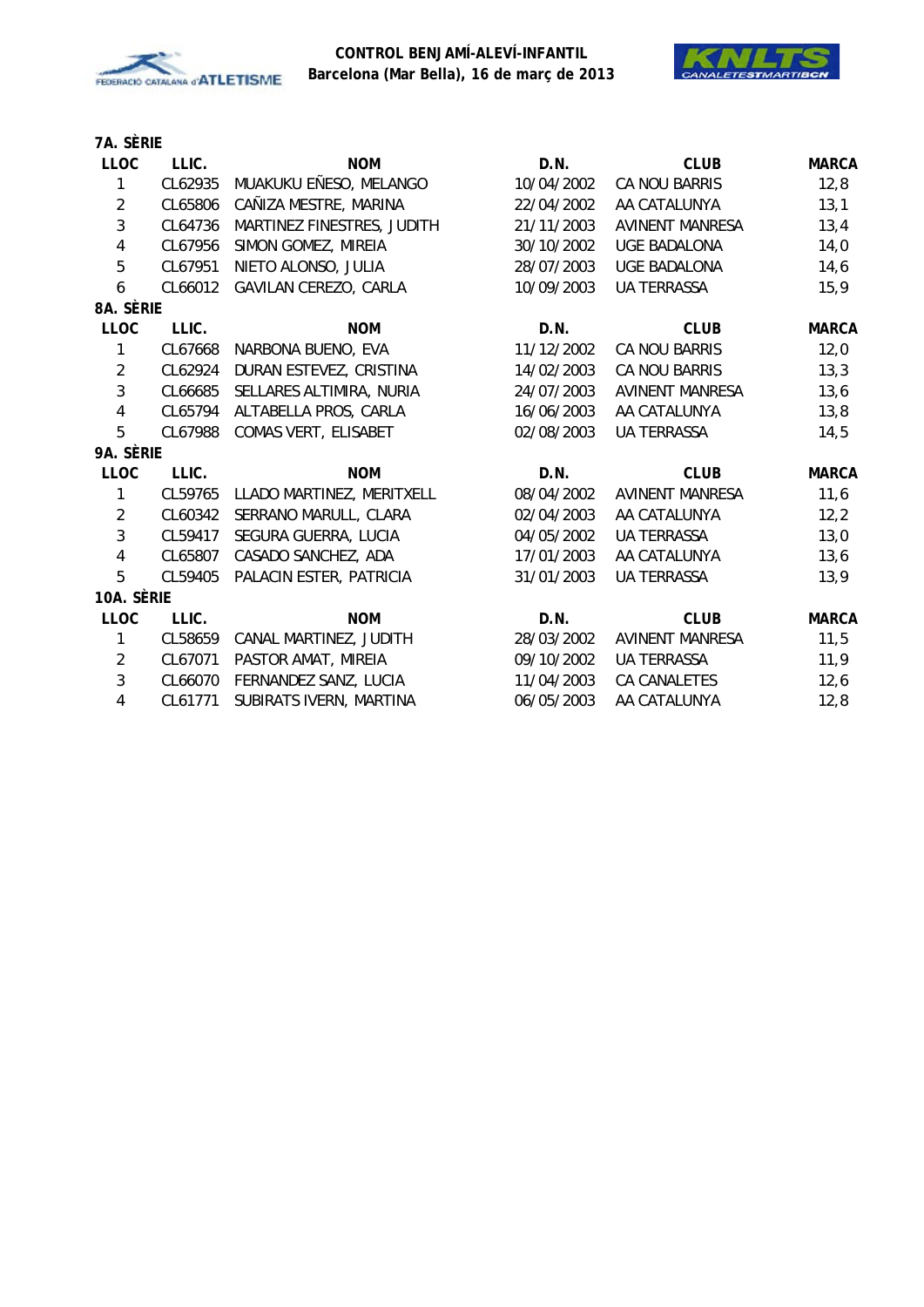



# **SALT D'ALÇADA ALEVÍ FEMENÍ**

| <b>LLOC</b>             | LLIC.   | <b>NOM</b>                     | D.N.       | <b>CLUB</b>            | <b>MARCA</b> |
|-------------------------|---------|--------------------------------|------------|------------------------|--------------|
| 1                       | CL60342 | SERRANO MARULL, CLARA          | 02/04/2003 | AA CATALUNYA           | 1,15         |
| $\overline{2}$          | CL60246 | VALLE ROCA, JUDIT              | 08/01/2002 | CA CALELLA             | 1,15         |
| $\mathfrak{Z}$          | CL61203 | MARTÍNEZ SALAS, JUDITH         | 29/04/2003 | CA LLORET-LA SELVA     | 1,15         |
| $\overline{4}$          | CL59765 | LLADO MARTINEZ, MERITXELL      | 08/04/2002 | <b>AVINENT MANRESA</b> | 1,15         |
| 4                       | CL62821 | CAPDEVILA MASO, ELISENDA       | 18/02/2002 | CA CANALETES           | 1,15         |
| $\overline{\mathbf{4}}$ | CL60023 | GARRIDO RUBIO, ESTELA          | 17/03/2003 | UA BARBERÀ             | 1,15         |
| 6                       | CL63692 | CASBAS RECUENCO, OLIVIA        | 16/09/2002 | <b>BARCELONA AT.</b>   | 1,00         |
| $\overline{7}$          | CL61910 | ARMENGOL PARRA, PAULA          | 27/05/2002 | AA CATALUNYA           | 1,15         |
| 8                       | CL58659 | CANAL MARTINEZ, JUDITH         | 28/03/2002 | <b>AVINENT MANRESA</b> | 1,05         |
| 8                       | CL64736 | MARTINEZ FINESTRES, JUDITH     | 21/11/2003 | AVINENT MANRESA        | 1,05         |
| 10                      | CL61933 | MALET ARMENGOL, DUNA           | 03/07/2003 | AA CATALUNYA           | 1,05         |
| 11                      | CL66702 | SALGADO BOIXADERAS, JULIA      | 12/01/2002 | CA CANALETES           | 1,05         |
| 12                      |         | CL65972 FERNANDEZ COTOS, LUCIA | 21/11/2002 | CA SANT JUST           | 1,05         |
| 13                      | CL64104 | SURROCA FIGUERES, CARLA        | 11/03/2002 | CA CASTELLAR           | 1,05         |
| 13                      | CL60784 | MEYER MARTINEZ, INES SOFIA     | 12/07/2002 | CA CANALETES           | 1,05         |
| 15                      | CL60309 | <b>GUMA BERRAR, NEREA</b>      | 10/06/2003 | AA CATALUNYA           | 1,00         |
| 16                      | CL64089 | SURROCA FIGUERES, GISELA       | 25/06/2003 | CA CASTELLAR           | 1,00         |
|                         |         | SALT AMB PERXA ALEVÍ FEMENÍ    |            |                        |              |
| <b>LLOC</b>             | LLIC.   | <b>NOM</b>                     | D.N.       | <b>CLUB</b>            | <b>MARCA</b> |
| 1                       | CL59765 | LLADO MARTINEZ, MERITXELL      | 08/04/2002 | <b>AVINENT MANRESA</b> | 1,75         |
| $\overline{2}$          |         | CL66070 FERNANDEZ SANZ, LUCIA  | 11/04/2003 | CA CANALETES           | 1,50         |

3 CL58659 CANAL MARTINEZ, JUDITH 28/03/2002 AVINENT MANRESA 1,50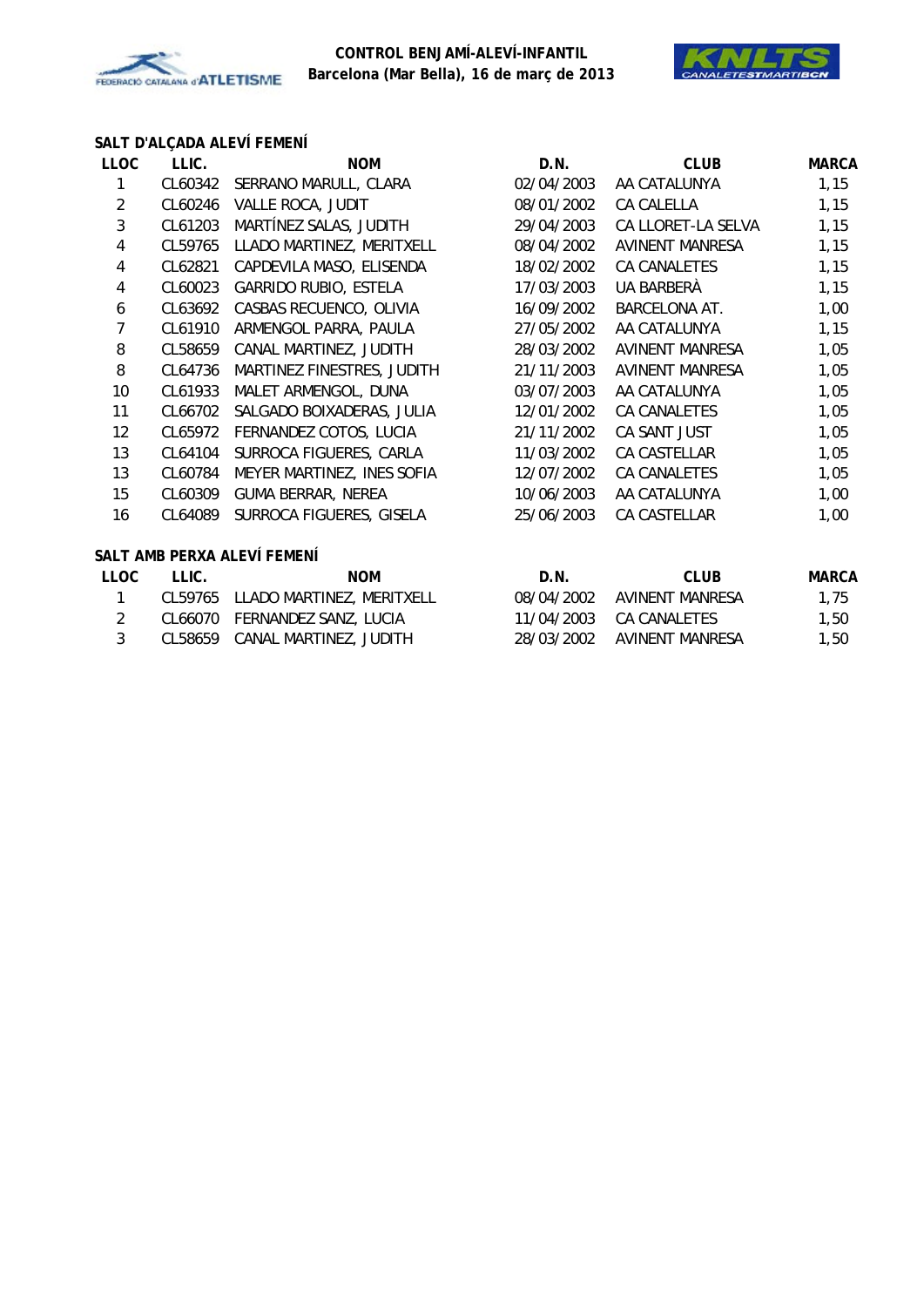



#### **1000 METRES LLISOS BENJAMÍ MASCULÍ 1A. SÈRIE**

| 17 1. VLIVIL |                              |                                                                                                                                                                                            |                                                |                                                                                                     |
|--------------|------------------------------|--------------------------------------------------------------------------------------------------------------------------------------------------------------------------------------------|------------------------------------------------|-----------------------------------------------------------------------------------------------------|
|              |                              |                                                                                                                                                                                            |                                                | <b>MARCA</b>                                                                                        |
|              |                              |                                                                                                                                                                                            |                                                | 3,44,8                                                                                              |
| CL61882      | DAHAK, YOUNES                |                                                                                                                                                                                            |                                                | 3,50,3                                                                                              |
|              |                              |                                                                                                                                                                                            |                                                | 3,52,0                                                                                              |
| CL66051      |                              | 07/09/2004                                                                                                                                                                                 | CA CANALETES                                   | 3,58,9                                                                                              |
| CL65854      | DE LANUZA MATAS, NIL         | 04/08/2005                                                                                                                                                                                 | <b>GA LLUÏSOS MATARO</b>                       | 4,03,0                                                                                              |
| CL66079      | MEMBA TORRA, GERARD          | 08/10/2004                                                                                                                                                                                 | CA CANALETES                                   | 4,06,1                                                                                              |
| CL66091      | RAMOS NAVARRO, ORIOL         | 20/04/2005                                                                                                                                                                                 | CA CANALETES                                   | 4,06,3                                                                                              |
| CL62820      | BONCOMPTE DIEZ, POL          | 03/05/2004                                                                                                                                                                                 | CA CANALETES                                   | 4,07,5                                                                                              |
| CL63451      | MOLIST GALEA, ERIC           | 30/04/2004                                                                                                                                                                                 | CA MALGRAT                                     | 4, 10, 0                                                                                            |
| CL67827      | HABAS SANCHEZ, HUGO          | 11/06/2004                                                                                                                                                                                 | <b>UGE BADALONA</b>                            | 4, 12, 6                                                                                            |
| CL63782      | MARTINEZ LOPEZ, POL          | 08/03/2004                                                                                                                                                                                 | CA MOLLET                                      | 4,20,8                                                                                              |
| CL66068      | ESTURILLO TRULLOLS, FERRAN   | 26/09/2005                                                                                                                                                                                 | CA CANALETES                                   | 4,22,6                                                                                              |
| CL66106      | TORRE DRAPER, HUGO           | 31/08/2005                                                                                                                                                                                 | CA CANALETES                                   | 4, 23, 3                                                                                            |
| CL66157      | RODRIGUEZ DEBAT, ENRIC       | 19/09/2004                                                                                                                                                                                 | <b>GA LLUÏSOS MATARO</b>                       | 4,23,8                                                                                              |
| CL63373      | GIL RIVAS, JOSEP             | 06/07/2004                                                                                                                                                                                 | RIPOLLET UA                                    | 4, 25, 5                                                                                            |
| CL62858      | NDIAYE MATHEU, ISMAEL        | 16/05/2004                                                                                                                                                                                 | CA CANALETES                                   | 4, 33, 5                                                                                            |
| CL63368      | ARQUEROS ANTON, JOEL         | 24/04/2004                                                                                                                                                                                 | RIPOLLET UA                                    | 4,35,0                                                                                              |
| CL62742      | DIAZ BARTRINA, ALEIX         | 22/03/2005                                                                                                                                                                                 | U COLOMENCA AT.                                | 4, 37, 4                                                                                            |
| CL66111      | VIDAL TORRES, ALEX           | 16/06/2005                                                                                                                                                                                 | CA CANALETES                                   | 4,39,6                                                                                              |
| CL67593      | RUBIO SOLANA, PAU            | 04/05/2005                                                                                                                                                                                 | AA CATALUNYA                                   | 4,43,2                                                                                              |
| CL67832      | MBARUK CARRILLO, SAMUEL      | 17/12/2005                                                                                                                                                                                 | UGE BADALONA                                   | 4, 44, 4                                                                                            |
| CL67946      | <b>GUZMAN JIMENEZ, ORIOL</b> | 06/09/2004                                                                                                                                                                                 | UGE BADALONA                                   | 4,45,7                                                                                              |
|              | GIMENEZ GILABERT, ARNAU      | 13/11/2004                                                                                                                                                                                 | <b>UGE BADALONA</b>                            | 4,49,4                                                                                              |
| CL67936      | TOLEDO VERACRUZ, MIGUEL      | 30/12/2005                                                                                                                                                                                 | AA CATALUNYA                                   | 4,57,6                                                                                              |
| 2A. SÈRIE    |                              |                                                                                                                                                                                            |                                                |                                                                                                     |
| LLIC.        | <b>NOM</b>                   | D.N.                                                                                                                                                                                       | <b>CLUB</b>                                    | <b>MARCA</b>                                                                                        |
|              | GOMEZ VERDUGO, ARNAU         | 29/02/2004                                                                                                                                                                                 | CA CANALETES                                   | 3,49,1                                                                                              |
| CL62167      | DÍAZ BASULLAS, JAN           | 12/12/2004                                                                                                                                                                                 | AVINENT MANRESA                                | 3,49,6                                                                                              |
| CL65867      | IBAÑEZ RODRIGUEZ, POL        | 01/12/2004                                                                                                                                                                                 | <b>GA LLUÏSOS MATARO</b>                       | 4,01,2                                                                                              |
| CL65366      | <b>GARCIA FRANCH, ADRIA</b>  | 25/11/2005                                                                                                                                                                                 | <b>AVINENT MANRESA</b>                         | 4,02,0                                                                                              |
|              | ALSINA FERNANDEZ, ADRIA      | 29/03/2005                                                                                                                                                                                 | CA CANALETES                                   | 4,03,7                                                                                              |
|              | RAMIREZ CORTES, IZAN         | 22/10/2004                                                                                                                                                                                 | CA MONTORNÈS                                   | 4,11,6                                                                                              |
|              |                              | 11/02/2004                                                                                                                                                                                 |                                                | 4, 16, 4                                                                                            |
| CL64735      | LEDESMA BUSCART, BERNAT      | 01/06/2004                                                                                                                                                                                 |                                                | 4, 17, 2                                                                                            |
| CL66100      | SEGURA RETANA, NIL           | 28/04/2004                                                                                                                                                                                 | CA CANALETES                                   | 4, 23, 1                                                                                            |
| CL62619      | VALVERDE RODRIGUEZ, MARC     | 11/02/2004                                                                                                                                                                                 | CA MONTORNÈS                                   | 4,23,8                                                                                              |
| CL64334      | <b>GUIRAL ROBLES, POL</b>    | 10/06/2004                                                                                                                                                                                 | <b>AVINENT MANRESA</b>                         | 4,34,8                                                                                              |
| CL65394      | FERNANDEZ CALDERON, ANGEL    | 29/09/2005                                                                                                                                                                                 | <b>CA MONTORNÈS</b>                            | 4,51,4                                                                                              |
| CL62825      | CRISTOFOL BARRANCO, NIKO     | 20/08/2004                                                                                                                                                                                 | CA CANALETES                                   | 5, 13, 5                                                                                            |
| CL67543      | RAMOS RIERA, BIEL            | 20/08/2005                                                                                                                                                                                 | AA CATALUNYA                                   | 5, 20, 1                                                                                            |
|              | LLIC.<br>CL61929             | <b>NOM</b><br>CL64914<br>RODRIGUEZ FISCHER, MATHIOS<br>JIMENEZ ISABAL, ALBERT<br>ALPUENTE JIMENEZ, KALKIDAN<br>CL67109<br>CL62837<br>CL66052<br>CL62615<br>CL62618 VALVERDE RODRIGUEZ, POL | D.N.<br>20/02/2005<br>25/09/2005<br>30/04/2004 | <b>CLUB</b><br>RIPOLLET UA<br>RIPOLLET UA<br>AA CATALUNYA<br>CA MONTORNÈS<br><b>AVINENT MANRESA</b> |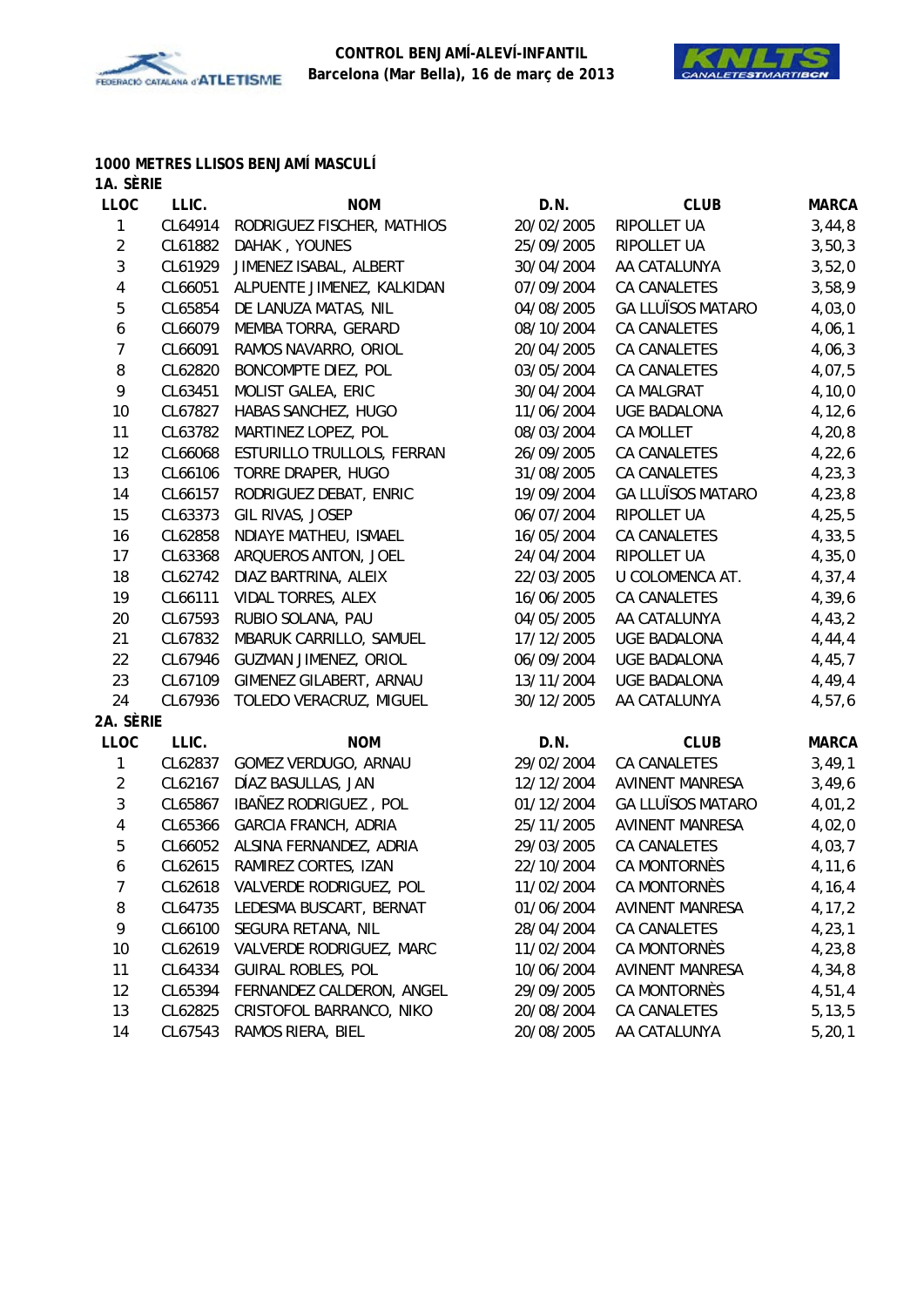



| LLOC | LLIC.   | <b>NOM</b>                     | D.N.       | <b>CLUB</b>               | <b>MARCA</b> |
|------|---------|--------------------------------|------------|---------------------------|--------------|
|      | CL67594 | BUSQUI FLOREZ, NEGUESSO        | 27/10/2004 | <b>ISS - L'HOSPITALET</b> | 3,56,8       |
| 2    | CL62252 | HURTADO RODRIGUEZ, OSCAR       | 13/10/2004 | CA SANT JUST              | 3,58,9       |
| 3    | CL66564 | LOPEZ SALA, MARC               | 22/12/2005 | UA RUBÍ                   | 4,04,8       |
| 4    | CL65813 | FORNOS MARTINEZ, JORDI         | 13/04/2005 | AA CATALUNYA              | 4,12,9       |
| 5    | CL65224 | <b>GARCIA PALACIO, MARIO</b>   | 19/10/2004 | CA NOU BARRIS             | 4, 14, 7     |
| 6    | CL63039 | <b>GARCIA MARIN, DANIEL</b>    | 10/01/2004 | <b>UGE BADALONA</b>       | 4, 16, 3     |
| 7    | CL62956 | AOIZ PEREZ DEL MOLINO, IGNACIO | 14/01/2004 | CA CANALETES              | 4, 19, 3     |
| 8    | CL66080 | MESTRE MONFA, CARLES           | 06/02/2004 | <b>CA CANALETES</b>       | 4, 25, 1     |
| 9    | CL62929 | GUERRERO CABALLERO, UNAI       | 12/04/2004 | CA NOU BARRIS             | 4, 25, 4     |
| 10   | CL65192 | ANGULO BEYRET, JAN             | 16/09/2005 | CA NOU BARRIS             | 4, 28, 3     |
| 11   | CL66571 | PASTOR PAHISA, NIL             | 05/01/2005 | <b>UA RUBÍ</b>            | 4, 30, 3     |
| 12   | CL65476 | PEREZ ROSENDO, LLUIS           | 13/09/2004 | FC BARCELONA              | 4,31,5       |
| 13   | CL65207 | COLON SANMIGUEL, GUILLEM       | 28/06/2004 | CA NOU BARRIS             | 4,36,6       |
| 14   | CL65458 | ALVAREZ PAIDAL, ALEX           | 23/11/2004 | <b>FC BARCELONA</b>       | 4,38,9       |
| 15   | CL67058 | CRESCENTI SALGUERO, BRUNO      | 12/04/2005 | <b>ISS - L'HOSPITALET</b> | 4,50,9       |
| 16   | CL65240 | MURADAY RODRIGUEZ, HECTOR      | 29/03/2005 | CA NOU BARRIS             | 4,54,7       |
| 17   | CL65797 | <b>BALLART VERNET, PERE</b>    | 25/03/2005 | AA CATALUNYA              | 4,56,2       |
| 18   | CL65249 | PULIDO SALA, ALBERT            | 14/11/2005 | CA NOU BARRIS             | 4,58,5       |
| 19   | CL65812 | DAVILA SAMPER, ALEX            | 14/07/2005 | AA CATALUNYA              | 5,00,8       |
| 20   | CL65408 | PALMERO MURILLO, IGNACIO       | 17/11/2005 | CA MONTORNÈS              | 5,01,4       |
|      |         |                                |            |                           |              |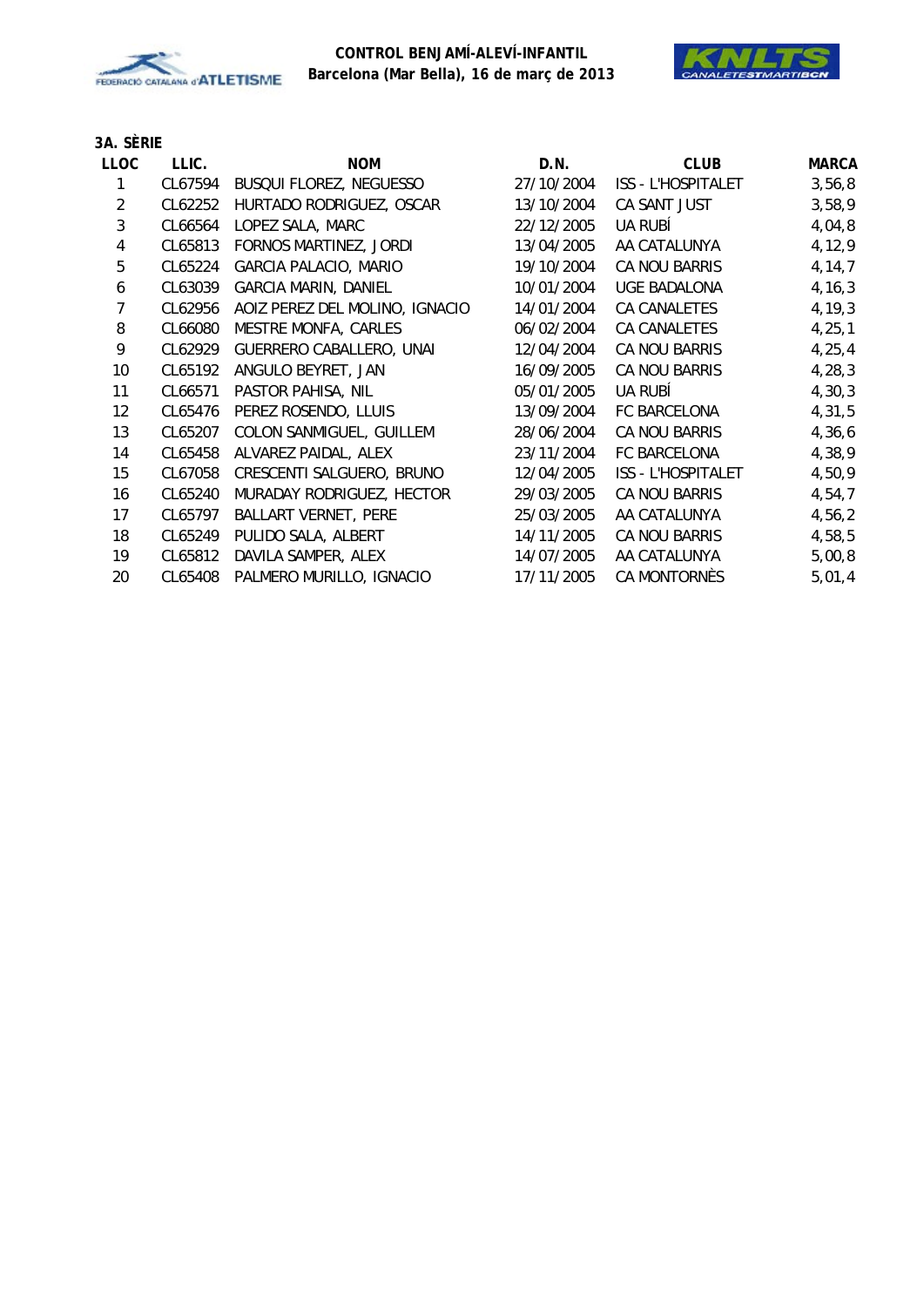



#### **SALT DE LLARGADA BENJAMÍ MASCULÍ**

| <b>LLOC</b>    | LLIC.   | <b>NOM</b>                       | D.N.                     | <b>CLUB</b>                  | <b>MARCA</b> |
|----------------|---------|----------------------------------|--------------------------|------------------------------|--------------|
| $\mathbf{1}$   | CL62167 | DÍAZ BASULLAS, JAN               | 12/12/2004               | <b>AVINENT MANRESA</b>       | 3,35         |
| $\overline{c}$ | CL62962 | ARDEVOL CANALS, ORIOL            | 05/04/2004               | UA RUBÍ                      | 3,26         |
| 3              | CL66079 | MEMBA TORRA, GERARD              | 08/10/2004               | CA CANALETES                 | 3,25         |
| $\overline{4}$ | CL62956 | AOIZ PEREZ DEL MOLINO, IGNACIO   | 14/01/2004               | CA CANALETES                 | 3,16         |
| 5              | CL62837 | GOMEZ VERDUGO, ARNAU             | 29/02/2004               | CA CANALETES                 | 3,11         |
| 6              | CL65763 | ROFES ROMERO, MARC               | 04/09/2004               | <b>CA MOLLET</b>             | 3,11         |
| $\overline{7}$ | CL61929 | JIMENEZ ISABAL, ALBERT           | 30/04/2004               | AA CATALUNYA                 | 3,02         |
| 8              | CL66100 | SEGURA RETANA, NIL               | 28/04/2004               | CA CANALETES                 | 3,02         |
| 9              | CL66088 | PUJADAS PRAT, LLUIS              | 04/02/2004               | CA CANALETES                 | 2,94         |
| 10             | CL62619 | VALVERDE RODRIGUEZ, MARC         | 11/02/2004               | CA MONTORNÈS                 | 2,89         |
| 11             | CL62611 | MOLINA FERNANDEZ, VICTOR         | 15/12/2004               | CA MONTORNÈS                 | 2,85         |
| 12             | CL63451 | MOLIST GALEA, ERIC               | 30/04/2004               | CA MALGRAT                   | 2,84         |
| 13             | CL67832 | MBARUK CARRILLO, SAMUEL          | 17/12/2005               | <b>UGE BADALONA</b>          | 2,82         |
| 14             | CL66082 | OBRERO GRANADA, ERIK             | 20/06/2004               | CA CANALETES                 | 2,82         |
| 15             | CL65867 | IBAÑEZ RODRIGUEZ, POL            | 01/12/2004               | <b>GA LLUÏSOS MATARO</b>     | 2,79         |
| 16             | CL62615 | RAMIREZ CORTES, IZAN             | 22/10/2004               | CA MONTORNÈS                 | 2,78         |
| 17             | CL64334 | <b>GUIRAL ROBLES, POL</b>        | 10/06/2004               | <b>AVINENT MANRESA</b>       | 2,78         |
| 18             | CL62618 | VALVERDE RODRIGUEZ, POL          | 11/02/2004               | CA MONTORNÈS                 | 2,77         |
| 19             | CL66052 | ALSINA FERNANDEZ, ADRIA          | 29/03/2005               | CA CANALETES                 | 2,72         |
| 20             | CL64735 | LEDESMA BUSCART, BERNAT          | 01/06/2004               | <b>AVINENT MANRESA</b>       | 2,70         |
| 21             | CL62858 | NDIAYE MATHEU, ISMAEL            | 16/05/2004               | CA CANALETES                 | 2,69         |
| 22             | CL62742 | DIAZ BARTRINA, ALEIX             | 22/03/2005               | U COLOMENCA AT.              | 2,68         |
| 23             | CL65476 | PEREZ ROSENDO, LLUIS             | 13/09/2004               | FC BARCELONA                 | 2,66         |
| 24             | CL65854 | DE LANUZA MATAS, NIL             | 04/08/2005               | <b>GA LLUÏSOS MATARO</b>     | 2,65         |
| 25             | CL66068 | ESTURILLO TRULLOLS, FERRAN       | 26/09/2005               | <b>CA CANALETES</b>          | 2,64         |
| 26             | CL65366 | <b>GARCIA FRANCH, ADRIA</b>      | 25/11/2005               | <b>AVINENT MANRESA</b>       | 2,62         |
| 27             | CL65808 | CASTELL BORRELL, SERGI           | 30/03/2005               | AA CATALUNYA                 | 2,59         |
| 28             | CL66091 | RAMOS NAVARRO, ORIOL             | 20/04/2005               | CA CANALETES                 | 2,57         |
| 29             | CL67946 | GUZMAN JIMENEZ, ORIOL            | 06/09/2004               | <b>UGE BADALONA</b>          | 2,48         |
| 30             | CL65843 | ALVAREZ MIRON, XAVIER            | 02/02/2005               | <b>GA LLUÏSOS MATARO</b>     | 2,45         |
| 31             | CL67842 | RODRIGUEZ GARCIA, ERIC           | 22/03/2004               | <b>UGE BADALONA</b>          | 2,43         |
| 32             | CL65983 | PANADES ESEVE, ORIOL             | 23/01/2004               | CA SANT JUST                 | 2,38         |
| 33             | CL66560 | DURAN ROSSELL, ABEL              | 27/10/2005               | UA RUBÍ                      | 2,34         |
| 34             |         | CL66106 TORRE DRAPER, HUGO       | 31/08/2005               | CA CANALETES                 | 2,30         |
| 35             |         | CL62825 CRISTOFOL BARRANCO, NIKO | 20/08/2004               | CA CANALETES                 | 2,28         |
| 36             | CL66071 | FERNANDEZ SANZ, MIQUEL           | 01/11/2004               | CA CANALETES                 | 2,18         |
| 37             | CL65458 |                                  |                          | FC BARCELONA                 |              |
|                |         | ALVAREZ PAIDAL, ALEX             | 23/11/2004               |                              | 2,15         |
| 38             | CL65414 | RAMIREZ CORTES, AARON            | 19/11/2006<br>06/08/2004 | CA MONTORNÈS<br>AA CATALUNYA | 2,13         |
| 39             | CL65815 | FRIAS PEREZ, SANTIAGO            |                          |                              | 2,13         |
| 40             | CL65799 | BARRACHINA CORRONS, PAU          | 11/04/2005               | AA CATALUNYA                 | 2,02         |
| 41             | CL67843 | RODRIGUEZ MASDEU, MARTI          | 07/08/2005               | <b>UGE BADALONA</b>          | 1,99         |
| 42             | CL65113 | FRANCO FELGUEIRAS, IVAN          | 02/06/2004               | CA OLESA                     | 1,97         |
| 43             | CL67936 | TOLEDO VERACRUZ, MIGUEL          | 30/12/2005               | AA CATALUNYA                 | 1,82         |
| 44             | CL67593 | RUBIO SOLANA, PAU                | 04/05/2005               | AA CATALUNYA                 | 1,79         |
| 45             | CL65394 | FERNANDEZ CALDERON, ANGEL        | 29/09/2005               | CA MONTORNÈS                 | 1,78         |
| 46             | CL66146 | DE HARO PONCE, LEO               | 28/09/2004               | <b>GA LLUÏSOS MATARO</b>     | 1,75         |
| 47             | CL65835 | SERRANO SUILS, ARNAU             | 30/09/2005               | AA CATALUNYA                 | 1,71         |
| 48             | CL65408 | PALMERO MURILLO, IGNACIO         | 17/11/2005               | CA MONTORNÈS                 | 1,70         |
| 49             | CL66111 | VIDAL TORRES, ALEX               | 16/06/2005               | CA CANALETES                 | 1,49         |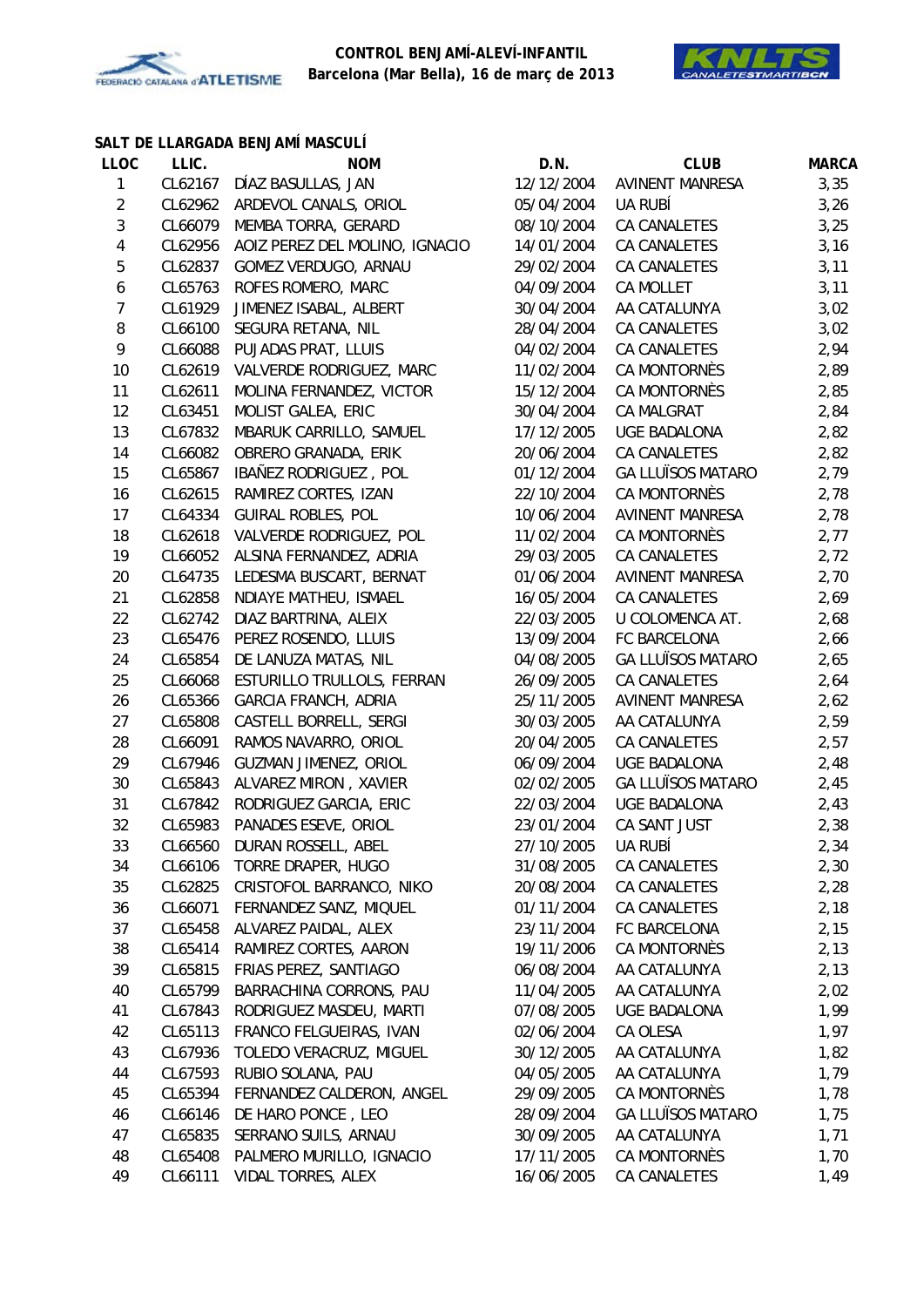



# **LLANÇAMENT DE PILOTA BENJAMÍ MASCULÍ**

| <b>LLOC</b>      | LLIC.   | <b>NOM</b>                     | D.N.       | <b>CLUB</b>              | <b>MARCA</b> |
|------------------|---------|--------------------------------|------------|--------------------------|--------------|
| $\mathbf{1}$     | CL62962 | ARDEVOL CANALS, ORIOL          | 05/04/2004 | UA RUBÍ                  | 28,68        |
| $\overline{c}$   | CL62167 | DÍAZ BASULLAS, JAN             | 12/12/2004 | <b>AVINENT MANRESA</b>   | 27,70        |
| 3                | CL67594 | BUSQUI FLOREZ, NEGUESSO        | 27/10/2004 | ISS - L'HOSPITALET       | 27,49        |
| 4                | CL62956 | AOIZ PEREZ DEL MOLINO, IGNACIO | 14/01/2004 | CA CANALETES             | 27,18        |
| 5                | CL65207 | COLON SANMIGUEL, GUILLEM       | 28/06/2004 | CA NOU BARRIS            | 23,48        |
| 6                | CL67109 | GIMENEZ GILABERT, ARNAU        | 13/11/2004 | <b>UGE BADALONA</b>      | 23,10        |
| $\boldsymbol{7}$ | CL66560 | DURAN ROSSELL, ABEL            | 27/10/2005 | UA RUBÍ                  | 22,50        |
| $\, 8$           | CL65799 | BARRACHINA CORRONS, PAU        | 11/04/2005 | AA CATALUNYA             | 21,74        |
| 9                | CL62837 | GOMEZ VERDUGO, ARNAU           | 29/02/2004 | CA CANALETES             | 21,62        |
| 10               | CL65983 | PANADES ESEVE, ORIOL           | 23/01/2004 | CA SANT JUST             | 21,03        |
| 11               | CL66088 | PUJADAS PRAT, LLUIS            | 04/02/2004 | CA CANALETES             | 20,79        |
| 12               | CL66080 | MESTRE MONFA, CARLES           | 06/02/2004 | CA CANALETES             | 20,51        |
| 13               | CL62611 | MOLINA FERNANDEZ, VICTOR       | 15/12/2004 | CA MONTORNÈS             | 20,37        |
| 14               | CL65843 | ALVAREZ MIRON, XAVIER          | 02/02/2005 | <b>GA LLUÏSOS MATARO</b> | 20,01        |
| 15               | CL66564 | LOPEZ SALA, MARC               | 22/12/2005 | UA RUBÍ                  | 19,78        |
| 16               | CL66100 | SEGURA RETANA, NIL             | 28/04/2004 | CA CANALETES             | 19,50        |
| 17               | CL62252 | HURTADO RODRIGUEZ, OSCAR       | 13/10/2004 | CA SANT JUST             | 19,21        |
| 18               | CL65476 | PEREZ ROSENDO, LLUIS           | 13/09/2004 | FC BARCELONA             | 19,00        |
| 19               | CL65366 | <b>GARCIA FRANCH, ADRIA</b>    | 25/11/2005 | <b>AVINENT MANRESA</b>   | 18,63        |
| 20               | CL65817 | GARCIA SANCHEZ, DANIEL         | 04/06/2005 | AA CATALUNYA             | 18,58        |
| 21               | CL62619 | VALVERDE RODRIGUEZ, MARC       | 11/02/2004 | CA MONTORNÈS             | 18,26        |
| 22               | CL66052 | ALSINA FERNANDEZ, ADRIA        | 29/03/2005 | CA CANALETES             | 17,01        |
| 23               | CL62615 | RAMIREZ CORTES, IZAN           | 22/10/2004 | CA MONTORNÈS             | 16,76        |
| 24               | CL65224 | <b>GARCIA PALACIO, MARIO</b>   | 19/10/2004 | CA NOU BARRIS            | 16,61        |
| 25               | CL62929 | GUERRERO CABALLERO, UNAI       | 12/04/2004 | CA NOU BARRIS            | 16,58        |
| 26               | CL61929 | JIMENEZ ISABAL, ALBERT         | 30/04/2004 | AA CATALUNYA             | 16, 10       |
| 27               | CL62618 | VALVERDE RODRIGUEZ, POL        | 11/02/2004 | CA MONTORNÈS             | 15,73        |
| 28               | CL65113 | FRANCO FELGUEIRAS, IVAN        | 02/06/2004 | CA OLESA                 | 15, 72       |
| 29               | CL65808 | CASTELL BORRELL, SERGI         | 30/03/2005 | AA CATALUNYA             | 15,63        |
| 30               | CL65815 | FRIAS PEREZ, SANTIAGO          | 06/08/2004 | AA CATALUNYA             | 15,60        |
| 31               | CL64334 | <b>GUIRAL ROBLES, POL</b>      | 10/06/2004 | <b>AVINENT MANRESA</b>   | 15, 34       |
| 32               | CL67058 | CRESCENTI SALGUERO, BRUNO      | 12/04/2005 | ISS - L'HOSPITALET       | 15,21        |
| 33               | CL65797 | <b>BALLART VERNET, PERE</b>    | 25/03/2005 | AA CATALUNYA             | 15, 18       |
| 34               | CL65414 | RAMIREZ CORTES, AARON          | 19/11/2006 | <b>CA MONTORNÈS</b>      | 14,43        |
| 35               | CL64735 | LEDESMA BUSCART, BERNAT        | 01/06/2004 | <b>AVINENT MANRESA</b>   | 14,07        |
| 36               | CL65458 | ALVAREZ PAIDAL, ALEX           | 23/11/2004 | FC BARCELONA             | 14,01        |
| 37               | CL65192 | ANGULO BEYRET, JAN             | 16/09/2005 | CA NOU BARRIS            | 13,77        |
| 38               | CL67827 | HABAS SANCHEZ, HUGO            | 11/06/2004 | <b>UGE BADALONA</b>      | 13,49        |
| 39               | CL65394 | FERNANDEZ CALDERON, ANGEL      | 29/09/2005 | CA MONTORNÈS             | 13,41        |
| 40               | CL65835 | SERRANO SUILS, ARNAU           | 30/09/2005 | AA CATALUNYA             | 12,79        |
| 41               | CL65813 | FORNOS MARTINEZ, JORDI         | 13/04/2005 | AA CATALUNYA             | 12,76        |
| 42               | CL66571 | PASTOR PAHISA, NIL             | 05/01/2005 | UA RUBÍ                  | 12,41        |
| 43               | CL65240 | MURADAY RODRIGUEZ, HECTOR      | 29/03/2005 | CA NOU BARRIS            | 12,19        |
| 44               | CL65867 | IBAÑEZ RODRIGUEZ, POL          | 01/12/2004 | <b>GA LLUÏSOS MATARO</b> | 11,68        |
| 45               | CL66068 | ESTURILLO TRULLOLS, FERRAN     | 26/09/2005 | CA CANALETES             | 11,46        |
| 46               | CL67843 | RODRIGUEZ MASDEU, MARTI        | 07/08/2005 | <b>UGE BADALONA</b>      | 10,79        |
| 47               | CL65249 | PULIDO SALA, ALBERT            | 14/11/2005 | CA NOU BARRIS            | 10,41        |
| 48               | CL66071 | FERNANDEZ SANZ, MIQUEL         | 01/11/2004 | CA CANALETES             | 8,97         |
| 49               | CL65408 | PALMERO MURILLO, IGNACIO       | 17/11/2005 | CA MONTORNÈS             | 3,39         |
| 50               | CL67543 | RAMOS RIERA, BIEL              | 20/08/2005 | AA CATALUNYA             | 3,04         |
|                  |         |                                |            |                          |              |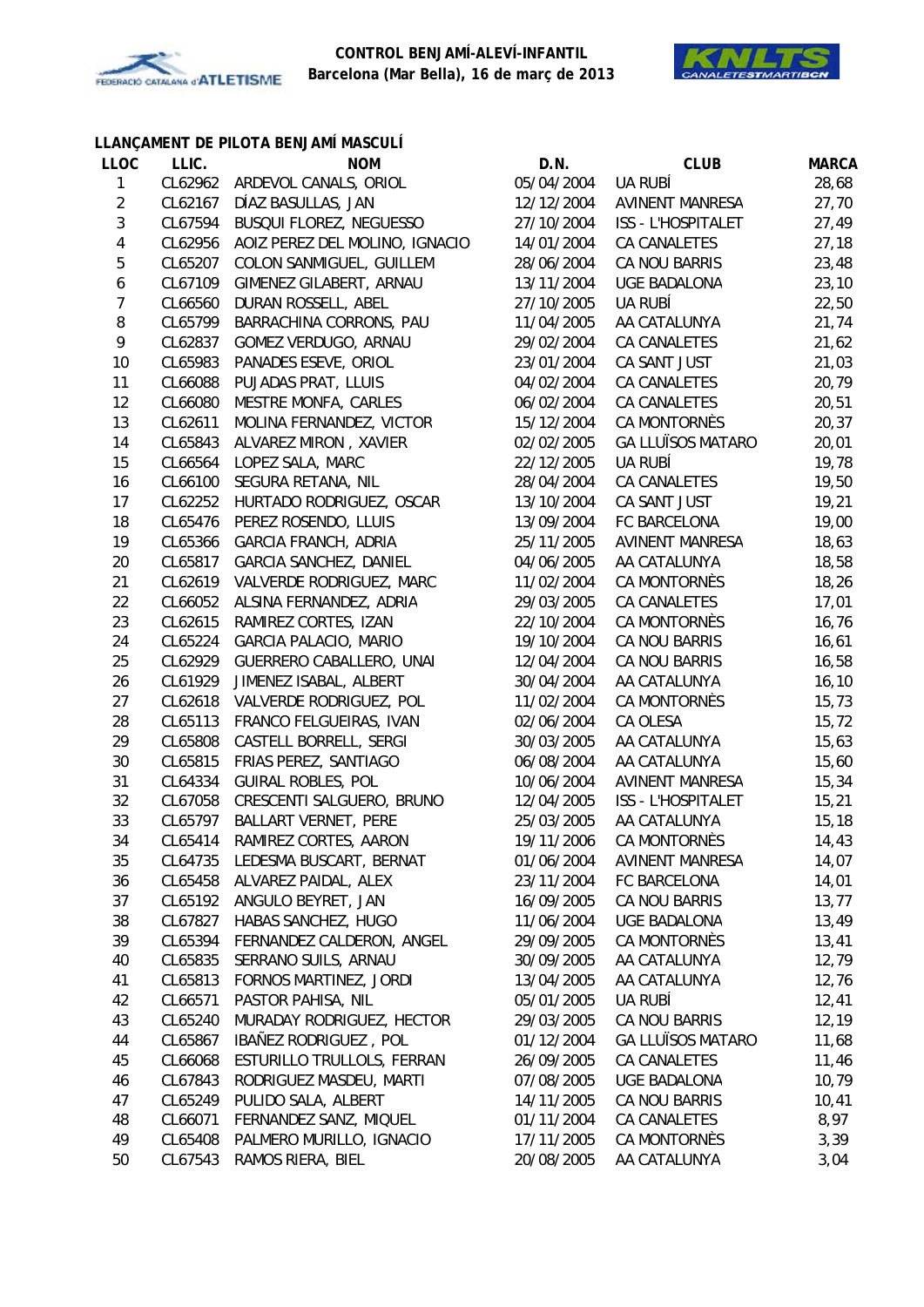



#### **1000 METRES LLISOS BENJAMÍ FEMENÍ 1A. SÈRIE**

| <b>LLOC</b>             | LLIC.   | <b>NOM</b>                        | D.N.       | <b>CLUB</b>              | <b>MARCA</b> |
|-------------------------|---------|-----------------------------------|------------|--------------------------|--------------|
| 1                       | CL62873 | TERUEL SUBIRATS, BERTA            | 03/03/2004 | CA CANALETES             | 3,49,2       |
| $\overline{2}$          | CL61441 | MARTINEZ CEPEDA, VICTORIA         | 09/07/2004 | RIPOLLET UA              | 3,56,1       |
| 3                       | CL62818 | BARBA DIAZ, MIIRA                 | 29/05/2004 | CA CANALETES             | 3,59,4       |
| 4                       | CL63457 | QUINTANA JULIO, IRIS              | 12/04/2004 | CA MALGRAT               | 4,00,9       |
| 5                       | CL62168 | ESLAVA GIL, BERTA                 | 30/05/2004 | <b>AVINENT MANRESA</b>   | 4,01,4       |
| 6                       | CL65236 | MENDEZ CASTILLO, SARA             | 24/01/2004 | CA NOU BARRIS            | 4,03,3       |
| $\overline{7}$          | CL62822 | CARVAJAL TUDELA, MARTA            | 08/10/2004 | <b>CA CANALETES</b>      | 4,09,1       |
| 8                       | CL66081 | MUNTE NAVARRO, JULIA              | 02/10/2005 | CA CANALETES             | 4, 10, 1     |
| 9                       | CL62936 | MUAKUKU EÑESO, IGAMBO             | 27/09/2004 | CA NOU BARRIS            | 4, 11, 5     |
| 10                      | CL64755 | CASTILLO ROMEU, CELIA             | 11/02/2004 | <b>AVINENT MANRESA</b>   | 4,11,8       |
| 11                      | CL64339 | TRISTANY NOGUES, RUT              | 11/05/2004 | <b>AVINENT MANRESA</b>   | 4,19,3       |
| 12                      | CL63728 | SOBERBIO CASES, CLARA             | 28/11/2004 | CA OLESA                 | 4,23,6       |
| 13                      | CL62863 | PEREZ GARCIA, LAURA               | 03/03/2004 | CA CANALETES             | 4,28,9       |
| 14                      | CL65466 | CARRASCO PEREZ, MARTINA           | 10/06/2004 | FC BARCELONA             | 4,30,1       |
| 15                      | CL62165 | CASAS CAUBA, MARINA               | 22/01/2004 | <b>AVINENT MANRESA</b>   | 4,30,6       |
| 16                      | CL65231 | LACAMBRA MUÑOZ, HELENA            | 02/11/2005 | CA NOU BARRIS            | 4,30,8       |
| 17                      | CL65457 | ALVAREZ PAIDAL, AINA              | 23/11/2004 | FC BARCELONA             | 4,33,9       |
| 18                      | CL65460 | <b>BERGE PONS, EDNA</b>           | 24/01/2005 | FC BARCELONA             | 4,36,4       |
| 19                      | CL65267 | SOTOS PEREZ, PAULA                | 21/11/2004 | CA NOU BARRIS            | 4,43,1       |
| 20                      | CL67696 | RAPUN URRUTIA, JULIA              | 19/07/2005 | CA CANALETES             | 5,03,2       |
| 2A. SÈRIE               |         |                                   |            |                          |              |
| <b>LLOC</b>             | LLIC.   | <b>NOM</b>                        | D.N.       | <b>CLUB</b>              | <b>MARCA</b> |
| $\mathbf{1}$            | CL62945 | RUIZ HERNANDEZ, ALBA              | 22/03/2004 | CA NOU BARRIS            | 4,04,5       |
| $\overline{2}$          | CL66580 | VILCHES SEGURA, VIOLETA           | 25/05/2005 | UA RUBÍ                  | 4,12,9       |
| $\mathfrak{Z}$          | CL63787 | MULERO MATOS, IRATXE              | 25/05/2004 | <b>CA MOLLET</b>         | 4,15,4       |
| $\overline{\mathbf{4}}$ | CL62963 | BLASCO CLARAMONTE, ANNA           | 19/07/2004 | UA RUBÍ                  | 4, 21, 1     |
| 5                       | CL61967 | COCA PUIG, NURIA                  | 08/06/2002 | MARTORELL AC             | 4,27,8       |
| 6                       | CL67099 | <b>GARCIA RENON, MAITANE</b>      | 06/05/2005 | PENYA APA ANEM-HI        | 4,29,7       |
| $\overline{7}$          | CL66565 | LUENGO ARANDA, CLAUDIA            | 21/04/2005 | UA RUBÍ                  | 4,30,4       |
| 8                       | CL65880 | NAVARRO SALVADOR, ARIADNA         | 12/10/2004 | <b>GA LLUÏSOS MATARO</b> | 4, 31, 2     |
| 9                       | CL65881 | ORDOYO CONROY, ALANA              | 24/08/2005 | <b>GA LLUÏSOS MATARO</b> | 4,33,4       |
| 10                      | CL65795 | ARMENGOL PARRA, JULIA             | 18/03/2005 | AA CATALUNYA             | 4,39,8       |
| 11                      |         | CL65834 SERRA BONAFONTE, GEORGINA | 04/10/2005 | AA CATALUNYA             | 4,40,0       |
| 12                      |         | CL67849 VALVERDE DIAZ, SANDRA     | 20/09/2005 | UGE BADALONA             | 4,46,6       |
| 13                      | CL67771 | RODRIGUEZ VENDRELL, LAIA          | 03/05/2005 | U COLOMENCA AT.          | 4,48,4       |
| 14                      | CL66570 | PASTOR PAHISA, ABRIL              | 05/01/2005 | UA RUBÍ                  | 4,50,7       |
| 15                      | CL67947 | LUNA FERNANDEZ, ANDREA            | 27/02/2004 | <b>UGE BADALONA</b>      | 4,51,9       |
| 16                      | CL65890 | ROSELLO OTERO, MARINA             | 15/03/2004 | <b>GA LLUÏSOS MATARO</b> | 4,53,2       |
| 17                      | CL61914 | BRONCANO SOPENA, RUTH             | 22/11/2004 | AA CATALUNYA             | 4,56,7       |
| 18                      | CL66007 | SANTOS PEREZ, CLAUDIA             | 24/09/2004 | U COLOMENCA AT.          | 4,58,9       |
| 19                      | CL62982 | SERRANO LOSCOS, LAURA             | 24/10/2004 | UA RUBÍ                  | 5,01,9       |
| 20                      | CL65729 | EJARQUE RAMOS, PAULA              | 27/11/2004 | CA MOLLET                | 5,05,3       |
| 21                      | CL63037 | GARCIA SERRANO, CARLA             | 23/04/2004 | UGE BADALONA             | 5, 18, 0     |
| 22                      | CL65887 | REVERTER GONZALO, ALEXANDRA       | 29/07/2005 | <b>GA LLUÏSOS MATARO</b> | 5, 35, 1     |
| 23                      | CL63046 | NAVARRO PADILLA, ABRIL            | 17/09/2004 | <b>UGE BADALONA</b>      | 5,38,7       |
| 24                      | CL65853 | CARDENAS GONZALO, JULIA           | 11/10/2005 | <b>GA LLUÏSOS MATARO</b> | 5,38,9       |
| 25                      | CL67104 | BLANCAFORT PONS, CARLA            | 20/05/2005 | <b>UGE BADALONA</b>      | 5,39,2       |
|                         |         |                                   |            |                          |              |